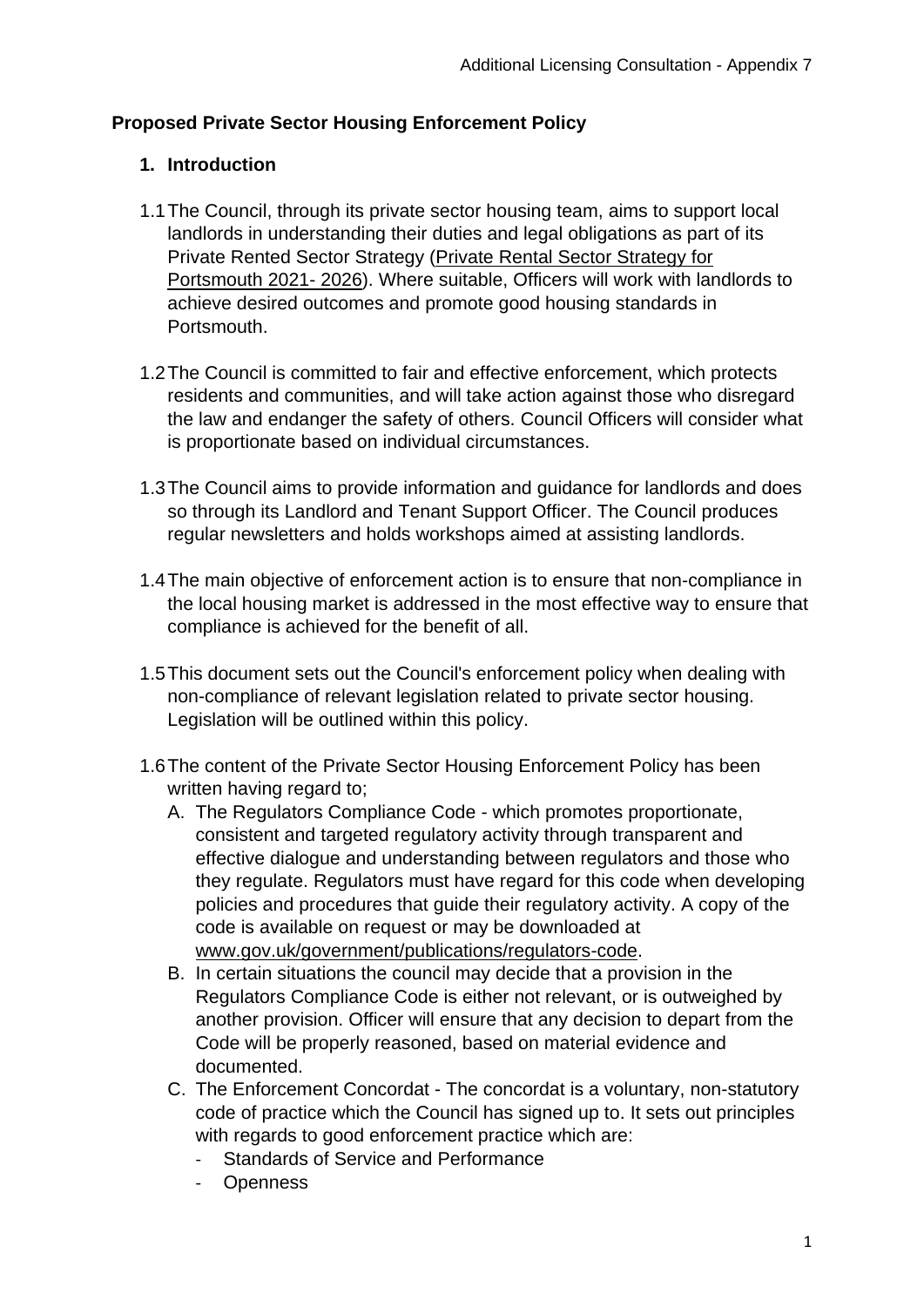- Helpfulness
- Proportionality
- Consistency
- Complaints about Service

## **2. Human Rights and Equality Issues**

- 2.1Investigations and any enforcement action will be conducted in a manner which does not conflict or undermine the fundamental principles of the Human Rights Act 1998.
- 2.2Enforcement decisions will be fair, impartial and objective and will not be influenced by issues such as the ethnicity or national origin, gender, religious beliefs, political views or sexual orientation of the suspect, victim, witness or offender. The Council's full equalities policy is available at [www.portsmouth.gov.uk/services/council-and-democracy/policies-and](http://www.portsmouth.gov.uk/services/council-and-democracy/policies-and-strategies/equality-law-and-its-significance-for-the-council)[strategies/equality-law-and-its-significance-for-the-council](http://www.portsmouth.gov.uk/services/council-and-democracy/policies-and-strategies/equality-law-and-its-significance-for-the-council)

## **3. Aims of the Policy**

3.1This enforcement policy aims to:

- demonstrate the transparency of enforcement with respect to private sector housing and caravan sites in Portsmouth, by setting out legal requirements, policies and principles that officers will follow when enforcing legislation;
- improve housing conditions and raise the standard of property management within the private rented sector;
- provide safer, healthier, affordable and warmer homes in the private sector to enable all people within Portsmouth to benefit from healthy housing and environments;

## **4. What is Enforcement Action?**

4.1Enforcement in its simplest sense is the process of ensuring a law or rule is met or complied with. For the purpose of this policy, it means an action carried out by the authority against a background of statutory powers. Enforcement is not limited to formal action, such as a prosecution or service of a legal notice; it includes inspections, investigations, interventions and the provision of advice and assistance, with the aim of ensuring service users comply with regulatory requirements

## **5. Enforcement Objectives**

5.1The main objectives of this enforcement policy are to ensure that: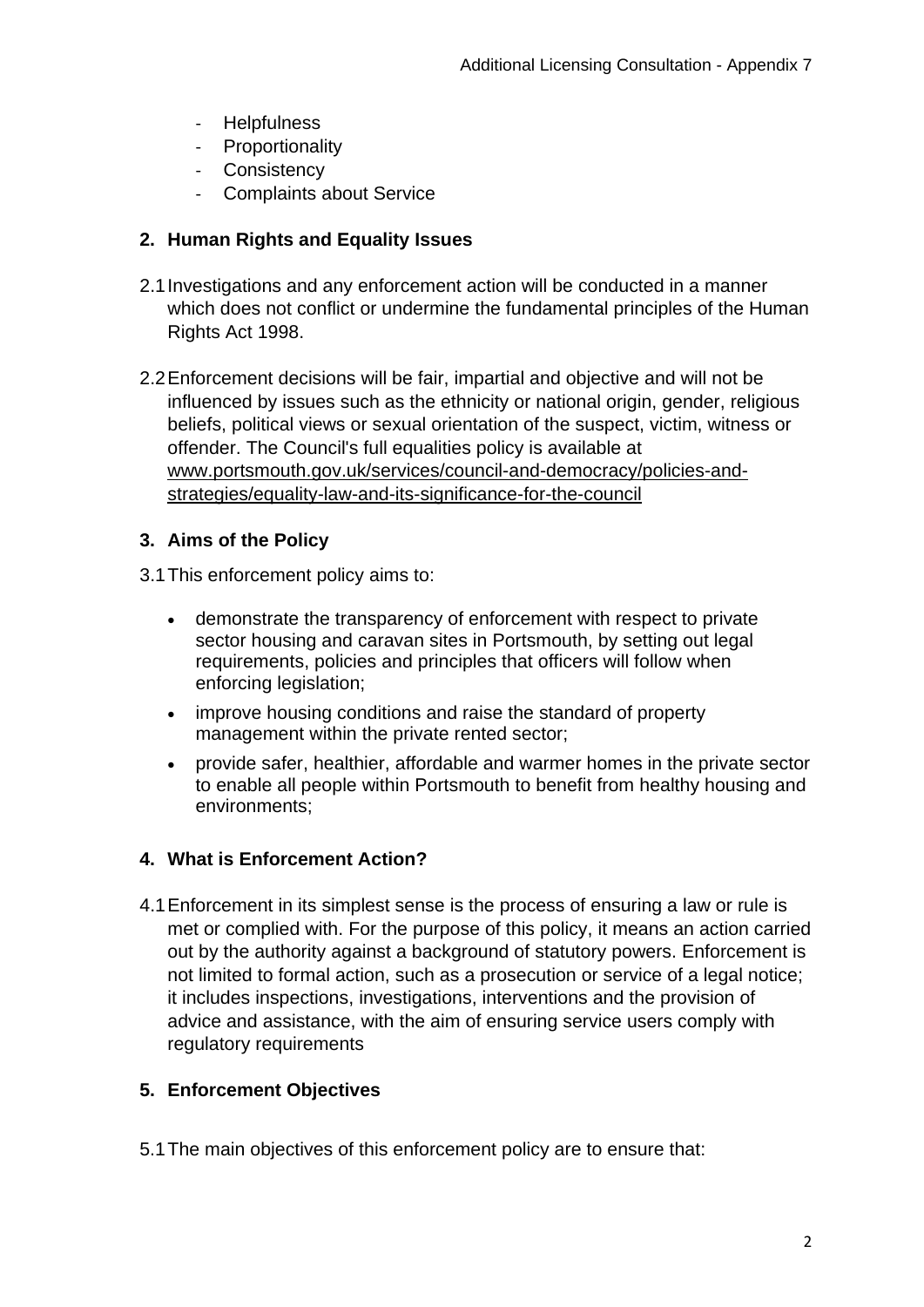- privately rented accommodation, including houses in multiple occupation (HMO), and accommodation provided by registered providers of social housing, are free from actionable hazards\* that affect the health and safety of the tenant, licensee or any visitor
- private rented accommodation and tenancies are managed in accordance with relevant statutory requirements;
- privately rented accommodation meets minimum energy efficiency ratings
- all licensable properties are licensed, with licence conditions being met
- empty properties are tackled with the aim of addressing security, visual amenity and statutory nuisance issues and also returning them back into occupation
- owners or occupiers of privately owned accommodation or land do not cause statutory nuisance, or an unacceptable risk to public health and safety, or to the environment or neighbourhood
- lettings and property management businesses are registered with a government-approved redress scheme and comply with relevant legislation and codes of practice
- caravan and camp sites are managed in compliance with site licence conditions and relevant statutory requirements

\*An actionable hazard is one that has been assessed to be a Category 1 or 2 hazards using the Housing, Health and Safety Rating System (HHSRS) under the Housing Act 2004 and the Housing Health and Safety Rating System (England) Regulations 2005. The authority has a duty to act where Category 1 hazards are identified. The authority has a discretionary power in respect of Category 2 hazards and will take enforcement action in cases where there is a significant risk to the health and safety of the occupiers.

## **6. Shared enforcement and primary authority**

6.1 Officers may work with other services within the authority, such as the planning department and building control; benefits and council tax teams; Housing Needs Advice & Support; Neighbourhoods teams, as well as other enforcing authorities who have the power to take enforcement action. These authorities may include:

- Hampshire Fire and Rescue Service
- Hampshire Police
- UK Visas and Immigration
- Health and Safety Executive
- Trading Standards
- other local authorities

6.2 In circumstances where shared enforcement or joint working is required, officers will ensure that: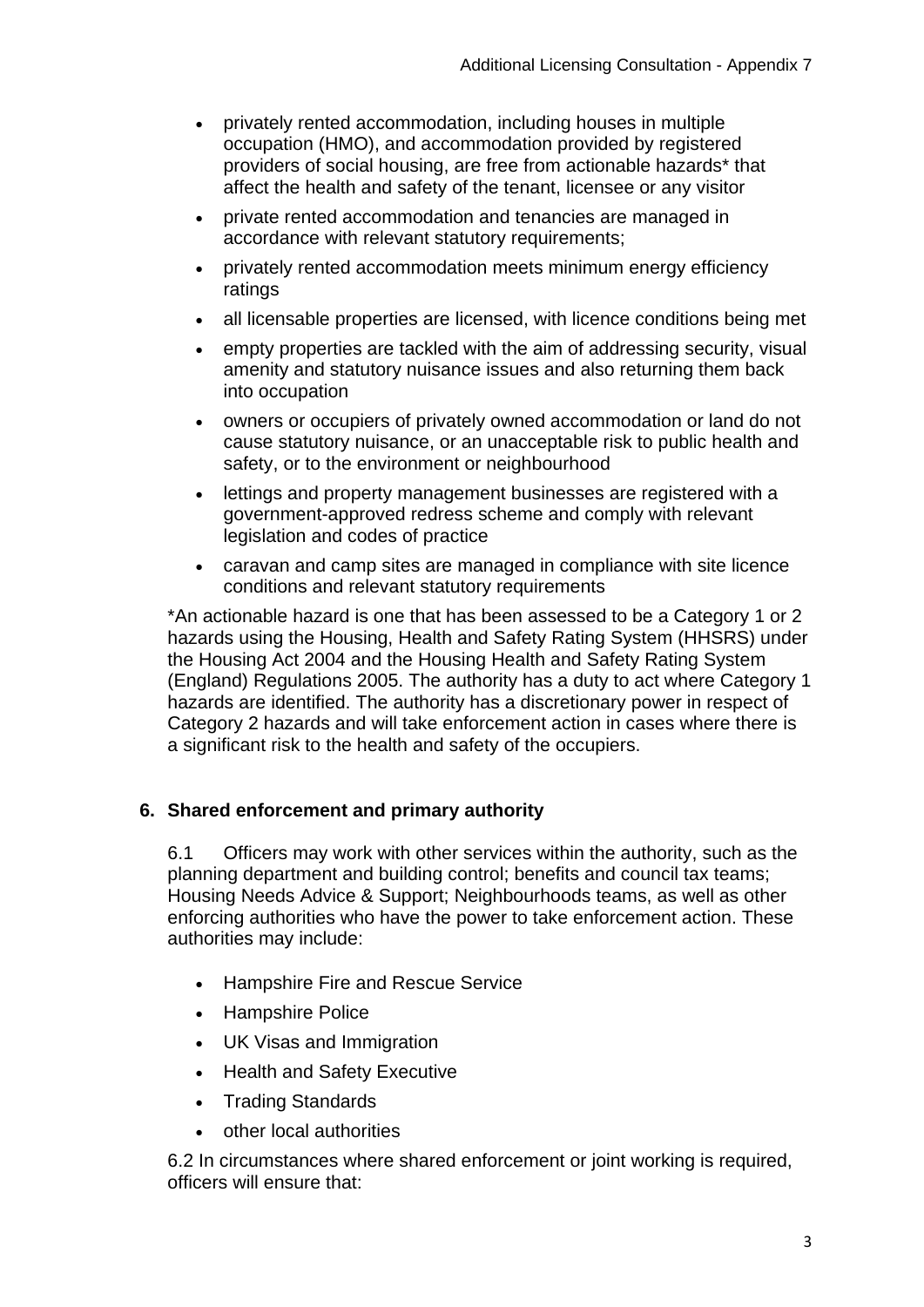- investigations are undertaken by the most appropriate enforcing authority;
- enforcement action is undertaken in accordance with agreed protocols and will involve the relevant authority or service in the investigations, information gathering and sharing to ensure it is carried out effectively;
- officers will have regard to the Data Protection Act 1998 (DPA) when handling all manual and computerised personal data. Any requests for access to information to the council can be done in accordance with the Freedom of Information Act 2000 and the DPA;
- where a business has registered with a Primary Authority under the Regulatory Enforcement and Sanctions Act 2008 for legislation which this service is enforcing, the council will comply with these Primary Authority requirements.

## **7. Tenure Groups**

7.1 The private sector housing service has investigative and enforcement powers relating to all private housing regardless of tenure. However the approach may vary depending on the tenure of the household.

#### 7.2 Private landlords and tenants

7.2.1 Tenants within rented accommodation do not have the same level of control of their homes as owner occupiers. They are reliant on landlords or their agent to adequately maintain their homes in accordance with legal requirements. The council will take enforcement action where required, against landlords or agents who are putting the health and safety of their tenants at risk, or in circumstances where conditions are causing serious issues to neighbouring property.

#### 7.3 Owner occupiers

7.3.1Owner occupiers are usually in a position to make informed decisions about maintenance or safety issues in their own homes. Formal enforcement action therefore against this tenure group would be limited. Officers would always aim to provide owner occupiers with appropriate advice and recommendations as to how they can mitigate any hazards identified. In cases, however, where there is a severe risk to the health and safety of occupiers, or where there are conditions that have the potential to cause serious issues to neighbouring property, the council may take formal action against owner occupiers.

#### 7.4 Registered Social Landlords (RSLs)

7.4.1 These are usually housing associations, being a private, non-profit making organisation that provides low cost social housing for people in need.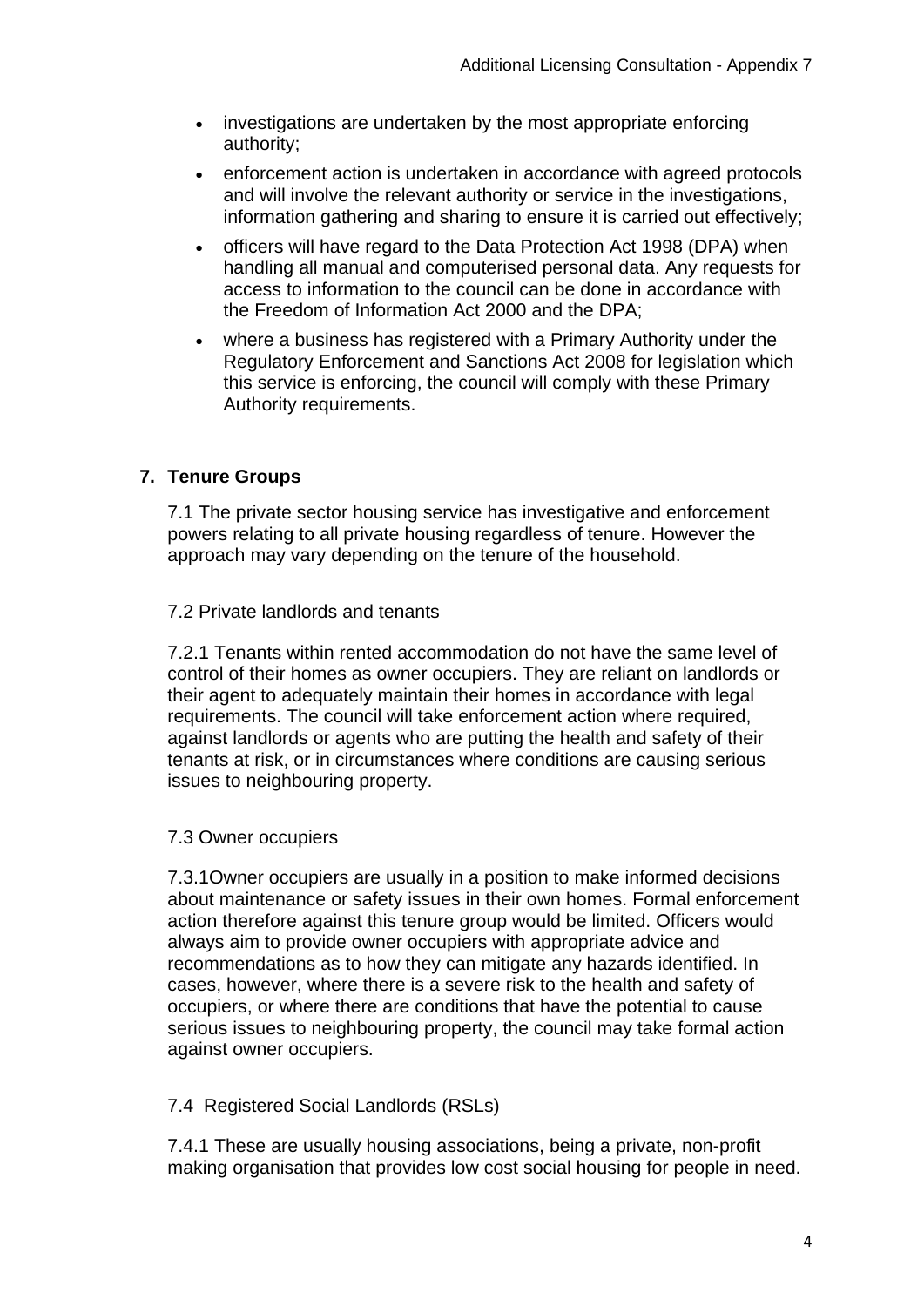Their performance is scrutinised by the Homes and Communities Agency and the Housing Ombudsman. RSL's have written arrangements for reporting problems and clear response times for addressing these issues, in addition to having systems for registering any complaints about service failure. The council will not normally take action against an RSL, unless the problem in question has been properly reported to the RSL, who has then failed to take the appropriate action. The council will consider enforcement action against an RSL where there are significant risks to the health and safety of tenants and/or the wider public.

## 7.5 Portsmouth City Council Housing stock

7.5.1 Council owned and managed property is run through the Councils Housing Management team. The Housing Management team has written arrangements for reporting problems, clear response times and systems for registering any complaints about service failure. Their performance is also scrutinised by the Housing Ombudsman. The Private Sector Housing team works with colleagues from the Councils Housing Management team and, at their request, can provide advice on housing standards required in their stock.

#### **8. Reactive Inspections**

8.1 Officers will carry out reactive inspections following a request for service from a tenant or referral from a partner or enforcement agency concerning unsatisfactory housing or overcrowded conditions. Tenants making requests for service will be asked to confirm that they have informed their Landlord of the disrepair and they have failed to act in a reasonable timescale. Inspections will take place where initial communications between this service and the landlord, agent or owner have not successfully resolved the issues for the customer.

8.2 There will be circumstances where an inspection may be undertaken in the first instance, for example where:

- there appears to be significant risks to the health and safety of occupiers and/or visitors
- the tenant or prospective occupier is vulnerable
- the issues are complex or involve neighbouring properties
- there is a poor history of compliance with legal requirements for housing conditions and/or management practices
- the property is empty
- the property is put forward for use to house homeless persons or refugees

8.3 Where an inspection is undertaken, officers will assess compliance with all enforceable legal requirements, including a risk assessment under the Housing Health and Safety Rating System (HHSRS) and also licence conditions if applicable. This may involve referrals to other agencies or local authority service areas.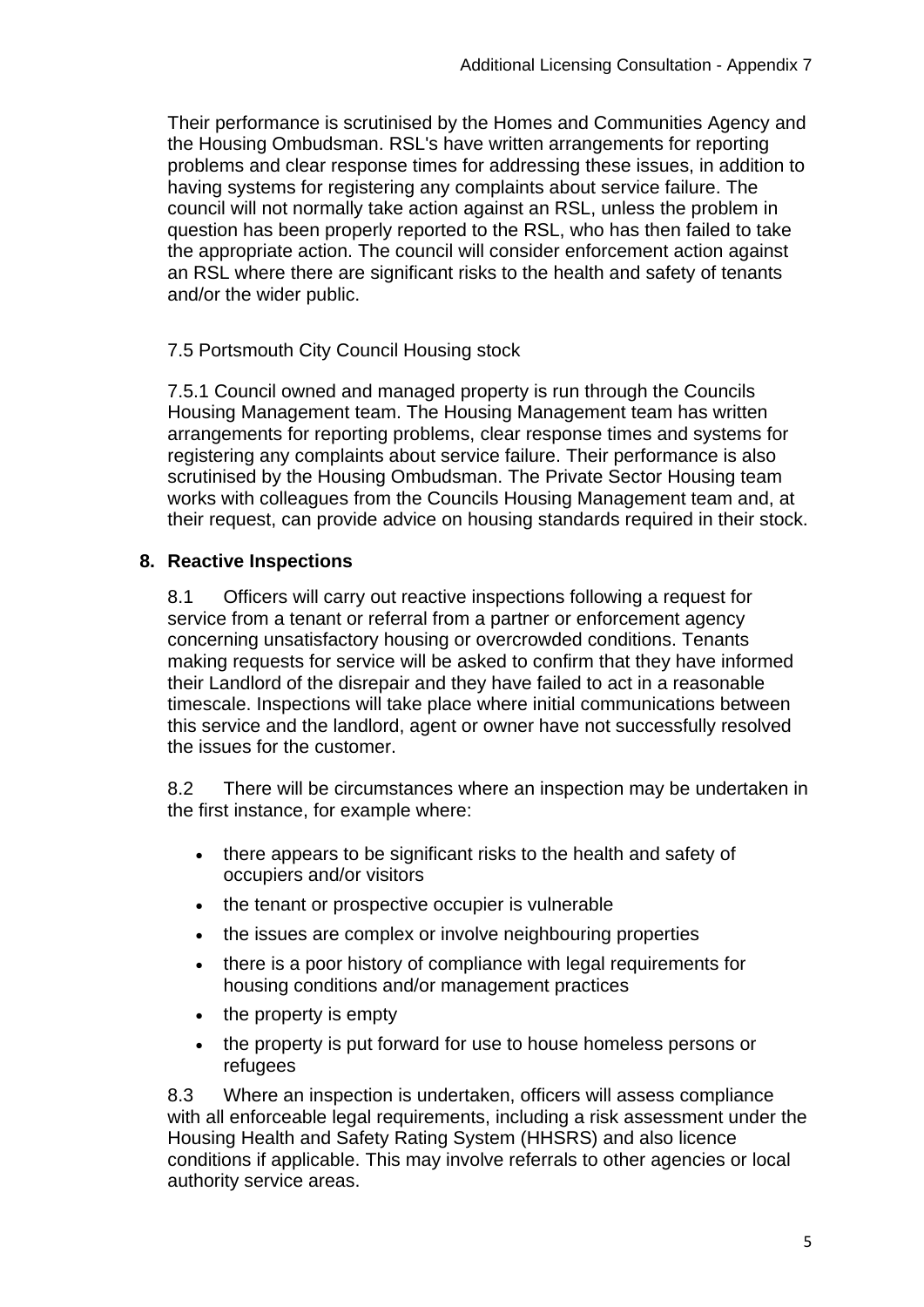8.4 It is the council's aim to action requests for service within appropriate timescales. Requests for service can be received from:

- tenants/occupiers
- the general public
- property letting and managing agents
- referrals from other council services
- referrals from agencies

8.5 This service will not be able to act on anonymous complaints, although relevant information will be recorded in case of any future complaints.

#### **9. Proactive Inspections**

9.1 Inspections will be carried out by the private sector housing service on a pro-active basis in private rented accommodation that is subject to HMO Licensing, under Part 2 of the Housing Act 2004, for assessing compliance with:

- licence conditions, licensing evasion
- legislation relating to housing conditions, including for example HHSRS, drainage and refuse
- legislation relating to property management
- the councils' adopted standards

9.2 Inspections of caravan sites licensed by the council, in order to assess compliance with licence conditions.

9.3 The Private Sector Housing Team may also carryout proactive inspections in the following ways if information comes to light that requires proactive investigation:

9.3.1 Inspections of all homes within a small targeted geographical area with significant problems, in which all owners will be notified in advance of the start of the initiative. Through a combination of property inspections, liaising with owner occupiers and working with partners, this proactive approach aims to improve housing and the standard of housing management. This initiative aims to bring empty homes back into use as well as making social, financial and environmental improvements to areas whilst creating stronger and more stable communities.

9.3.2 Inspections of property owned or managed by landlords or agents who have a poor history of compliance with legal requirements for housing conditions and /or management practices. This may include identifying those with a previous history of enforcement action, lack of engagement with the authority or where there is intelligence about breaches in legal requirements from partner agencies. The aim of this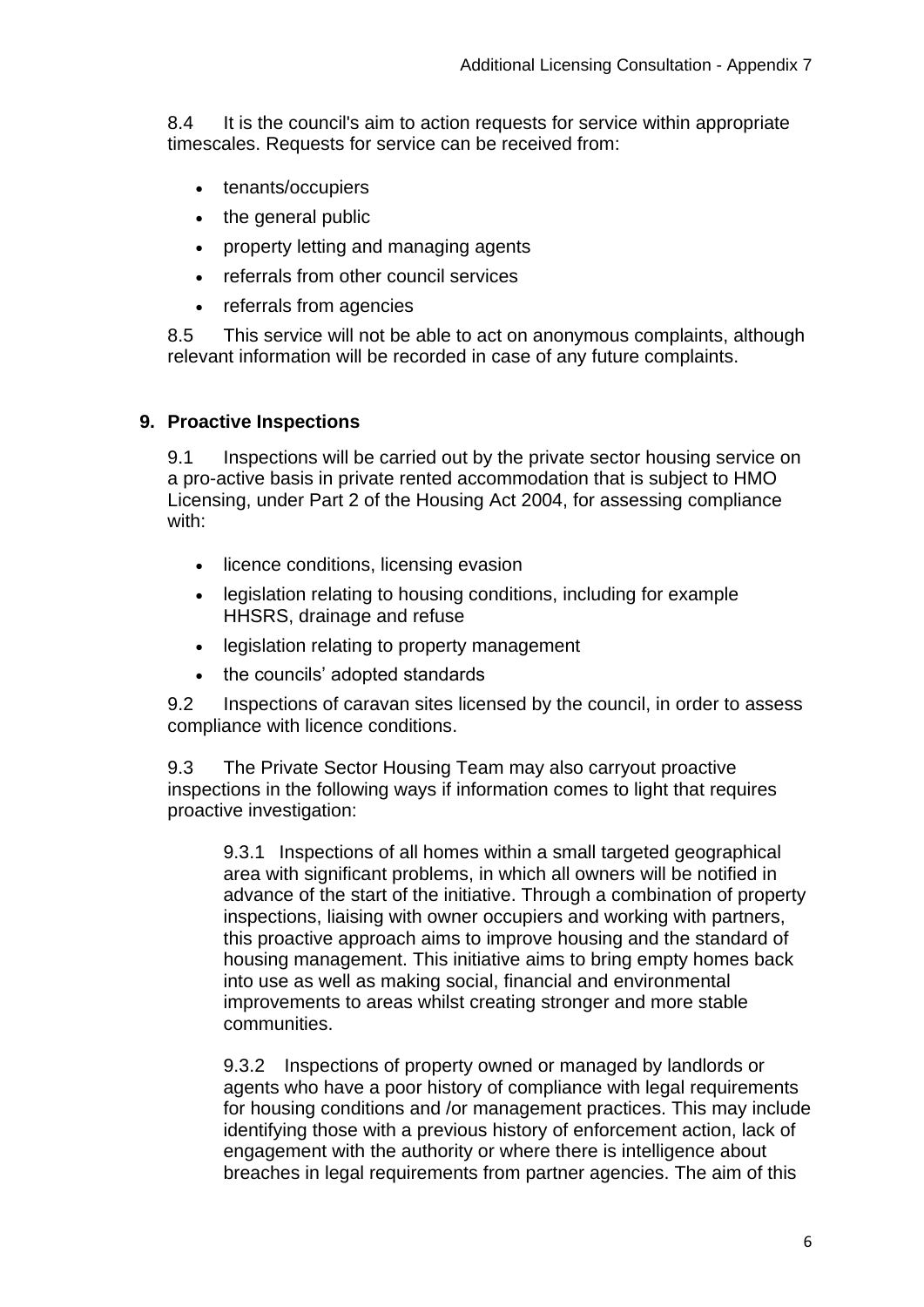proactive intervention is to target resources for improvements to housing conditions and tenancy management, as well as creating more sustainable tenancies, particularly for vulnerable tenants.

9.3.3 Inspections in areas to identify licensable properties, empty homes, poor housing conditions and environmental matters that are detrimental to a neighbourhood or locality.

9.3.4 Inspections undertaken according to property type; mode of occupation; low energy efficiency rating as stated in an Energy Performance Certificate; overcrowded conditions and also properties occupied by low income tenants in receipt of certain benefits.

9.3.5 Investigations to establish whether or not a letting agent or property manager has joined one of the Government-approved Property Redress Schemes.

#### **10.Power of Entry**

- 10.1 In carrying out their duties, duly authorised Officers have a range of far reaching powers, including the right to enter any premises at any reasonable time in order to:-
	- Ascertain whether or not a breach of legislation exists
	- Carry out any action or works authorised in accordance with this enforcement policy 9

Entry to any residential property shall not, except in an emergency, be demanded as of right unless 24 hours' notice has been given. If entry is refused, an Officer may apply to a Justice of the Peace for a Warrant to enter the premises, if needs be, by force.

## **11.Purpose and Method of Enforcement**

- 11.1 The private sector housing service offers an opportunity to work informally with landlords, agents, owners and service users, by providing a range of information and guidance. In cases where there has been a complaint about a private rented property or empty home, and where it is the first contact about property standards, the service will normally notify responsible parties and/or will provide an inspection report outlining breaches in legal requirements.
- 11.2 The purpose of this is to enable responsible landlords, agents and owners to comply with regulatory requirements and agree to undertake the works required by the authority in a short timescale.
- 11.3 The underlying aim of these communications is to establish good management practices from the outset that ensure compliance with regulatory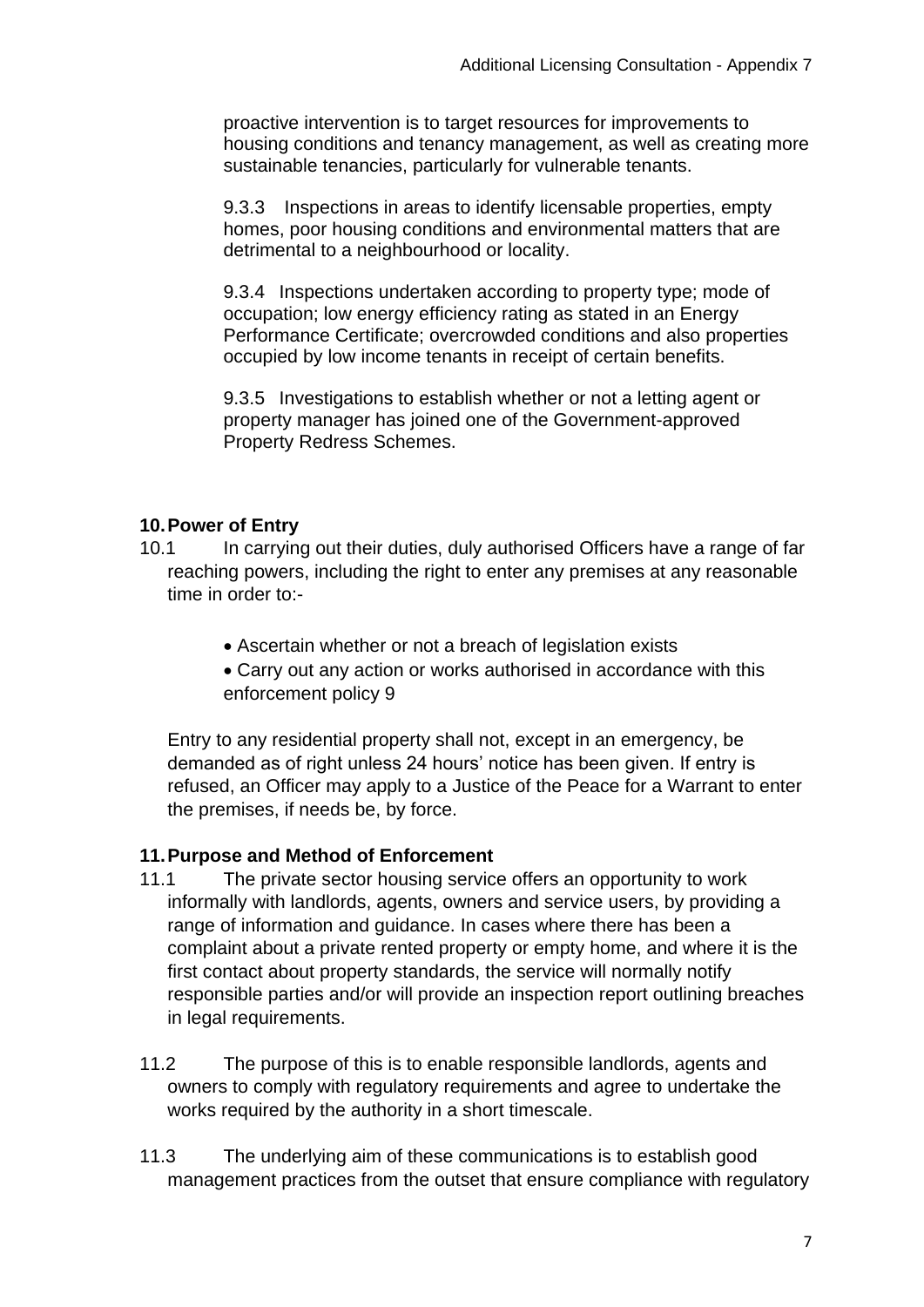requirements for property standards and that this approach continues through each subsequent tenancy.

- 11.4 All powers available to the private sector housing service will be used in order to meet the enforcement objectives set out in this policy. Enforcement action can be separated into 3 stages, as outlined below. Decisions will be made by competent and authorised officers, in accordance with guidance, as to the most appropriate course of action to be taken.
- 11.5 Different types of enforcement action may be undertaken in relation to any given case depending on legislation used. In some instances, multiple actions may be taken as the case progresses through the different stages of the regulatory process.
- 11.6 Where there is non-compliance with legal requirements, after an informal approach has been made, formal action will be taken as detailed in stages two and three below.
- 11.7 However, where there are serious breaches in legal requirements, the authority will take a formal approach in the first instance and will move immediately to stages two and three.
- 11.8 To safeguard the health and safety interests for occupiers, visitors and members of the public, formal action will also be considered in the first instance, where:
	- the landlord or owner has previous history of non-compliance with legal requirements
	- the landlord, agent or owner has previously been made aware of their legal responsibilities through letters and reports for other properties
- 11.9 In a small number of cases, there may be circumstances where a decision is made to not take formal action. These may include, for example:
	- where there are low risks to the health and safety of occupiers, visitors or members of the public
	- where there are special circumstances regarding the person against whom action would be taken
	- where legal action would be disproportionate or inappropriate, taking into account the circumstances of the case
	- where the tenant does not want action to be taken and a decision is taken that it is not appropriate to take any further action at that time, given the circumstances present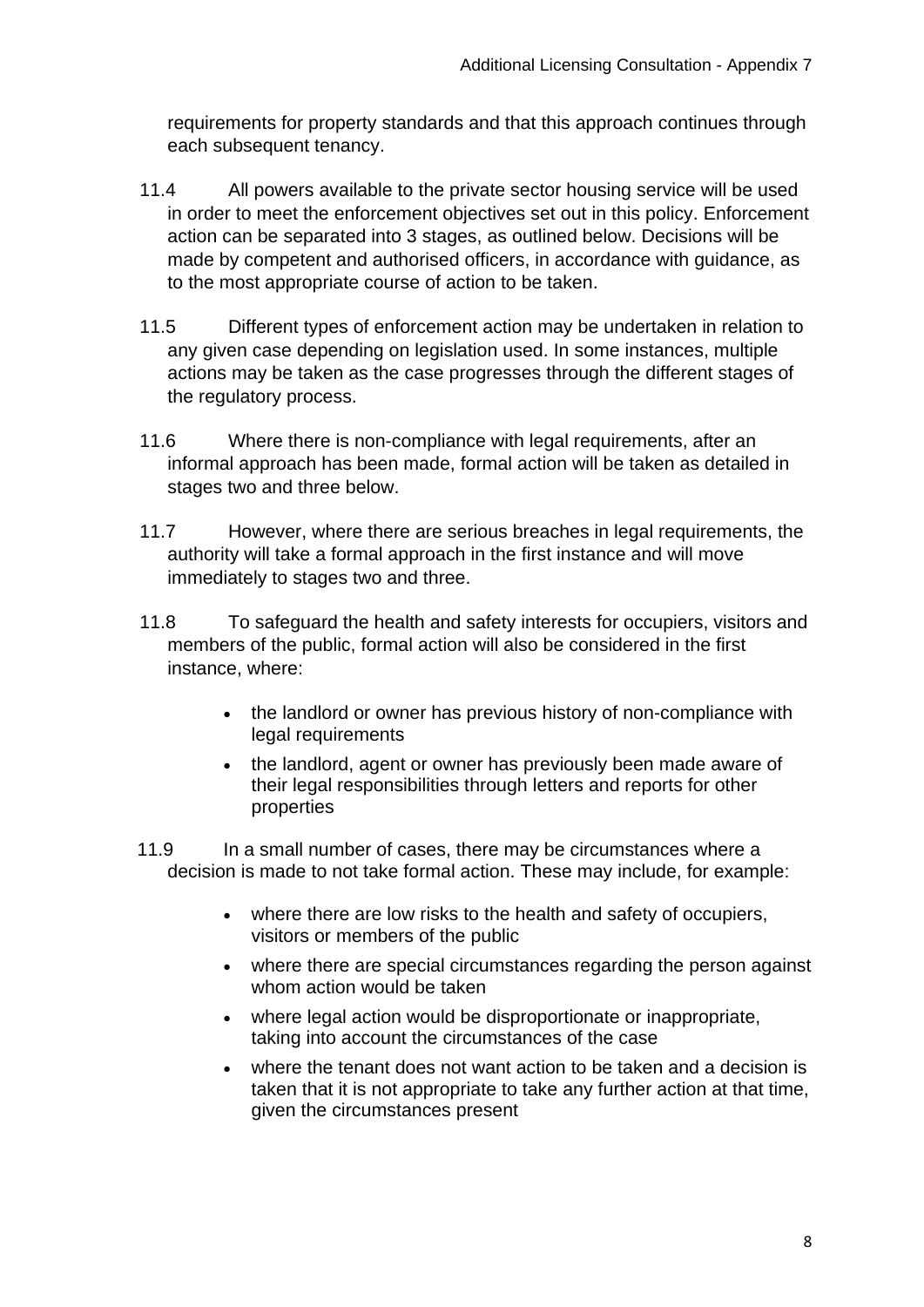#### **12.Stage 1 – Informal Enforcement Action. Providing Assistance, Information, Education and Informal Action**

12.1 The Council will help property owners to meet their legal obligations by providing clear and concise information about what they need to do to comply with the relevant legislation. However, whilst help can be provided, property owners should always seek out and rely upon their own independent advice to ensure legal compliance.

| Information and<br>leaflets                              | A wide range of information and links are available on our<br>website by searching "information for landlords".                                                                                              |
|----------------------------------------------------------|--------------------------------------------------------------------------------------------------------------------------------------------------------------------------------------------------------------|
| Telephone calls,<br>emails and letters                   | To advise of works or actions to be taken, following a<br>request from a tenant or as a result of an inspection by this<br>service. These will cover deficiencies in regulatory<br>requirements.             |
| Inspection report                                        | A report showing deficiencies or areas of non-compliance<br>with specific legislation. The report may also include<br>recommended works of good practice.                                                    |
| Landlord<br>workshops                                    | The service hosts regular landlord workshops on a variety<br>of subjects aimed at educating landlords of their obligations<br>and best practice.                                                             |
| E-newsletters                                            | Regular updates are provided in newsletters, which are<br>emailed to addresses registered with our service.<br>Subscribe for updates<br>privaterentalupdate@portsmouthcc.gov.uk                              |
| Referrals to other<br>services/agencies<br>or regulators | For specialist areas within their remit.                                                                                                                                                                     |
| Landlord and agent<br>associations                       | Information and support can be obtained from industry-led<br>organisations such as the NRLA, ARLA and NALS as well<br>as local association PDPLA. Please refer to the<br>organisation's website for details. |

## **13.Stage 2 – Formal enforcement action issued by the local authority**

13.1 The Council expects full compliance with the law and will not hesitate to use enforcement powers where necessary. Formal action will be taken against those who flout the law or act irresponsibly.

Formal notices will be served or formal action will be taken in situations where:

- the council has a duty to serve a notice or take a specified action;
- statutory requirements have been breached;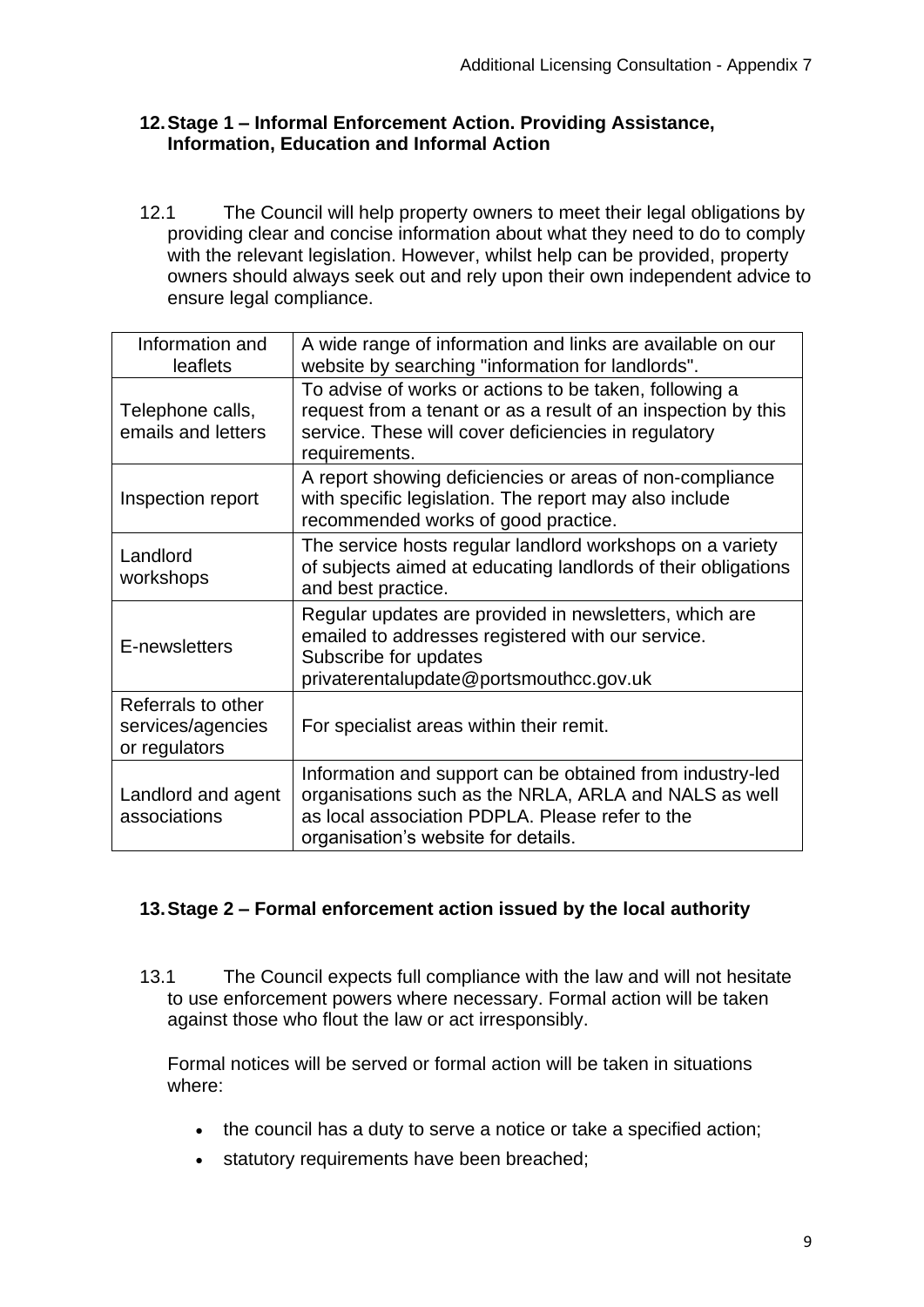- remedial action needs to be taken quickly;
- an owner, landlord or agent has a history of non-compliance:
- a property has actionable hazards that create risks to an occupier's health and safety (or that of a visitor);
- there is a long term empty property.

In cases where an officer decides it is more appropriate to take formal enforcement action without first giving an opportunity to resolve the issue informally, the officer will explain to the person concerned the reasons for this decision.

Where notices and orders are served, the authority will provide copies to other interested parties, such as the occupier; mortgagee; freeholder; leaseholder or agent in accordance with the specific legislative requirements.

Certain notices, orders and charges are required to be registered as a local land charge and whilst the matter is outstanding, these will be disclosed to any prospective purchaser making a local land search.

There are a number of different types of formal notices, licences, warnings and charges that can be issued by the authority:

| Formal notice,<br>order or licence                                                                                | Served to require works or actions to be undertaken in<br>accordance with specified legislative requirements.                                                   |
|-------------------------------------------------------------------------------------------------------------------|-----------------------------------------------------------------------------------------------------------------------------------------------------------------|
| Notices to recover<br>costs and expenses<br>incurred by the<br>authority in taking<br>enforcement action          | Served in connection with Housing Act 2004 notices for the<br>recovery of costs and expenses.                                                                   |
| Power of Entry<br>notices                                                                                         | Served when access is required into residential premises at<br>a specified date and time.                                                                       |
| Notices requiring<br>information or<br>documents                                                                  | Served to require prescribed documents or information to be<br>supplied.                                                                                        |
| Emergency<br><b>Prohibition Order</b>                                                                             | Served under the Housing Act 2004 to immediately prohibit<br>use of premises (or part of) where a serious health and<br>safety issue exists.                    |
| Emergency<br>remedial action                                                                                      | Serious, emergency works undertaken immediately by the<br>local authority in default. Costs incurred by the council in<br>taking this action will be recovered. |
| Revocation or<br>variation of an<br>improvement<br>notice, prohibition<br>order or emergency<br>prohibition order | Notices served to vary or revoke the terms of a previously<br>served enforcement notice or order.                                                               |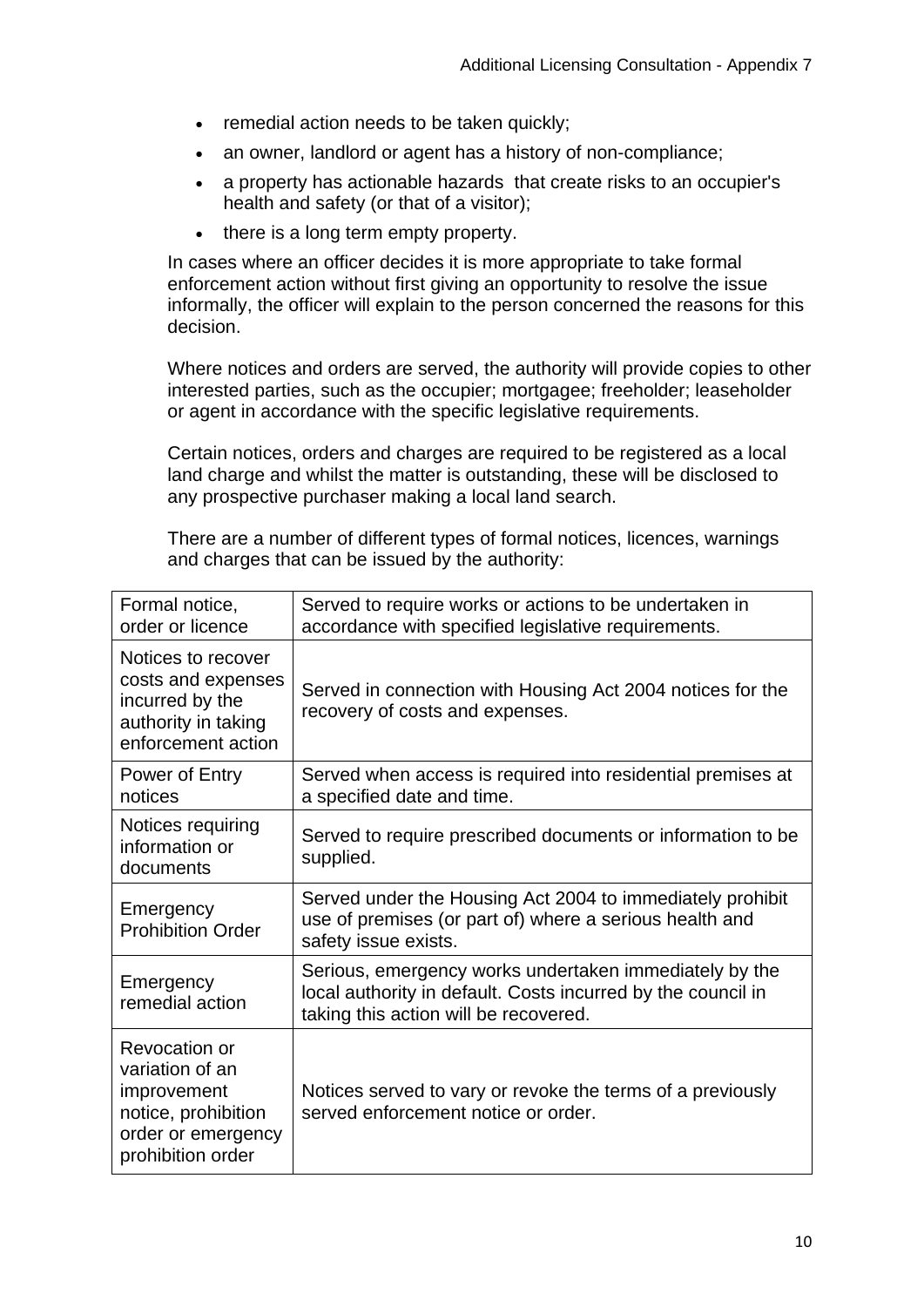| Revocation,<br>variation or refusal<br>to licence premises         | Notices served to vary the terms or revoke a previous<br>licence issued, or to refuse to licence a property.                                                                                                                                                                                                                                        |  |
|--------------------------------------------------------------------|-----------------------------------------------------------------------------------------------------------------------------------------------------------------------------------------------------------------------------------------------------------------------------------------------------------------------------------------------------|--|
| Works in default                                                   | Works undertaken in default by the authority to ensure<br>compliance with a legal requirement. Costs incurred by the<br>council in taking this action will be recovered.                                                                                                                                                                            |  |
| Civil or monetary<br>penalty                                       | A notice issued by the local authority to impose a financial<br>penalty. It is to be paid to the authority in situations where<br>there are breaches of legal requirements or where offences<br>have been committed.                                                                                                                                |  |
| Simple caution                                                     | Issued by the local authority where offences have been<br>committed.                                                                                                                                                                                                                                                                                |  |
| Compulsory<br><b>Purchase Order</b><br>and enforced sale           | An Order served by the authority for a long term empty<br>home where it is causing blight and statutory nuisance in an<br>area. It is used only where there is proven demand for this<br>house type. A sale of a property can be imposed to recover<br>unpaid debts incurred by the authority for undertaking<br>essential repair works in default. |  |
| Management<br>orders and empty<br>dwelling<br>management<br>orders | Orders served by the authority where no responsible person<br>can be identified to manage a privately rented or empty<br>home.                                                                                                                                                                                                                      |  |

## **14.Stage 3 - Formal enforcement action progressed by courts or tribunals**

14.1 Failure to comply with legal requirements, such as a formal notice may result in a stage three action. Before considering a stage three action, the investigating officer will consider the appropriate actions available for the legislation concerned.

| Prosecution in                 | Legal proceedings instigated where there is a flagrant                                                                                                      |
|--------------------------------|-------------------------------------------------------------------------------------------------------------------------------------------------------------|
| criminal courts                | breach of law; non- compliance with a legal notice or legal                                                                                                 |
| (Magistrates and               | requirements; a history of non-compliance and for serious                                                                                                   |
| Crown Court)                   | offences where there is a community benefit.                                                                                                                |
| Warrant to enter               | Warrants issued by the Magistrates Court for officers to                                                                                                    |
| premises                       | enter premises by force, if required.                                                                                                                       |
| <b>Rent Repayment</b><br>Order | An Order issued by the First Tier Tribunal for the repayment<br>of rents received where there has been an offence or breach<br>of legislative requirements. |
| <b>Proceeds of Crime</b>       | An Order issued by the courts for confiscation and civil                                                                                                    |
| Actions                        | recovery of proceeds from criminal acts.                                                                                                                    |
| <b>Injunctions</b>             | Issued by the courts to prevent certain actions, activities or<br>threats being carried out by a specific person.                                           |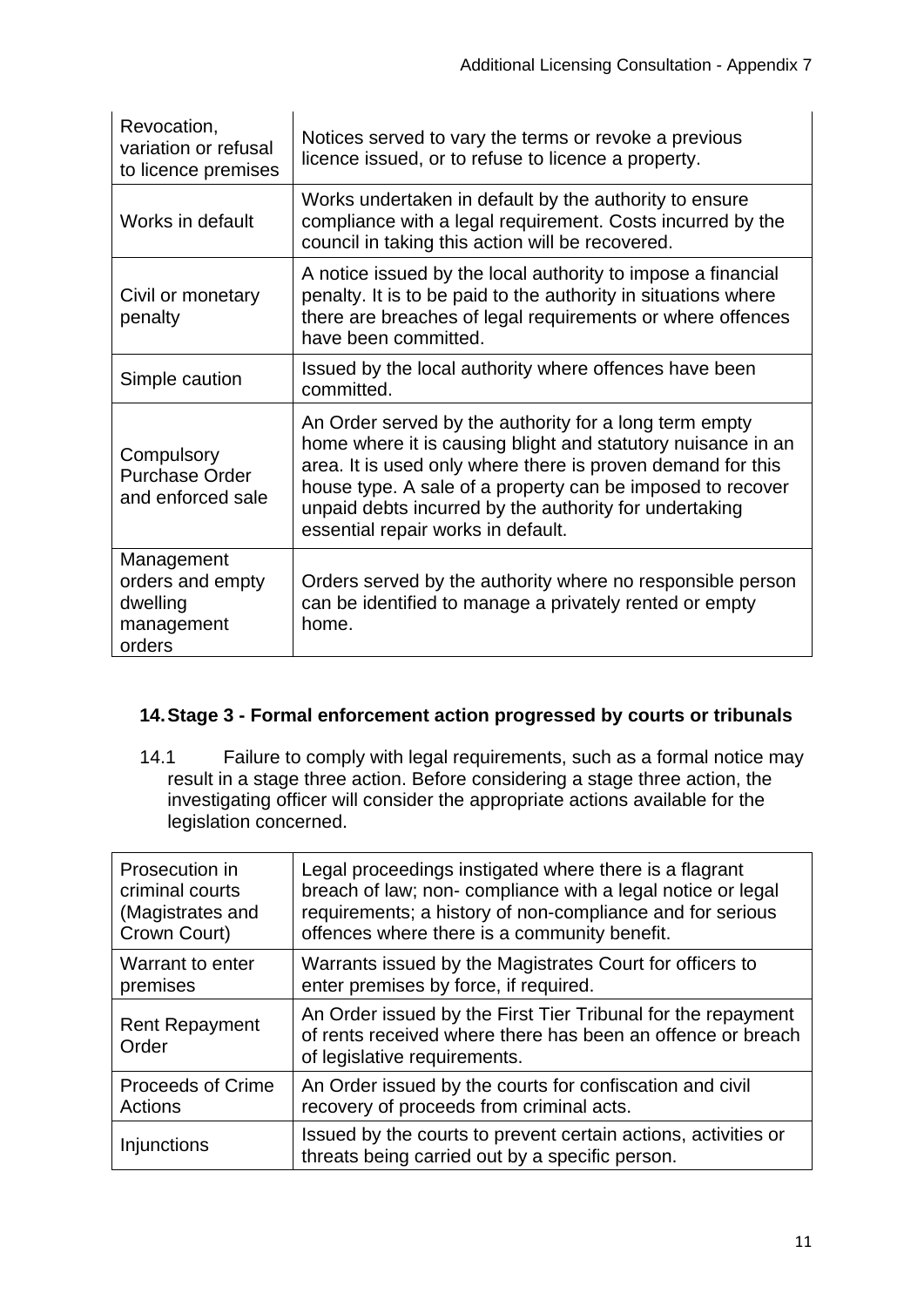## **15.Prosecution**

- 15.1 Prosecution will be considered for more serious offences with the purpose of
	- Punishing serious wrong doing
	- Avoiding a reoccurrence of the offence and/or
	- To act as a deterrent to others
- 15.2 The Council will have regard to the Code for Crown Prosecutors and will only prosecute where there is sufficient admissible and reliable evidence that the offence has been committed, and there is a realistic prospect of conviction, taking into account any applicable defences, **and** the Council believe that it is in the public interest to do so.

## **16. Civil Penalties**

16.1 The Housing & Planning Act 2016 introduced changes to the Housing Act 2004 to allow the Council to issue civil penalties of up to £30,000. Appendix 1 to this policy sets out the decision making process regarding whether to use a civil penalty and at what level it should be charged.

## **17.Works in Default**

- 17.1 Works in default may be considered as an alternative to, or in addition to a prosecution or financial penalty. The Council will carry out works in default where it is proportionate and seek to recover full costs associated with the works, including officer time and administration costs.
- 17.2 Where appropriate, the costs will be placed against the property as a local land charge. The Council may seek to use its powers to enforce the sale of the property to recover costs.
- 17.3 Each case will be looked at individually and a decision will be made whether to undertake works in default, based on the type and extent of the issues, as well as the protection of the health, safety and welfare of any person affected.

## **18.Proceeds of Crime**

18.1 The Proceeds of Crime Act 2002 allows the courts to deprive perpetrators of criminal offences of any proceeds they have accrued as a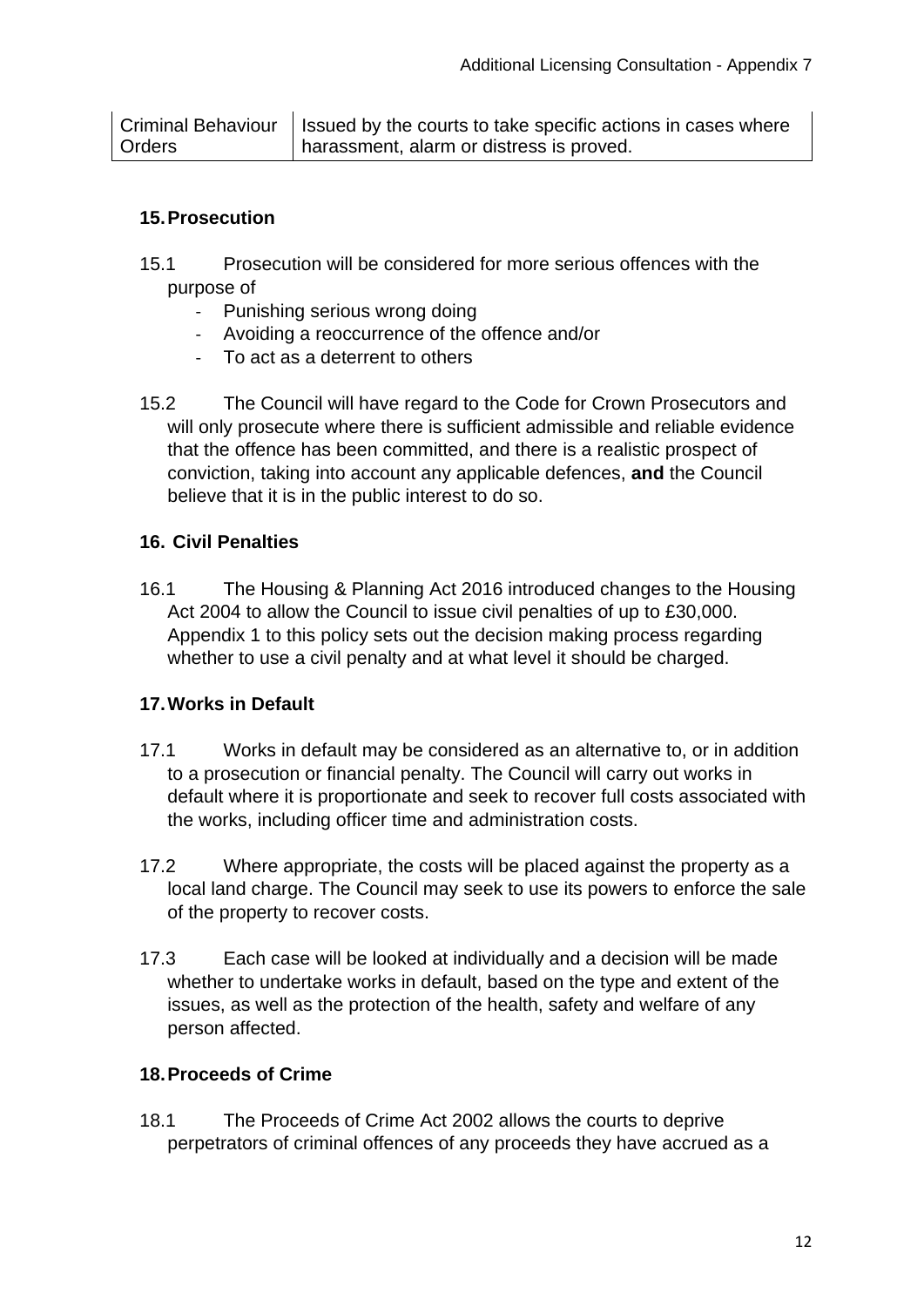result of criminal activity. Officers from across the council will work collaboratively to ensure the best outcome.

# **19.Delegation & Decision Making**

- 19.1 Officers carrying out enforcement functions have been authorised by the council in accordance with the Director of Housing, Neighbourhoods and Buildings sub delegation scheme. Each officer within the private sector housing service will carry an identification card.
- 19.2 Decisions about the most appropriate action to be taken will be made in line with:
	- this policy
	- professional judgement
	- legal guidelines and advice
	- statutory codes of practice
	- strategic priorities set by the Council and/or Central Government
- 19.3 A decision to instigate any type of enforcement action will be taken by the investigating officer with the agreement of a delegated manager, in accordance with the council's Scheme of Delegation.

## **20.Costs of Enforcement**

- 20.1 The Council is able, in certain circumstances, to charge for enforcement action. The amount to be charged will depend on the type of action taken. When costs are charged, an invoice will be sent to the relevant party outlining the amount, what it covers, and the payment terms. The charge levied will only cover the cost of the enforcement action to the local authority. Examples include;
	- Costs associated with determining whether to serve a notice
	- Costs involved in identifying any action required
	- Costs associated with serving a notice
- 20.2 The full break down of the charges applicable for each Notice or Order can be found on the councils website by searching "private sector housing enforcement charges".

# **21.Appeals**

- 21.1 Any person served with a notice/order has the right to appeal on grounds set out in the relevant legislation.
- 21.2 Full details of the appeals process will be contained in the notice/order.
- 21.3 The Council will rigorously defend any appeals where the notice/order has been correctly served.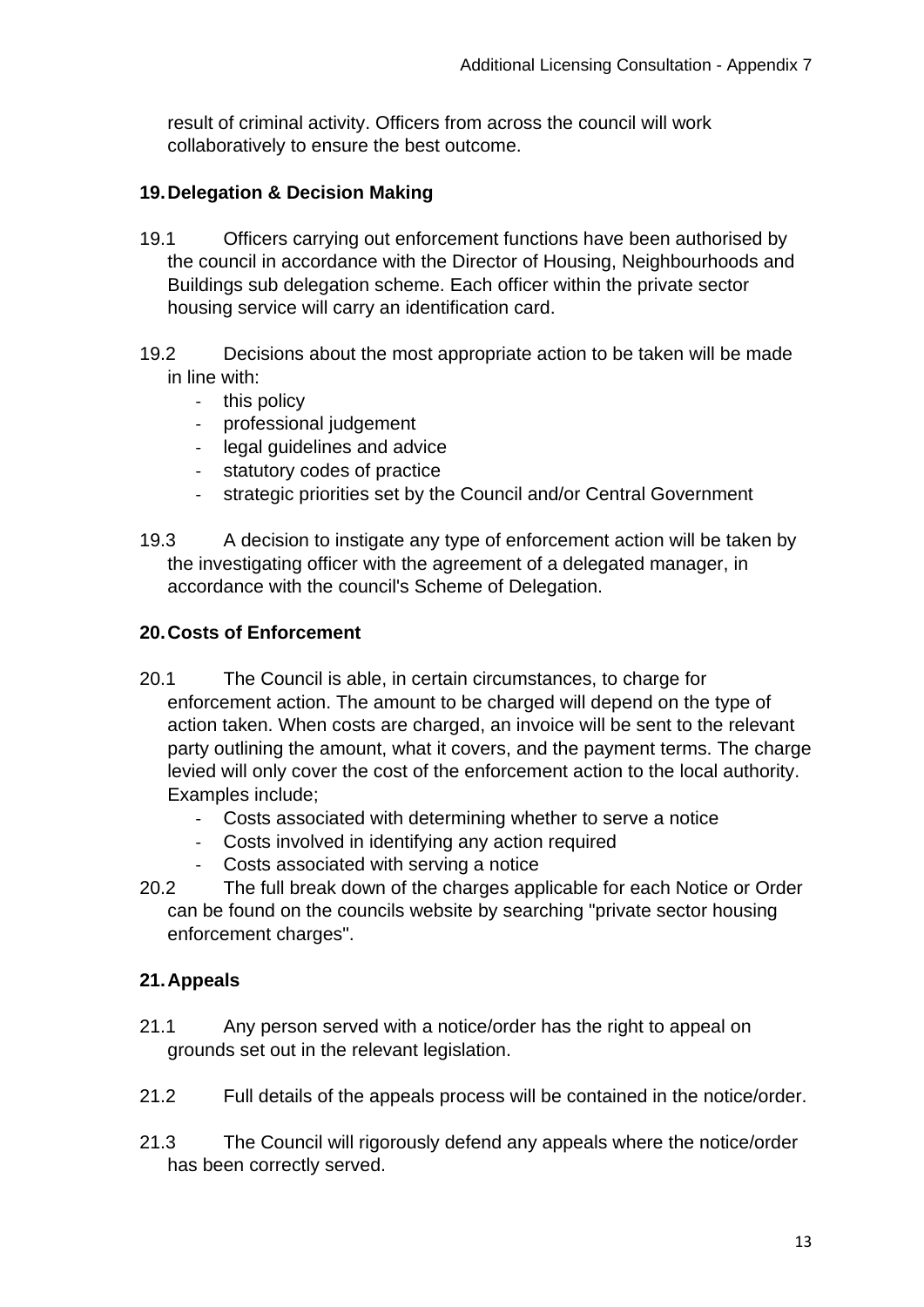# **22.Review**

22.1 This Enforcement Policy shall be reviewed periodically and amended to reflect changes in legislation, corporate policy or official guidance. Any amendment shall be in line with meeting the requirements of the legislation and the public interest.

# **23.Legislative Powers**

- 23.1 The principal piece of legislation used by the Private Sector Housing team is the Housing Act 2004 (referred to as "the Act"). However, there are circumstances where other pieces of legislation may be more appropriate in dealing with the identified problem. Officers are expected to use professional judgement to determine the most appropriate piece of legislation to use. In some cases it may be appropriate to use a range of enforcement tools.
- 23.2 A list of legislation is attached at Appendix 3.This list is not infinite
- 23.3 A list of enforcement powers under the Housing Act 2004 at Appendix 4.
- 23.4 The Council has a statutory duty to act in the case of category 1 hazards and a power to act in the case of category 2 hazards.
- 23.5 The Council will exercise enforcement action in the following circumstances;
	- Where a category 1 hazard or hazards are present in the dwelling
	- Where a category 2 hazard is progressive and will likely become a category 1 hazard unless action is taken
	- Where there are a number of category 2 hazards present in the dwelling likely to have a cumulative negative effect of the occupants
	- Where there is a vulnerable individual or group in occupation or likely to be in occupation

23.6 Part 1 of The Housing Act 2004 includes the type of notice or order that can be issued, detailed in Appendix 4.

23.7 When any notice or order is served, officers will have full regard to the relevant areas within part 1, Housing Act 2004 and the appropriate schedules.

# **24.Houses in Multiple Occupation - Licensing**

- 24.1 Mandatory Licensing of Houses in Multiple Occupation under part 2 of the Housing Act 2004. The Council is required to have a licensing scheme in place, seek properties that require licenses and license properties that are licensable.
- 24.2 From 1st October 2018 HMO licences are required for all HMOs of any storey height that are occupied by five or more persons, who form two or more households and share facilities (such as kitchens, living rooms and bathrooms).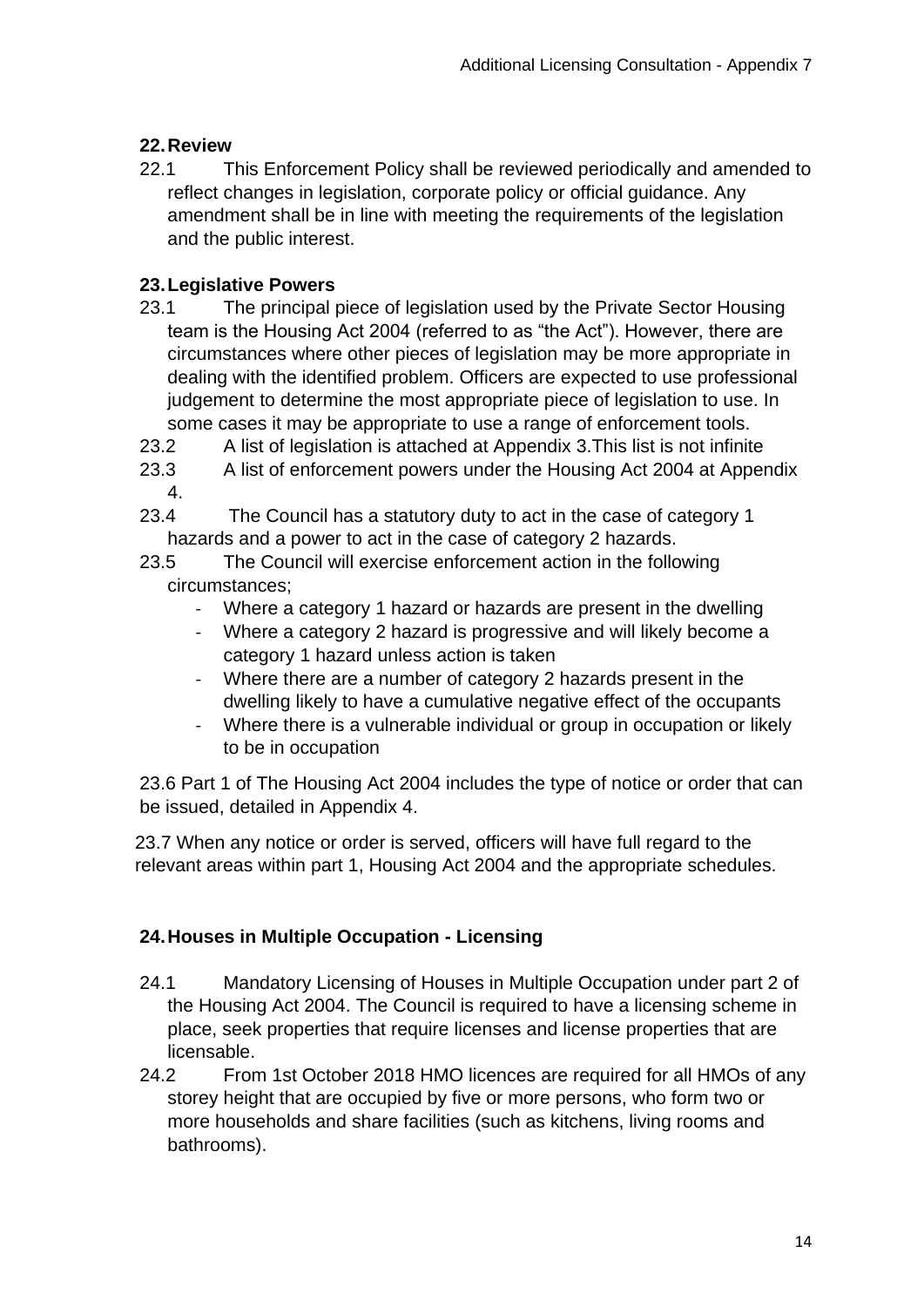OR

Purpose built flats where there are up to two flats in the block and one or both of the flats are occupied by 5 or more persons in 2 or more separate households. This will apply regardless of whether the block is above or below commercial premises. This will bring certain flats above shops on high streets within mandatory licensing as well as small blocks of flats which are not connected to commercial premises.

- 24.3 A person commits an offence if he manages or is in control of an HMO which should be licensed but does not have one or if he allows the property to be occupied by more than the agreed number of households or persons authorised in the licence conditions. Prosecution can result in unlimited fines and court costs or instead of prosecuting, the council can issue penalty charges of up to £30,000.
- 24.4 Rent re-payment orders if a person has committed the offence of operating as an HMO without having an HMO licence, the Council or the tenants can apply for a rent repayment order. The First Tier tribunal (FTT) can award the order, which requires the appropriate person to repay all rents, periodical payments and housing benefits for the period up to a licence being issued. The order would state the amount to be repaid.
- 24.5 Termination of Tenancies Landlords will not be able to issue any section 21 notices under the Housing Act 1988 (termination of a shorthold tenancy and possession of the property), whilst a licensable HMO is unlicensed.
- 24.6 Licences will normally be granted for the full five year period. We may reduce the length of the licence from five years to an appropriate lesser period.
- 24.7 Prospective applicants for a license will be vetted to determine whether they are a 'Fit and Proper' person to hold a licence as required by section 66 of the Housing Act 2004. Where a person is found not to be a 'Fit and Proper' person to hold a licence, this information will be stored within the Council's records and shared as necessary with other Departments and Local Housing Authorities.
- 24.8 The Council may, at its discretion bring into force licensing of other residential accommodation, as defined by parts 2 and 3 of the Housing Act 2004, which allows local authorities to require landlords of some privately rented properties to apply for a licence. There are two types of discretionary licensing.
- 24.9 HMOs will be inspected having regard to the Housing Health and Safety Rating System and the Management Regulations. If after an inspection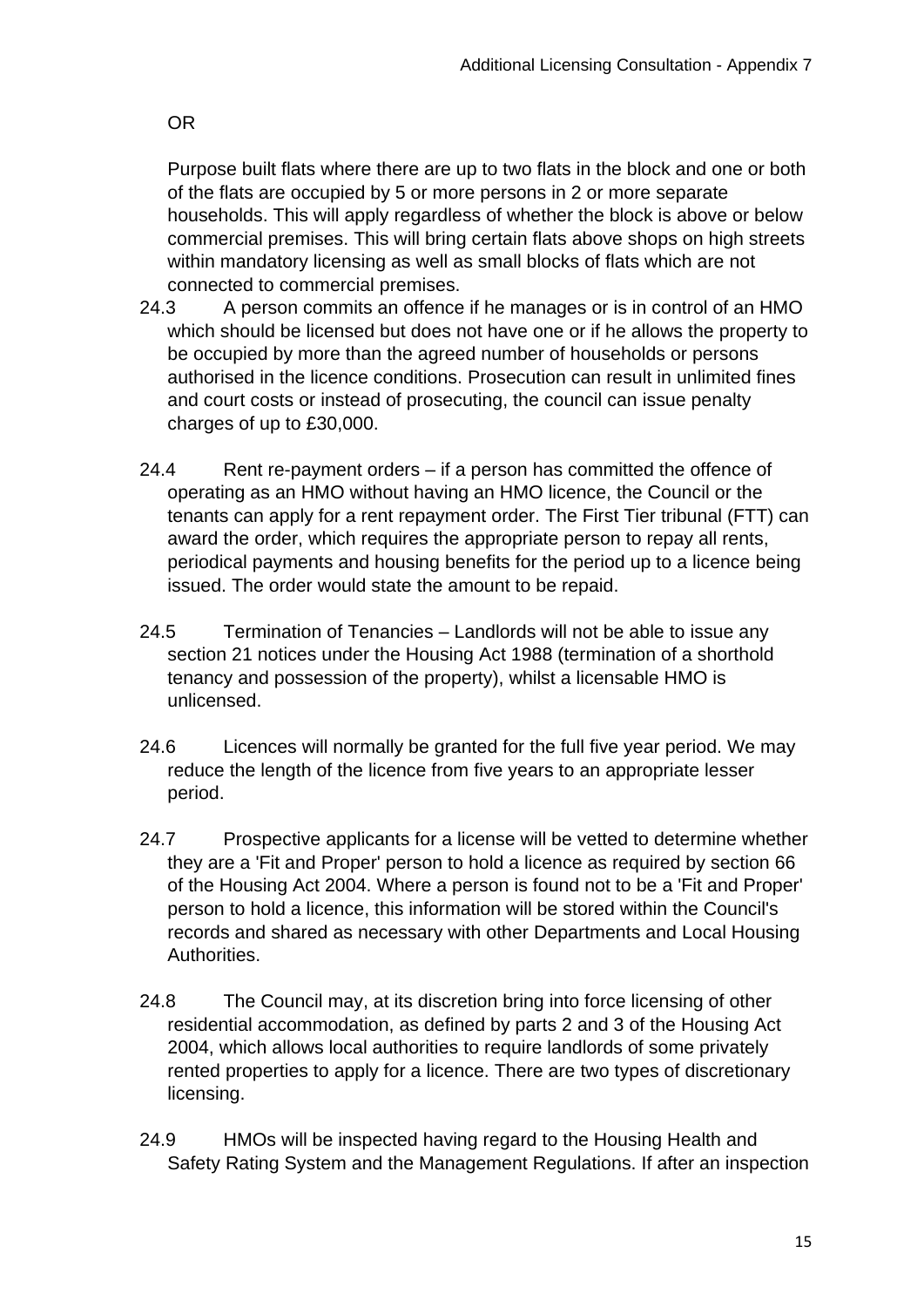it is found the HMO does not meet the Council's standards or has serious hazards under the rating system, enforcement action will be considered.

- 24.10 The Management Regulations apply to Houses in Multiple Occupation (HMOs) in England, but do not apply to converted blocks of flats to which section 257 of the Act applies. These are building that have been converted into and consist of self – contained flats where the building work undertaken in connection with the conversion did not comply with the appropriate building standards and still does not comply with them, and less than two thirds of the self-contained flats are owner occupied.
- 24.11 A Public Register of
	- Licensed HMO's,
	- Dwellings with interim/final/empty dwelling management orders,
	- HMO's with Temporary Exemption Notices,

will be available upon request for public inspection at the Civic Offices, Guildhall Square, Portsmouth, in line with the requirements of the legislation and guidance. A copy of the register can be provided by the Council, subject to a reasonable fee to cover administration costs as per section 232 of the Housing Act 2004.

- 24.12 The Council will consider suspending, revoking or refusing to renew a licence or authorisation, or to grant a new licence where licensing conditions are not being met and there are clear failings by the landlord in relation to Part 2 of the Housing Act 2004. The general principles of this policy will also apply to any action taken under this part.
- 24.13 Management Orders under the Housing Act 2004 will be used as a last resort where other attempts have failed, where there is no reasonable prospect of an licence being granted or it is necessary to protect the health, safety or welfare of occupiers, visitors or persons living in the vicinity or antisocial behaviour is affecting other occupiers, visitors or persons in the vicinity of the premises.

## **25.Caravan Sites**

- 25.1 Caravan and camping sites provide accommodation both for residential, holiday and touring purposes. It is a requirement that all sites are registered with the council and that owners apply for a caravan site licence.
- 25.2 Licences are issued with conditions attached in accordance with their planning permissions and Model Caravan Standards.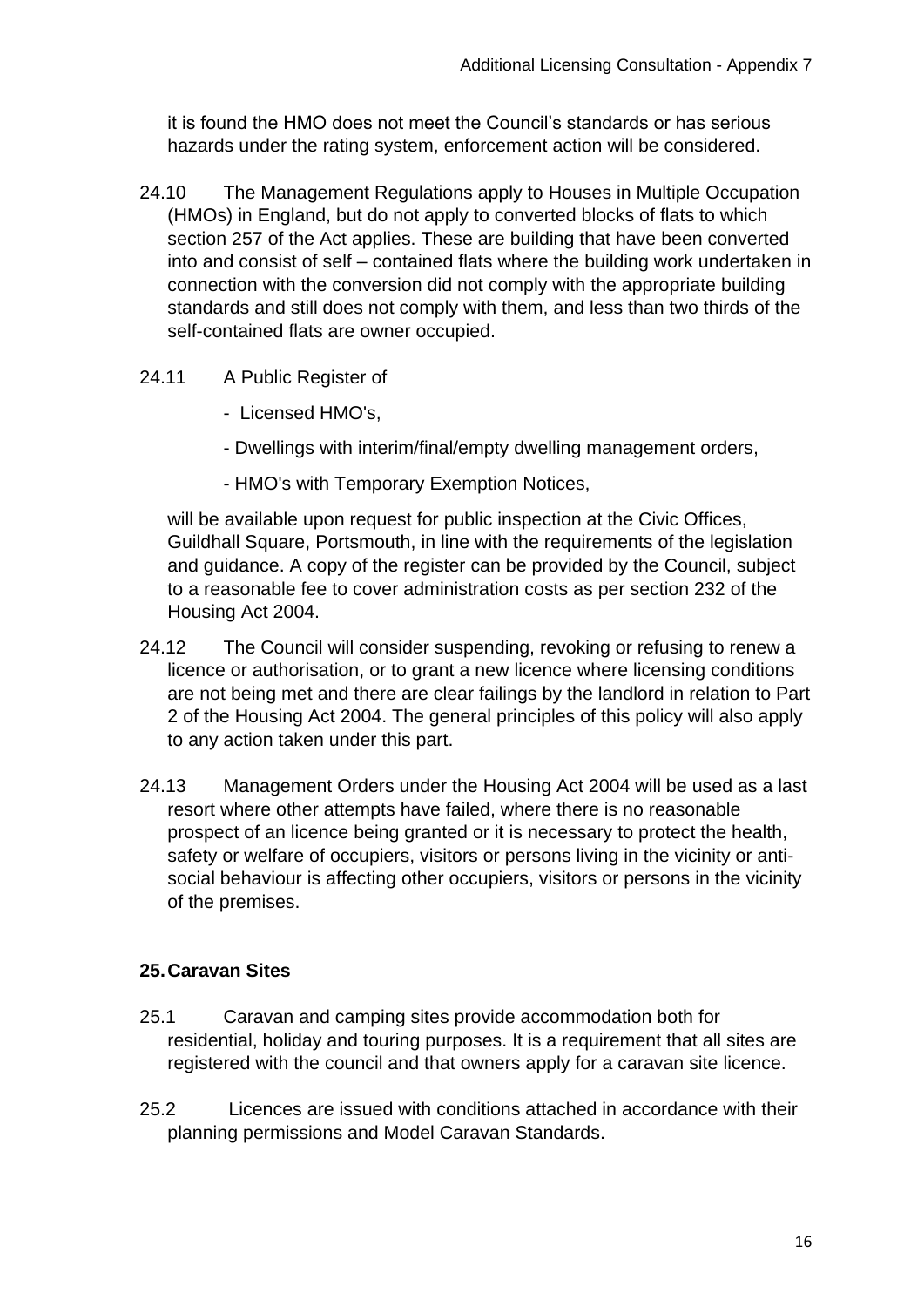- 25.3 The requirement to apply for a caravan site licence refers to all sites, including park home sites. However, it does not apply to council managed gypsy and traveller sites, nor to unauthorised sites without the appropriate planning permissions as these cases would require investigation from other enforcement bodies.
- 25.4 Caravan sites will be inspected on a cyclic basis or as a result of a complaint made to the service. This is to ensure that there is compliance with conditions listed on the site licence and also, where appropriate, with other legislative requirements.
- 25.5 Where there is non-compliance with licence conditions or legal requirements, these deficiencies will be notified to the licence holder, owner or manager. Formal action will be taken where there is insufficient progress, limited co-operation or, in the first instance, where serious issues are identified.
- 25.6 The council has the power to charge annual fees for residential caravan sites and mobile home parks under the Mobiles Homes Act 2013. All charges, where applicable, are set out in the Portsmouth City Council Fee **Structure**

# **26.Empty Properties**

- 26.1 This council will encourage owners of private sector empty homes to bring their properties back into occupation through letters, advice and referral to assistance schemes such as the Councils Rent it Right service, to assist in bringing the property back into use.
- 26.2 Where informal action is not successful, the service will consider using a range of enforcement measures shown in Stages 2 and 3 of the Enforcement Action which can include:
	- the service of a statutory notice
	- arranging for works to be carried out in default of the owner
	- serving Empty Dwelling Management Orders (Part 4 of the Housing Act 2004)
	- enforced sale (Law of Property Act 1925)
	- compulsory Purchase Order action (Part 2 of the Housing Act 1985)

## **27. The Electrical Safety Standards in the Private Rented Sector (England) Regulations 2020**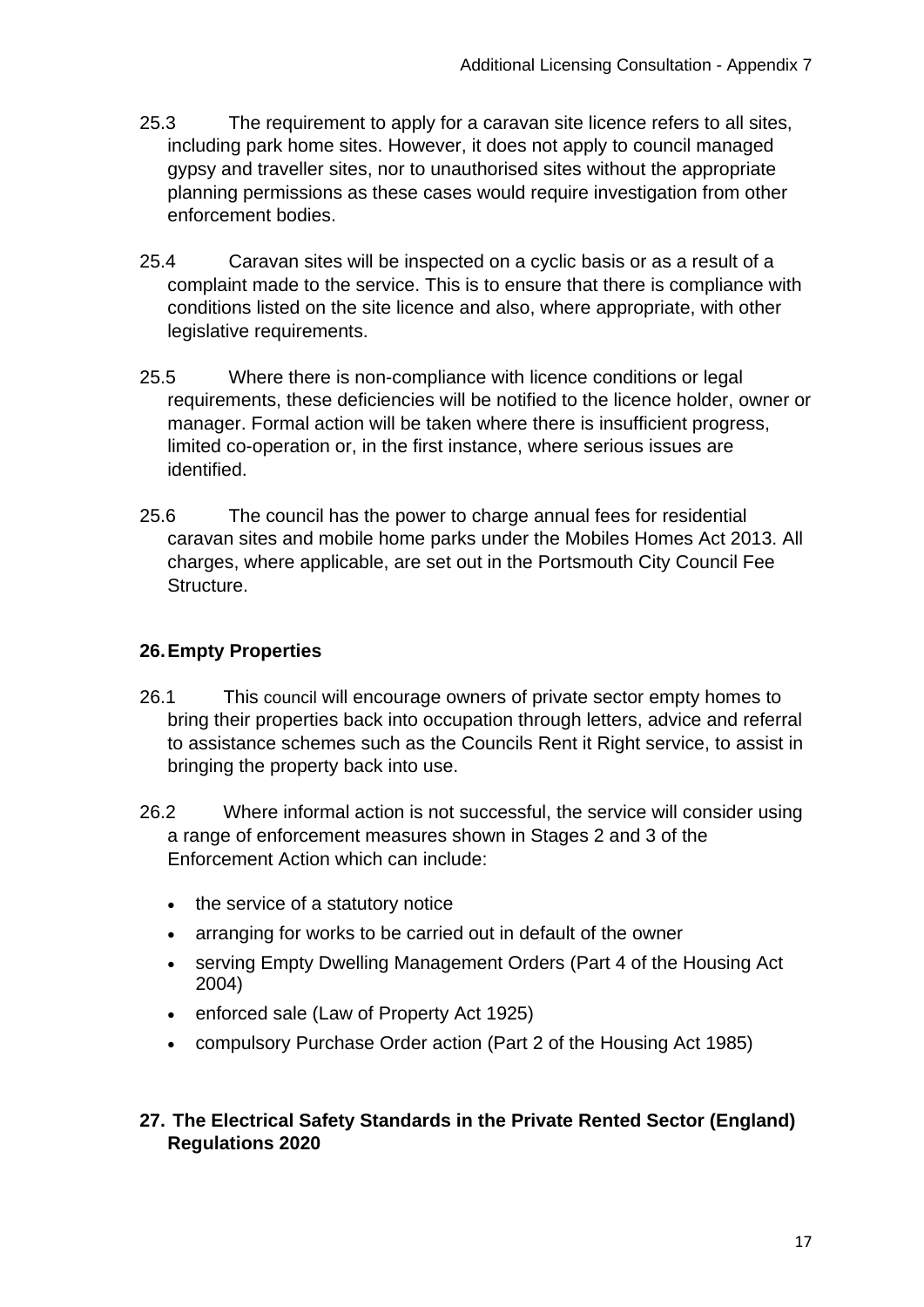- 27.1 The Electrical Safety Standards in the Private Rented Sector (England) Regulations 2020 (ESSPRS) came into force on 1 June 2020. The regulations are designed to ensure electrical safety within the private rented sector in England by requiring landlords to have the fixed electrical installation within rented properties inspected at least every five years.
- 27.2 The Council must serve a remedial notice on the landlord within 21 days of deciding that it has reasonable grounds that a landlord has breached one or more of their duties under:
	- Regulation  $3(1)(a)$  electrical safety standards have not been met during the period of a tenancy, or
	- Regulation  $3(1)(b)$  that the electrical installation has not been inspected at regular intervals (5 years or shorter as required), or
	- Regulation  $3(1)(c)$  that the first inspection was carried out before the tenancy began (for new tenancies) or by 1st April 2021 (for existing tenancies), or
	- Regulation  $3(4)$  that remedial or investigative work was required to the electrical system and that this was not undertaken within 28 days (or a shorter period where required), or
	- Regulation  $3(6)$  that remedial or investigative work was required to the electrical system as a result of further investigations and that this was not undertaken within 28 days (or a shorter period where required) of the further investigations; and the most recent inspection report does not indicate that urgent remedial action is required
- 27.3 The Council may impose a financial penalty where it is satisfied, beyond reasonable doubt, that a landlord has breached their duty under these regulations.

# **28.Smoke and Carbon Monoxide Regulations 2015**

- 28.1 Smoke and Carbon Monoxide Alarm Regulations 2015 The Council has a duty to serve a remedial notice (within 21 days of having reasonable grounds to believe that a breach of the landlord's duty has occurred) on a private landlord if there is no smoke alarm fitted on each storey of the premises on which there is a room used wholly or partly as living accommodation.
- 28.2 The Council has a duty to serve a remedial notice (within 21 days of having reasonable grounds to believe that a breach of the landlord's duty has occurred) on a private landlord if there is not a carbon monoxide alarm fitted in any room of the premises which is used wholly or partly as living accommodation and contains a solid fuel burning combustion appliance. The notice will require the landlord to take action within 28 days.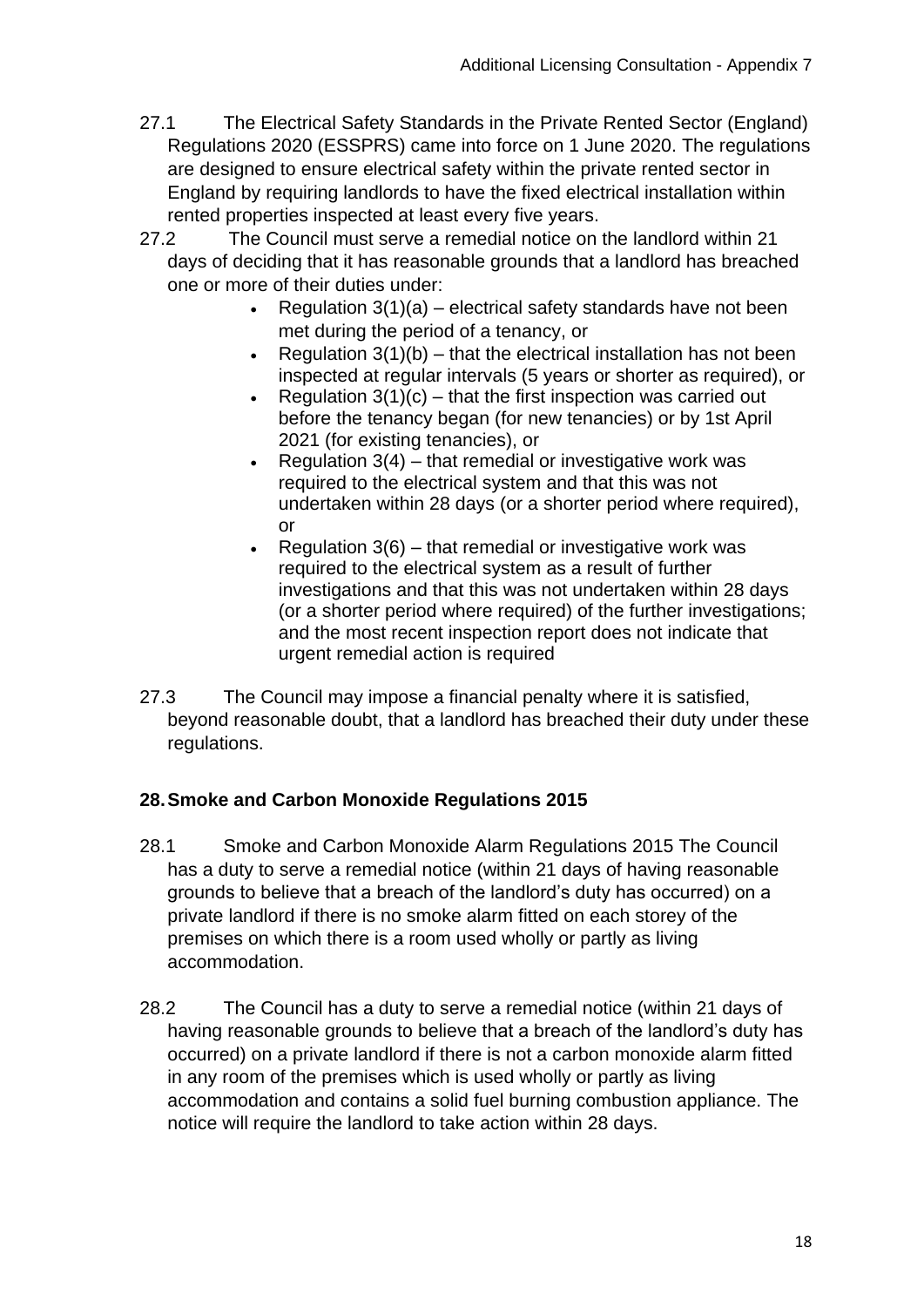28.3 There is a penalty charge of up to £5,000 for not having a smoke alarm on every level of a premises used as a private rented dwelling and for not having a Carbon monoxide alarm fitted in rented dwellings where there are solid fuel appliances. The council has published a statement of principles regarding its fine structure. See Appendix 2 for more details.

## **29.Energy Efficiency (Private Rented Property) (England and Wales) Regulations 2015**

- 29.1 The Energy Efficiency (Private Rented Property)(England and Wales) Regulations 2015 are designed to improve the least energy efficient properties those with Energy Efficiency Performance Certificates (EPC) rated F or G.
- 29.2 Unless an exemption applies, a domestic Private Rented Sector property must not be let to a new Tenant after the 1st April 2018 unless it has a minimum Energy Performance Certificate (EPC) rating of E.
- 29.3 Exclusions and exemptions are detailed in Regulations and the Domestic Private Rented Property Minimum Standard Guidance (or any subsequent Government Guidance), and include:
	- Where all 'relevant Energy Efficiency Improvements'\* for the property have been made (or there are none that can be made) and the property remains sub-standard
	- Where a recommended measure is not a 'relevant Energy Efficiency Improvement' because the cost of purchasing and installing it cannot be wholly financed at no cost to the Landlord
	- The relevant Energy Efficiency Improvement is wall insulation and it cannot or should not be installed on the property in question, where the Landlord has obtained written expert advice which indicates that the measure is not appropriate for the property due to its potential negative impact
	- The relevant Energy Efficiency Improvements require third party consent, e.g. planning permission and consent has not been given
	- The relevant Energy Efficiency Improvements would devalue the market value of the property by more than 5%
	- Where the Landlord is exempt due to recently becoming a **Landlord**

29.4 All exclusions and exemptions must be registered by the Landlord on the National Private Rented Sector Exemptions Register and will last for 5 years.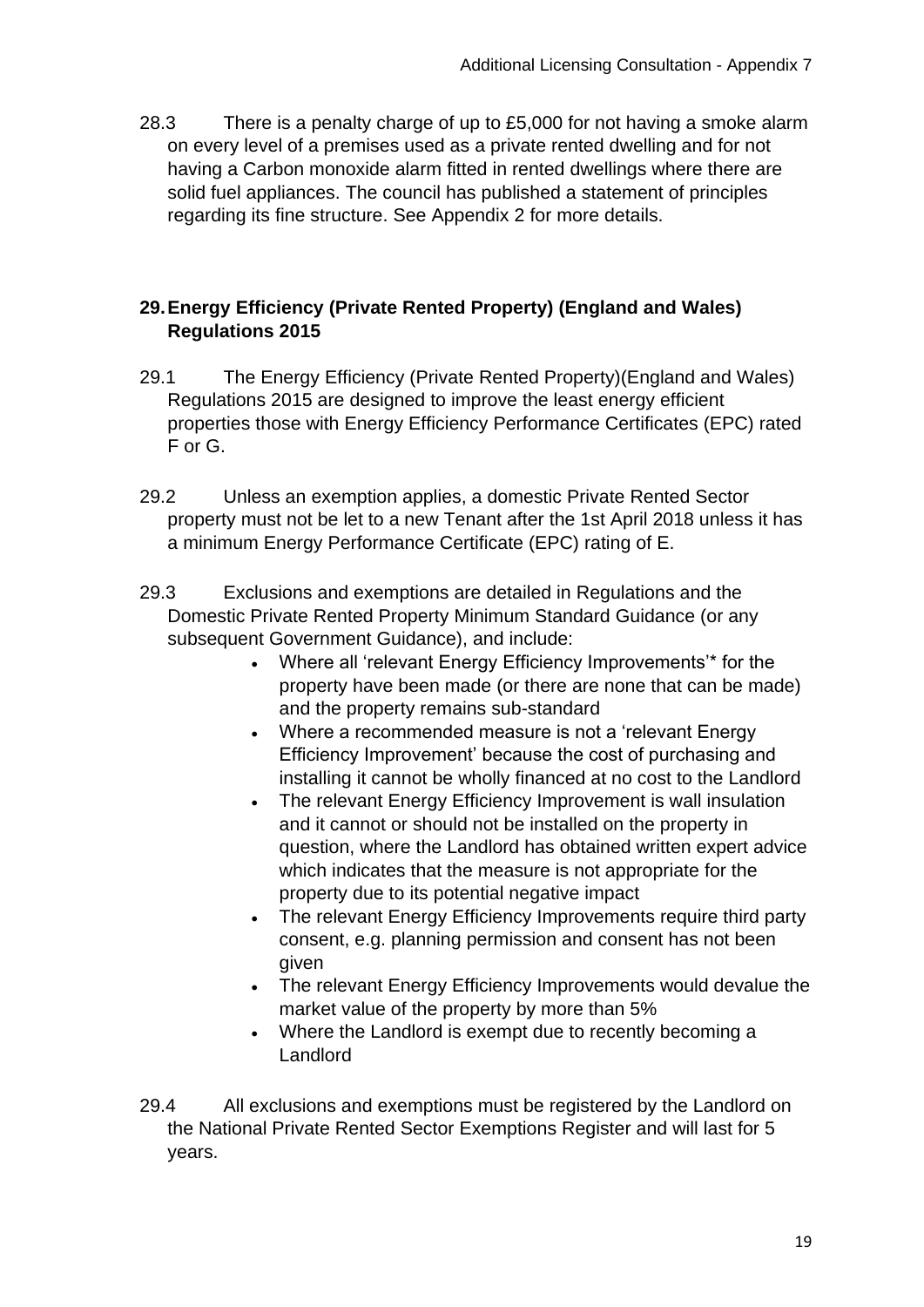- 29.5 Landlords of a domestic property for which an EPC is not a legal requirement (for example a property which has Listed Building status) are not bound by the prohibition on letting sub-standard property.
- 29.6 The Council will check for different forms of non-compliance with the Regulations including:
	- For new Tenancies agreed after the 1st April 2018 whether the property is sub-standard (rated F or G); and to any property after April 2020 that does not have a registered exemption
	- Where the Landlord has registered any false or misleading information on the Private Rented Sector Exemptions Register or has failed to comply with a compliance Notice
- 29.7 Buildings that are not legally required to have an EPC are not required to provide an entry on the Exemptions Register.
- 29.8 The Council will serve a Compliance Notice requiring information from the Landlord to help them decide whether the Landlord has breached the Regulations, this may be served up to 12 months after the suspected Breach. The information requested can include:
	- The EPC that was valid for the time when the property was let
	- Any other EPC for the property in the Landlord's possession
	- The current tenancy agreement used for letting the property
	- Any Green Deal Advice Report in relation to the property.
	- Any other relevant document that the enforcement authority requires in Order to carry out its compliance and enforcement functions
- 29.9 Infringements which may result in a Penalty Notice:
	- Failure to comply with a Compliance Notice
	- The letting of a non-compliant property in breach of the Regulations or
	- The uploading of false or misleading information to the Exemptions **Register**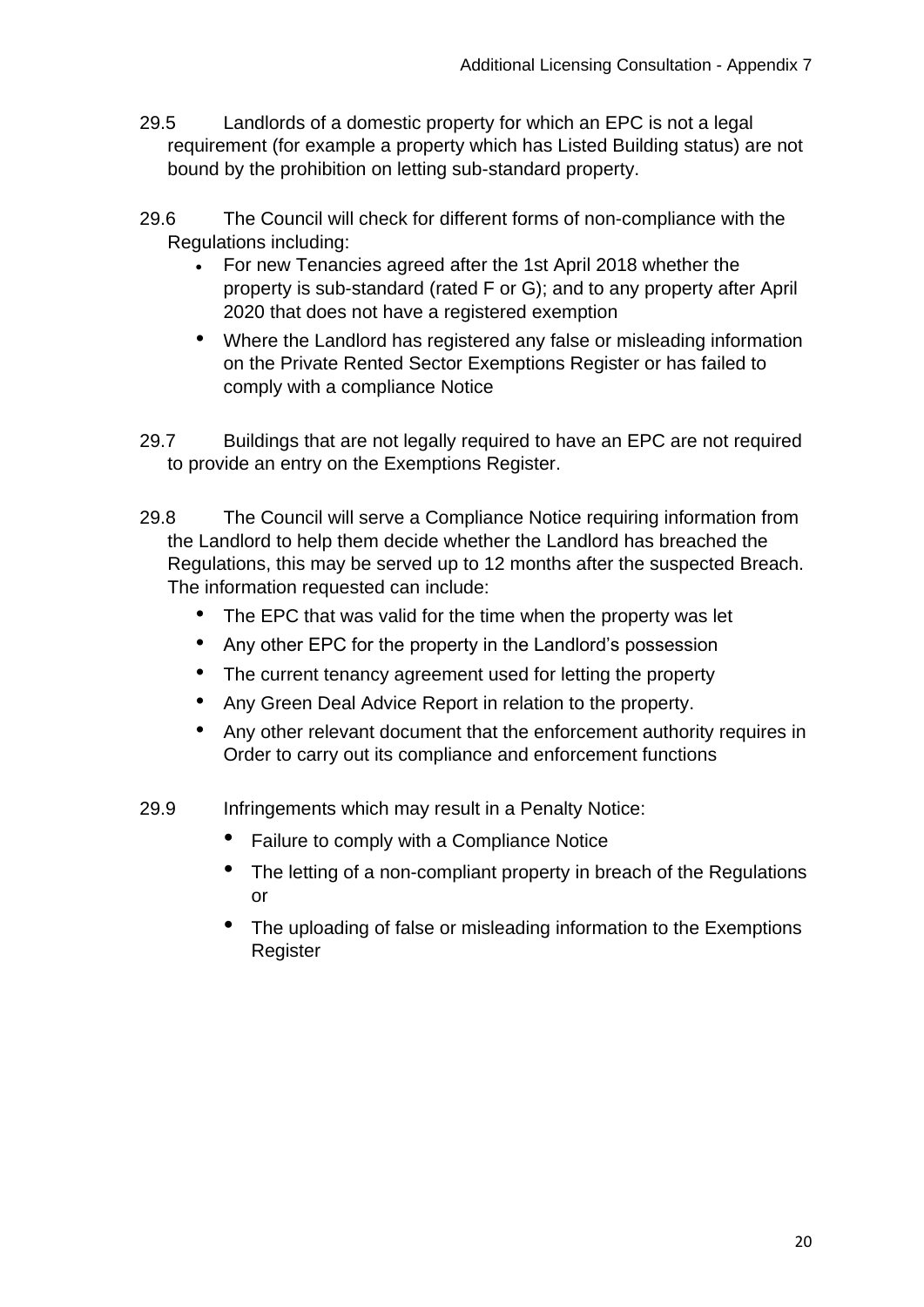29.10 A Penalty Notice may relate to a financial Penalty, a publication Penalty, or both and may be served on a Landlord (a person or entity that lets, or proposes to let, a domestic Private rented property) up to 18 months after the Breach.

| Infringement                                                                                                  | Penalty<br>(less than 3 months<br>in breach) | Penalty<br>(3 months or more in<br>breach) |
|---------------------------------------------------------------------------------------------------------------|----------------------------------------------|--------------------------------------------|
| Renting out a non-<br>compliant property                                                                      | £2,000<br>Penalty                            | £4,000<br>penalty                          |
| Providing false or<br>misleading information<br>on the Private Rented<br><b>Sector Exemptions</b><br>Register | £1,000 Penalty                               |                                            |
| Failing to comply with a<br>compliance Notice                                                                 | £1,000 Penalty                               |                                            |

- 29.11 The financial Penalty amounts apply per property and per infringement up to a maximum of £5,000.
- 29.12 If the perpetrator demonstrates to the satisfaction of the Council that their income is less than £450 per week then a 50% reduction in the overall penalty will be applied.
- 29.13 A Publication Penalty will include the publishing of:
	- The Landlords name (except where the Landlord is an individual)
	- Details of the Infringement
	- The address of the property in relation to which the infringement occurred
	- The amount of the financial Penalty imposed

29.14 The Council may decide how much of this information to publish. However, the authority may not place this information on the PRS Exemptions Register while the penalty notice could be, or is being reviewed by the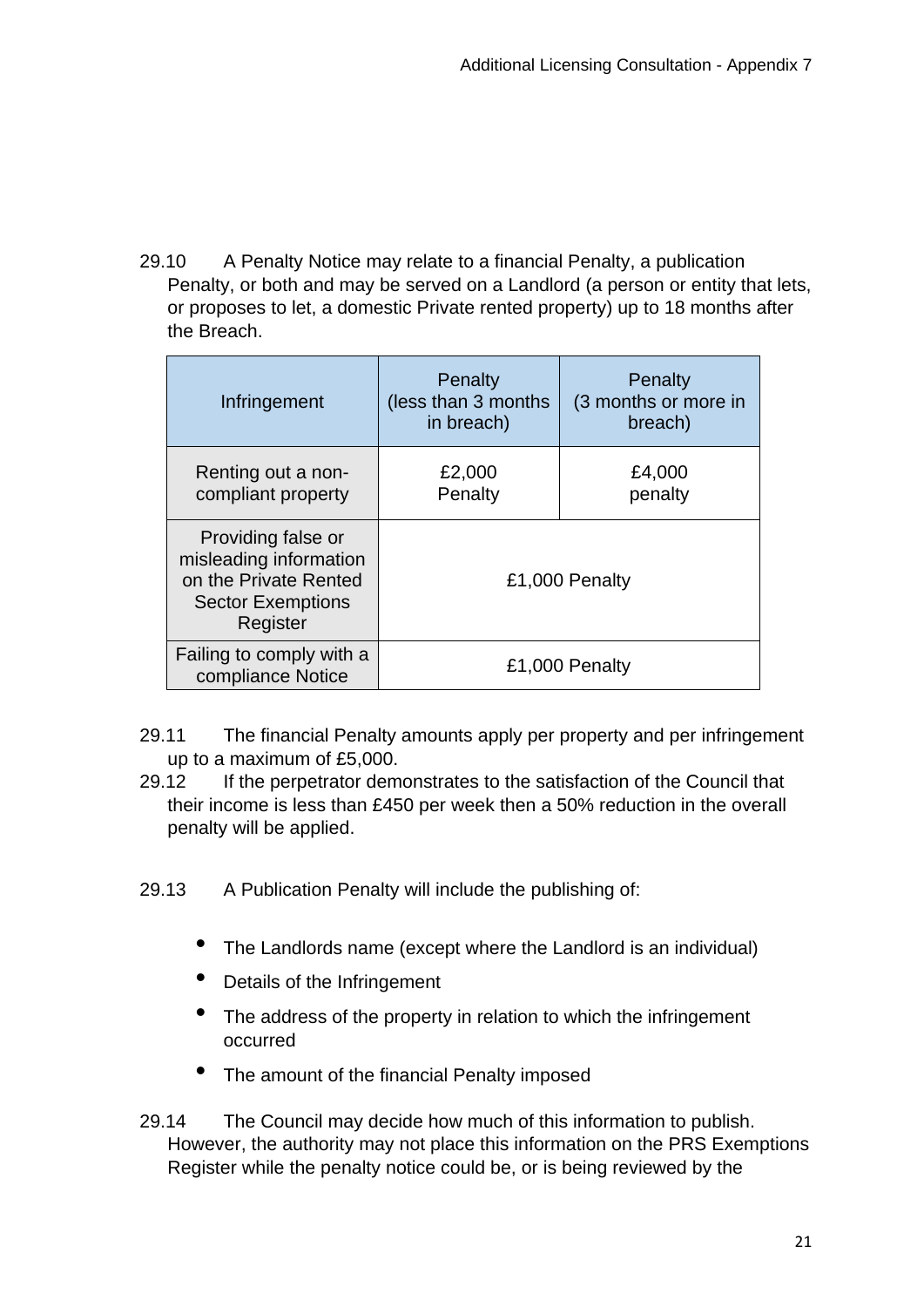Council, or while their decision to uphold the penalty notice could be, or is being, appealed.

- 29.15 The details will be published on a publicly accessible part of the Private Rented Sector Exemptions Register which will be available for view by the Public through the 'gov.uk' website. The Council can decide how long to leave the information on the Register, but it will be available for view by the public for at least 12 months.
- 29.16 The Council recognises that each case is unique and will be considered on its own merits. When deciding on the appropriate action, Officers will take into account the Law, Government Guidance, Council Policies and the sufficiency and reliability of the evidence.

#### **30.Banning Orders**

- 30.1 The Housing and Planning Act 2016 introduced (from 6 April 2018) a new power for local housing authorities to apply to the First-tier Tribunal for an order that bans a rogue landlord or agent from letting housing in England. The Housing and Planning Act 2016 (Banning Order Offences) Regulations 2017 set down the offences that can lead to an application for a banning order to be made. Once granted, a banning order remains in place for at least 12 months.
- 30.2 Once a banning order is in place, the Council can take over the management of the property or properties of the landlord or agent receiving the order.
- 30.3 The Council will pursue a banning order for serious offences. Where the Council decides to pursue a banning order, it will consider the scope for working together with other local housing authorities. For example, through using the Rogue Landlord Database, the Council will be able to establish whether a landlord has committed offences in other local authority areas.
- 30.3.1 When considering a banning order the Council will take into account:
	- The seriousness of the offence
	- Previous convictions/Roque Landlord Database
	- Harm caused to a tenant
	- Punishment of the offender
	- Deterring the offender from repeating the offence
	- Deter others from committing similar offences

#### **31.Rogue Landlord Database**

31.1 The council can enter details of landlords considered to be "rogue" onto the government database. It is available to all Local Authorities to enable them to share information about criminal landlords who operate in multiple areas.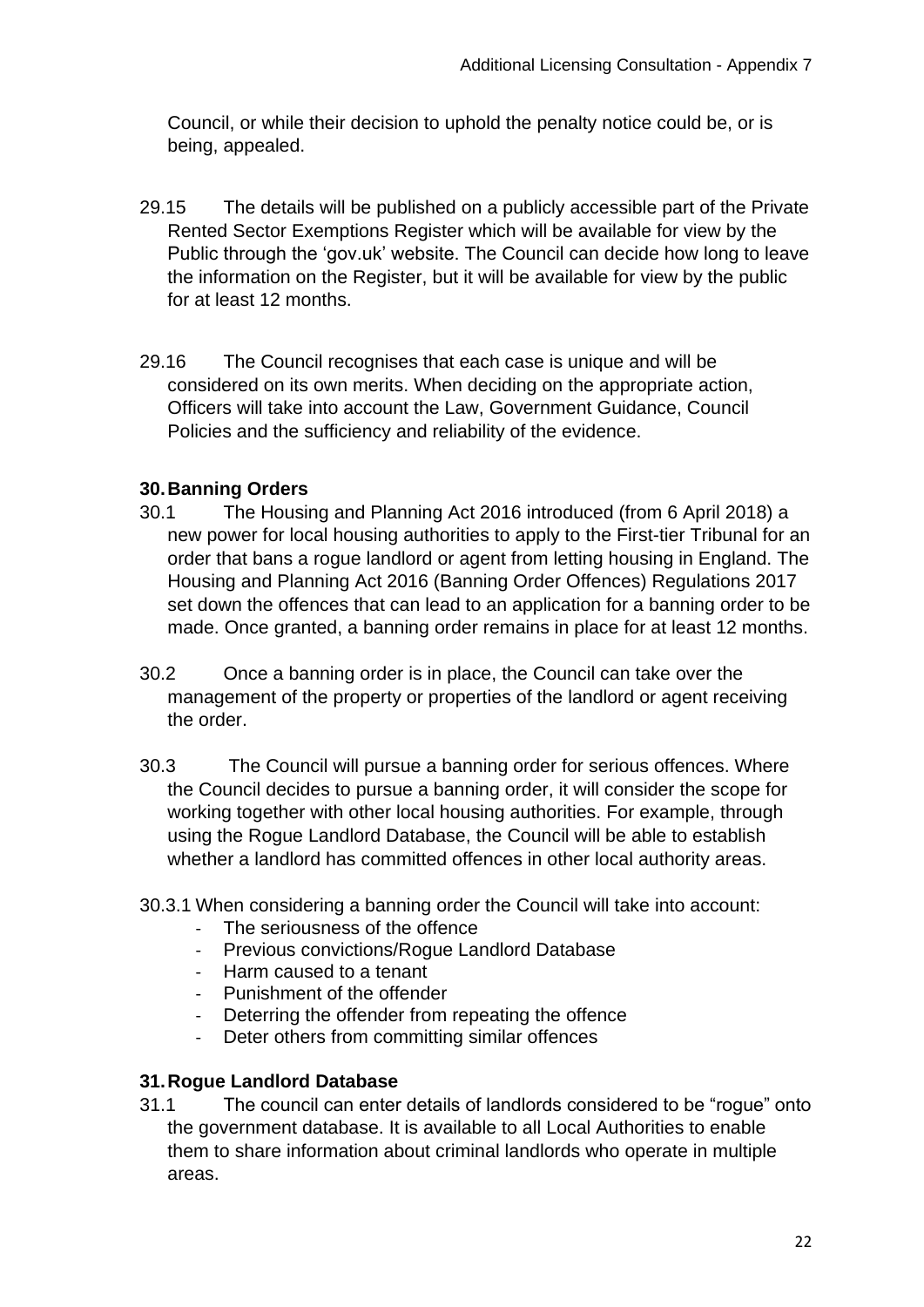- 31.2 Councils have the discretion to make entries where a landlord or property agent has been convicted of a banning order offence or has received 2 or more civil penalties within a 12 month period.
- 31.3 Local authority officers will be able to view all entries on the database, including those made by other local housing authorities. The database can be searched to help keep track of known rogues, especially those operating across council boundaries and will help authorities target their enforcement activities.
- 31.4 Details held on the database will not be available to members of the public.

# **32.Other Statutory Provisions**

32.1 There are a number of other statutes which give powers to Local Housing Authorities for a range of different issues. These will be used where appropriate.

# **33.Compliments and complaints policy**

- 33.1 The council recognises the need to provide an excellent public service which is responsive to the views of both residents and businesses. We are therefore committed to continually improve the Private Sector Housing Service in Portsmouth and want customers and service users to provide feedback, which may be used to improve our services further.
- 33.2 As required by the Regulators' Code, the council has a compliments and complaints procedure which allows all service users to give a compliment, give feedback or make a formal complaint. This can be accessed through our website by searching "complaint" or by telephoning the complaints line on 023 9283 4702.
- 33.3 Through the compliments and complaints procedure, it is the aim that complaints are resolved speedily, effectively and fairly. The tone of our contact is open, responsive and avoids unnecessary formality. Our written correspondence uses plain English and where appropriate, will be backed up with action to resolve such complaints.
- 33.4 If a complainant is not satisfied at the end of the complaints process, the matter can be raised with the relevant ombudsman service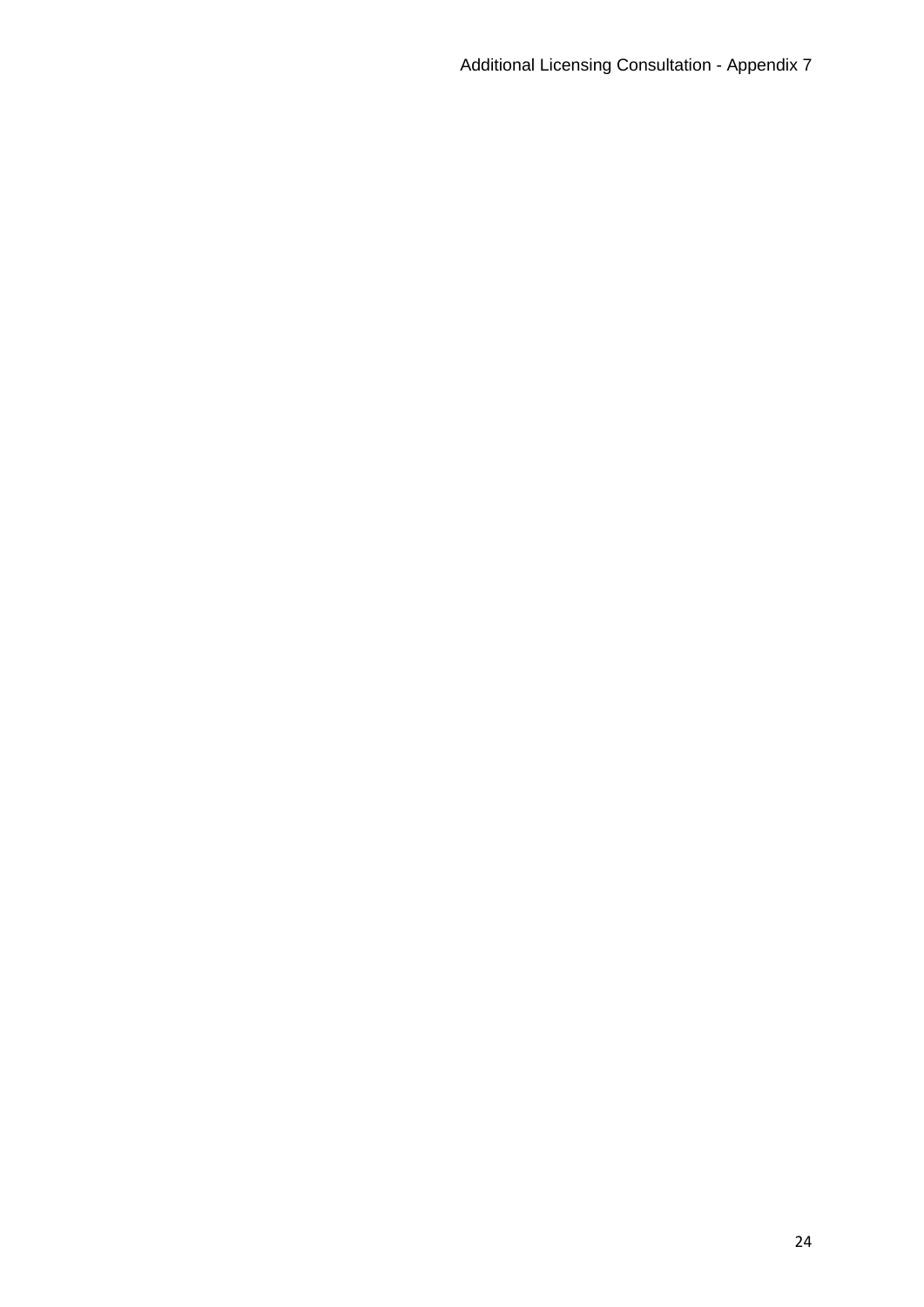# **Appendix 1**

## **Financial Penalties**

## **Housing Act 2004 (as amended by the Housing and Planning Act 2016) and the Electrical Safety Standards in the Private Rented Sector (England) Regulations 2020**

## **Part 1**

## **1.0 Introduction**

- 1.1 The Housing Act 2004 was amended by the Housing and Planning Act 2016 to allow local authorities to impose a financial penalty as an alternative to prosecution of housing offences. These are known as Civil Penalty Notices (CPNs). On 1 June 2020, the Electrical Safety Standards in the Private Rented Sector (England) Regulations 2020 came into force and CPNs were extended to include breaches under these regulations.
- 1.2 The value of the civil penalties, set by the Council and based on national guidance and legislation and a risk based process, can range from £25 to £30,000, per offence, dependent upon the nature of the offence and the resulting harm and culpability.
- 1.3 Importantly, once an individual is subject to a civil penalty fine for Housing Act offences, the Council must consider a Rent Repayment Order (RRO) to recover monies paid through Housing Benefit or through the housing element of Universal Credit.
- 1.4 The purpose of this Policy is to set out the framework within which decisions will normally be made to issuing civil penalties in relevant cases. This policy may be departed from where the circumstances so justify. Each case will be dealt with on its own merits, having regard to its particular circumstances.

This policy is designed to ensure transparency, consistency and fairness in how and when CPNs are imposed.

- 1.5 The list of offences under the Housing Act 2004 that that can currently be dealt with by way of a financial penalty are as follows:
	- Failure to comply with
		- o improvement notice (Section 30)
		- o with overcrowding notice, (Section 139(7))
	- Licensing of HMOs under Housing Act 2004 Part 2 (Section 72)
	- Licensing of houses under Housing Act 2004 Part 3 (Section 95)
	- Management regulations in respect of HMOs (Section 234)
- 1.6 If new legislation is introduced that permits the use of CPNs this Policy will be used (in consultation with the relevant Portfolio Holder).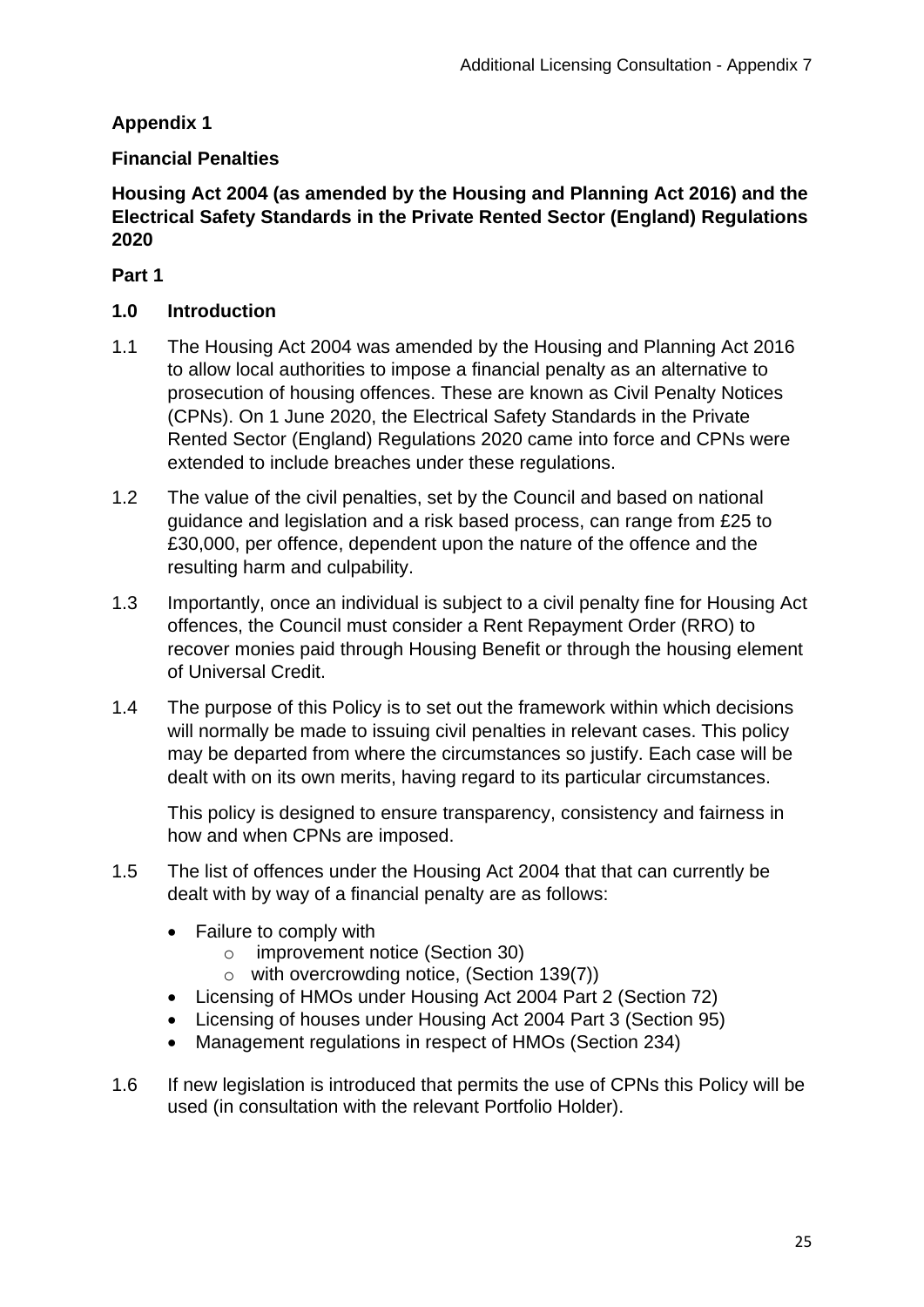# **2.0 Determining the appropriate course of action**

- 2.1 Offences under the Electrical Safety Standards in the Private Rented Sector (England) Regulations 2020 are only eligible for financial penalty fines and not prosecutions.
- 2.2 For eligible offences, when the Council is satisfied that a relevant offence has been committed and that it is in the public interest to proceed formally it must decide whether to prosecute or issue a civil penalty. This will be determined on a case-by-case basis but whilst not an exhaustive list, the following factors are some of the issues that will be considered in determining if a civil penalty or prosecution should be applied to an individual offence:
	- The severity of the offence and the resulting potential harm
	- The offending history of the alleged offender
	- If the offence was committed by mistake or with knowledge
	- The health and capacity of the alleged offender
	- The public interest in taking the alleged offender into court where the offence will be publicised and the individual held to account in public.
	- The likely impact of Court action versus a civil penalty, in deterring further offending.
- 2.3 The following are situations where a prosecution may be appropriate;
	- The offence was serious, for example breach of a Prohibition Order or where there was imminent risk of serious injury or loss of life;
	- The offender has been prosecuted for similar Housing Act offences
- 2.4 The following factors, whilst not exhaustive, are situations where the issuing of a civil penalty may be appropriate;
	- No history of previous non-compliance with relevant legislation
	- No previous convictions of relevant offences
	- The offence was committed as a result of a genuine mistake or misunderstanding. This must be balanced against the seriousness of the offence.
	- Prosecution is likely to have a serious adverse effect upon the offender's physical or mental wellbeing, but this must be balanced against the seriousness of the offence.

# **3.0 Financial Penalties**

3.1 The law currently allows a maximum financial penalty of £30,000 to be imposed per offence under the Housing and Planning Act 2016. The Government recommends that, to ensure that the civil penalty is set at an appropriate level, the local housing authority produce its own Policy to ensure fair and transparent application of penalties.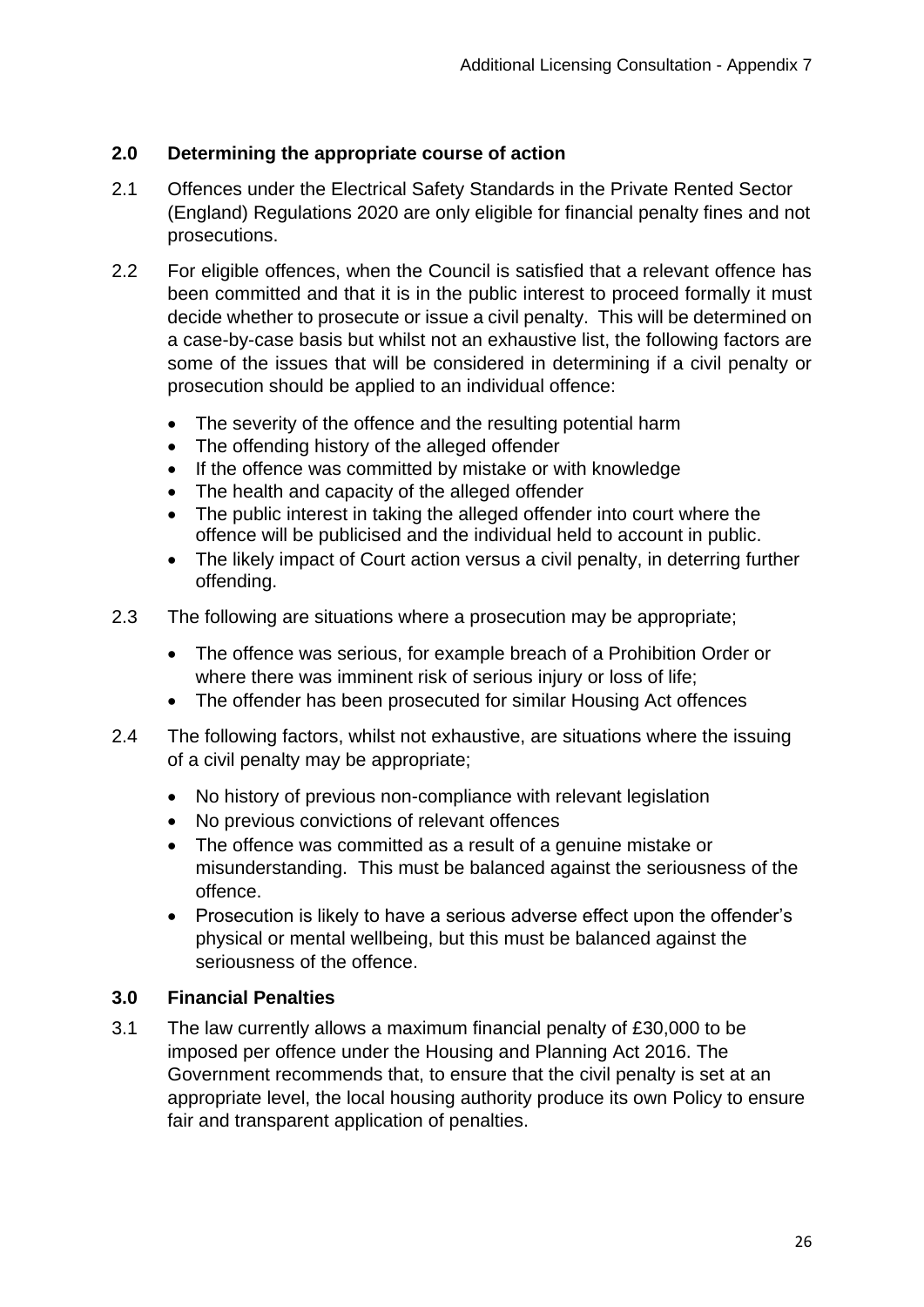- 3.2 In determining whether to impose a financial penalty the Council will have regard to any relevant local enforcement policy and the Code for Crown Prosecutors. Due regard will also be given to any potential defences which will be considered by way of the representation received following the service of the 'Notice of Intent' to serve a CPN.
- 3.3 In certain circumstances, it may be appropriate to undertake an interview under caution in accordance with the Police and Criminal Evidence Act 1984 (PACE) to explore the defences but this will be entirely a decision for the Council. In total, we consider the procedure for issuing these penalties to be robust enough by way of providing fairness for the respondent.
- 3.4 In particular the factors set out in 3.6 of the Government Guidance on Civil penalties under the Housing and Planning Act 2016 have been incorporated into the charging table adjustments set out in Part 2 of this Appendix.
- 3.5 In determining the amount of penalty the Council will use the Financial Penalty Matrix (contained in Part 2 of this Appendix) which takes into account relevant matters including, but not limited to:
	- The penalty should act as a deterrent to repeating the offence ,and to others from committing similar offences;
	- The penalty should remove any financial benefit obtained as a result of the commission of the offence;
	- The severity and seriousness of the offence;
	- The culpability and past history of the offender;
	- The harm, or potential harm, caused to the tenant and the impact on the wider community;
- 3.6 In determining the financial value of an imposed penalty, this Council shall have regard to the charging table and guidance notes in Part 2 of this Appendix.

# **4.0 Process for imposing penalty charges**

- 4.1 Where it has been determined that a financial penalty may be appropriate to impose as an alternative to prosecution, the Council will follow the following process.
- 4.2 A "**Notice of Intent**" shall be served on the person suspected of committing the offence. The Notice shall specify:
	- a. The amount of any proposed financial penalty
	- b. The reasons for proposing the financial penalty
	- c. Information about the right to make representation to the Council.
- 4.3 The person to whom the notice relates will be given 28 days to make **written representation** to the Council about the proposal to impose on them, a financial penalty. The representation may be via any legible written format, but to aid respondents, a template form will be included with the Notice of Intent.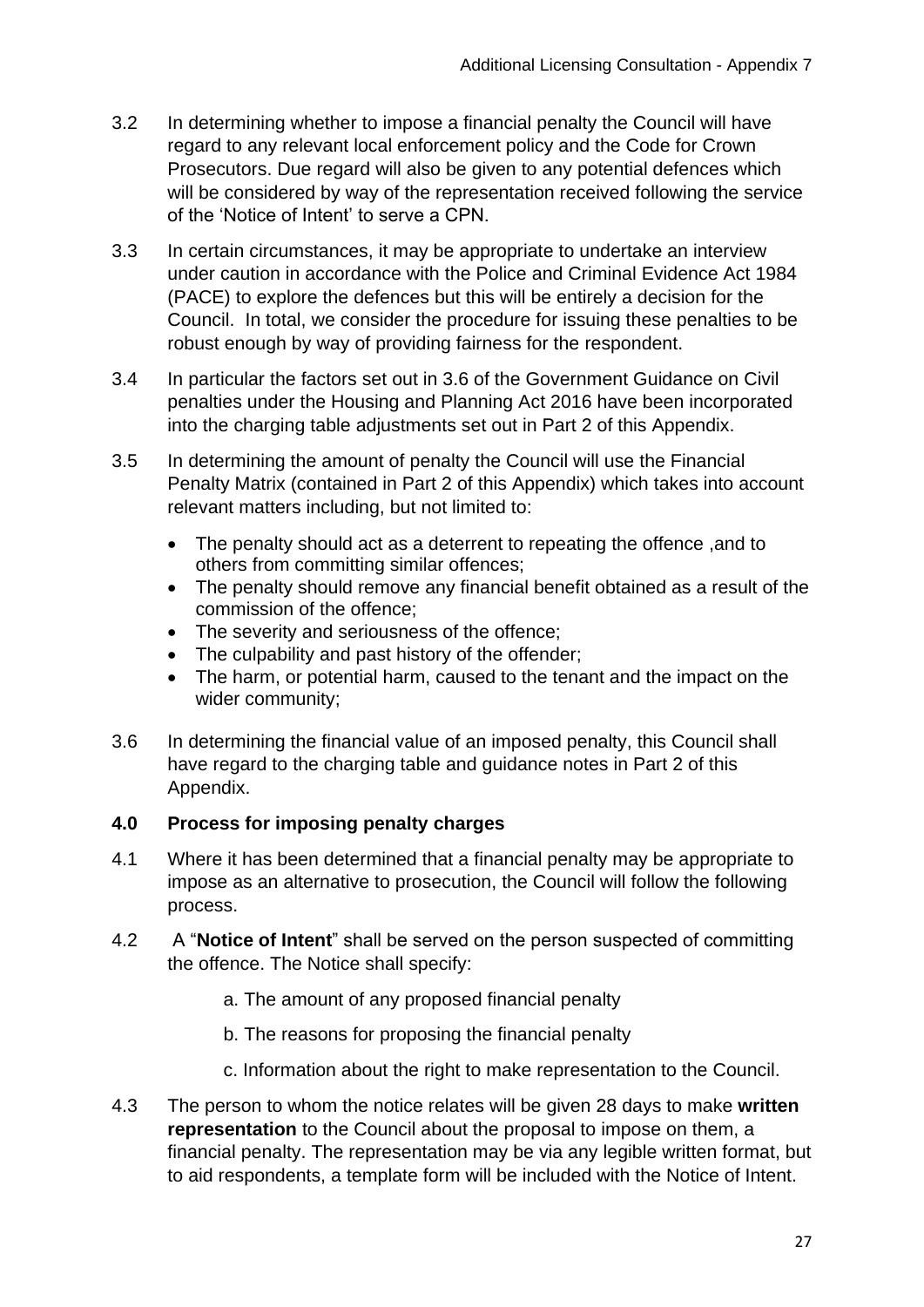- 4.4 Following the 28 day period the Council will decide:
	- a. Whether to impose a financial penalty on the person, and
	- b. The final value of any such penalty imposed.
- 4.5 If the Council decides to impose a financial penalty, a **final notice** shall be issued imposing that penalty. The final notice will specify:
	- a. the amount of the financial penalty,
	- b. the reasons for imposing the penalty,
	- c. information about how to pay the penalty,
	- d. the period for payment of the penalty,
	- e. information about rights of **appeal** to the first tier tribunal
	- f. the consequences of failure to comply with the notice.

#### 5.0 **Consequences of non-compliance and miscellaneous provisions**

- 5.1 If, after any appeal has been finally determined or withdrawn, a person receiving a financial penalty does not pay all or part of the penalty charge, the Council will recover the penalty by order from a County Court. Where appropriate, the Council will also seek to recover the costs incurred in taking this action from the person to which the financial penalty relates.
- 5.2 Financial Penalties are an alternative to criminal proceedings and as such if a penalty is imposed, no criminal proceedings can be initiated for the same offence.
- 5.3 The Council may, at any time:
	- A. withdraw a notice of intent or final notice
	- B. reduce the amount specified in a notice of intent or final notice

Where the Council decides to take either of these actions, it will write to the person to whom the notice was given.

5.4 Where a person has received two financial penalties under the Housing legislation in any 12 months period, irrespective of the locality to which the offences were committed, the Council will consider making an entry on the national database of rogue landlords and property agents. When considering making an entry, the Council will have regard to any guidance issued by the Secretary of State. The Government is consulting on making changes to this and any such changes will be applied as adopted under this policy.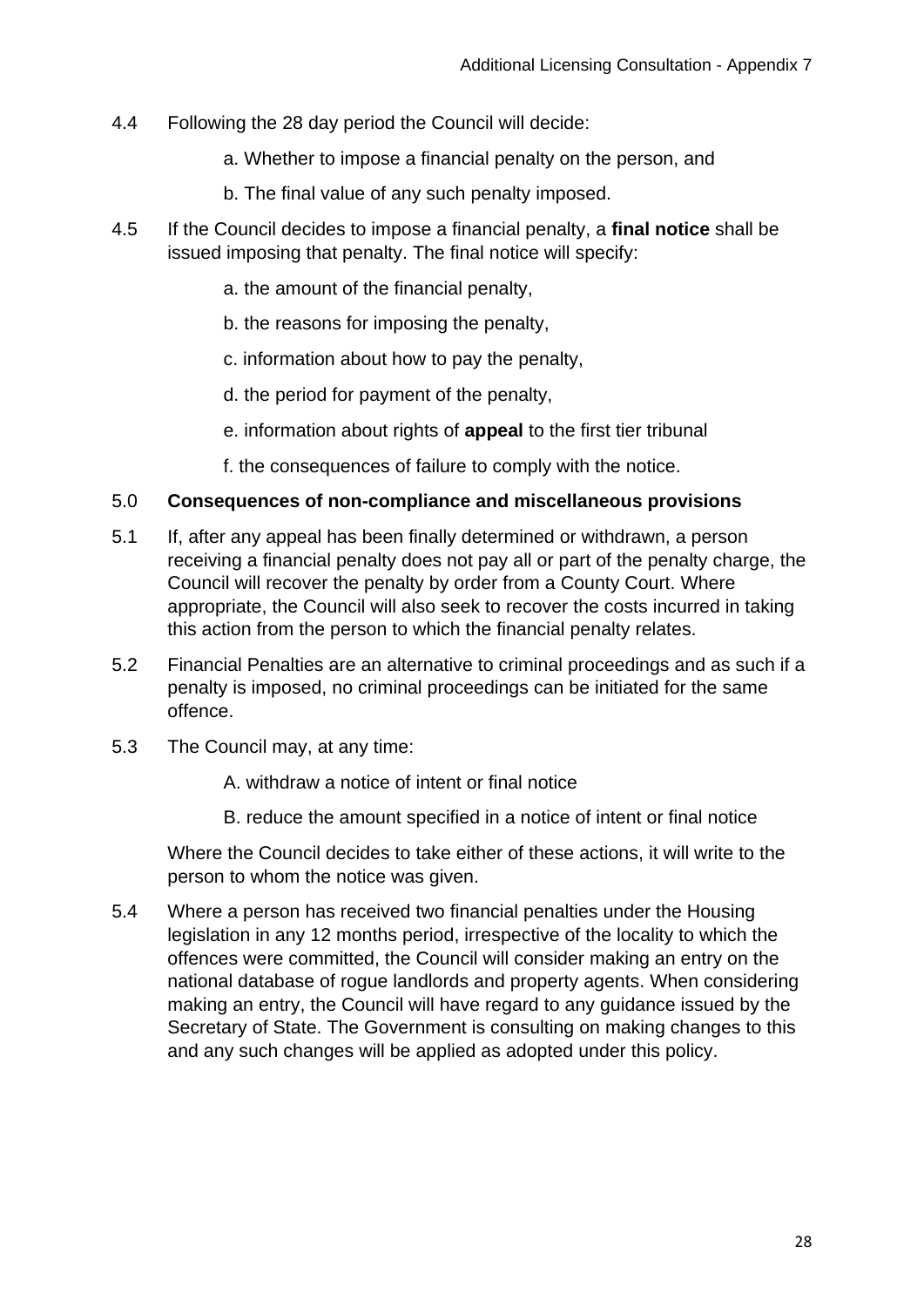# **Appendix 1 Part 2**

## **Charging Table for determining value of Financial Penalties imposed under:**

- a) Housing Act 2004 (as amended by the Housing and Planning Act 2016)
- b) The Electrical Safety Standards in the Private Rented Sector (England) Regulations 2020 and the

#### **NOTES: The following notes relate specifically to the tables of charges and would be applied as appropriate depending on the offence.**

## **Note 1 – Offences that may be dealt with by way of imposing a financial penalty**

The starting point for a financial penalty is based on the type of offence, number of previous convictions or imposition of a financial penalty for the same type or similar offence in the previous four years.

After the starting point has been determined for the relevant offences, relevant premiums are added to the starting amount to determine the full financial penalty to be imposed. More than one premium can be added, where relevant.

No single financial penalty may be over £30,000. Where the addition of all relevant premiums would put the penalty above the maximum, it shall be capped at £30,000

#### **Note 2 - 2nd subsequent offence by same person/company**

The Council will take into account any such convictions or financial penalties secured irrespective of the legislation and the locality (including outside of Portsmouth) to which the offence relates.

## **Note 3 - Housing portfolio of 10 or more units of accommodation**

The premium is applied where the perpetrator has control or manages 10 or more units of accommodation.

For the purposes of this premium, the definition of a person having control and person managing are as defined by Housing Act 2004 Section 263.

## **Note 4 - Multiple Category 1 or high Category 2 Hazards**

This premium will apply where the failure to comply with the Improvement Notice relates to three or more Category 1 or high scoring Category 2 hazards (under the Housing Health and Safety Rating System) associated with different building deficiencies. For the avoidance of doubt this means that where two hazards are present but relate to the same property defect, they are counted as one hazard for purposes of this calculation.

For the purpose of this premium, a high scoring Category 2 hazard is defined as one scored following the Housing Health and Safety Rating System as "D" or "E".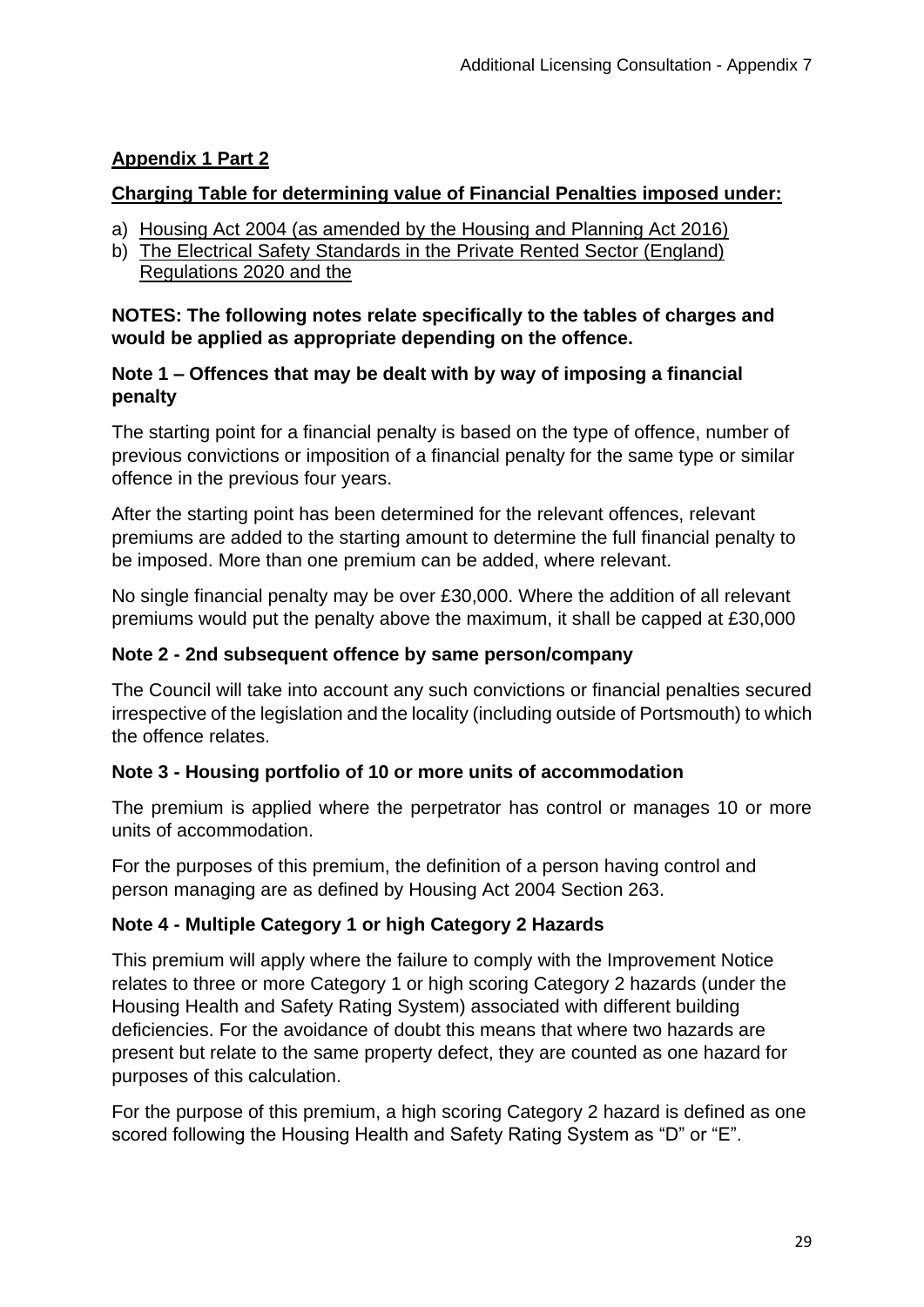#### **Note 5 - Vulnerable occupant and/or significant harm has occurred as result of housing conditions**

This premium will be applied once if either the property is occupied by a vulnerable person or if significant harm has occurred as a result of the housing conditions.

For purposes of this premium a vulnerable person is defined as someone who forms part of a vulnerable group under Housing Health and Safety Rating System relating to hazards present in the property or an occupant or group of occupants considered by the Council to be at particular risk of harm that the perpetrator ought to have had regard.

For purposes of this premium, significant harm is defined as physical or mental illness or injury that corresponds to one of the four classes of harm under the Housing Health and Safety Rating System Operating Guidance. At the time of publication of this Policy, this document can be found at www.gov.uk and a summary table is below.

| <b>Hazard</b>                              | Vulnerable age group (age of<br>occupant) |
|--------------------------------------------|-------------------------------------------|
| Damp and mould growth                      | 14 and under                              |
| <b>Excess Cold</b>                         | 65 or over                                |
| <b>Excess Heat</b>                         | 65 or over                                |
| Carbon Monoxide                            | 65 or over                                |
| Lead                                       | under 3 years                             |
| Personal Hygiene, Sanitation and           |                                           |
| Drainage                                   | under 5 years                             |
| Falls associated with baths etc.           | 60 or over                                |
| Falling on level surfaces etc.             | 60 or over                                |
| Falling on stairs etc.                     | 60 or over                                |
| Falling between levels                     | under 5 years                             |
| <b>Electrical hazards</b>                  | under 5 years                             |
| Fire                                       | 60 or over                                |
| Flames, hot surfaces etc.                  | under 5 years                             |
| Collision and entrapment                   | under 5 years                             |
| Collision and entrapment - low headroom    | 16 or over                                |
| Position and operability of amenities etc. | 60 or over                                |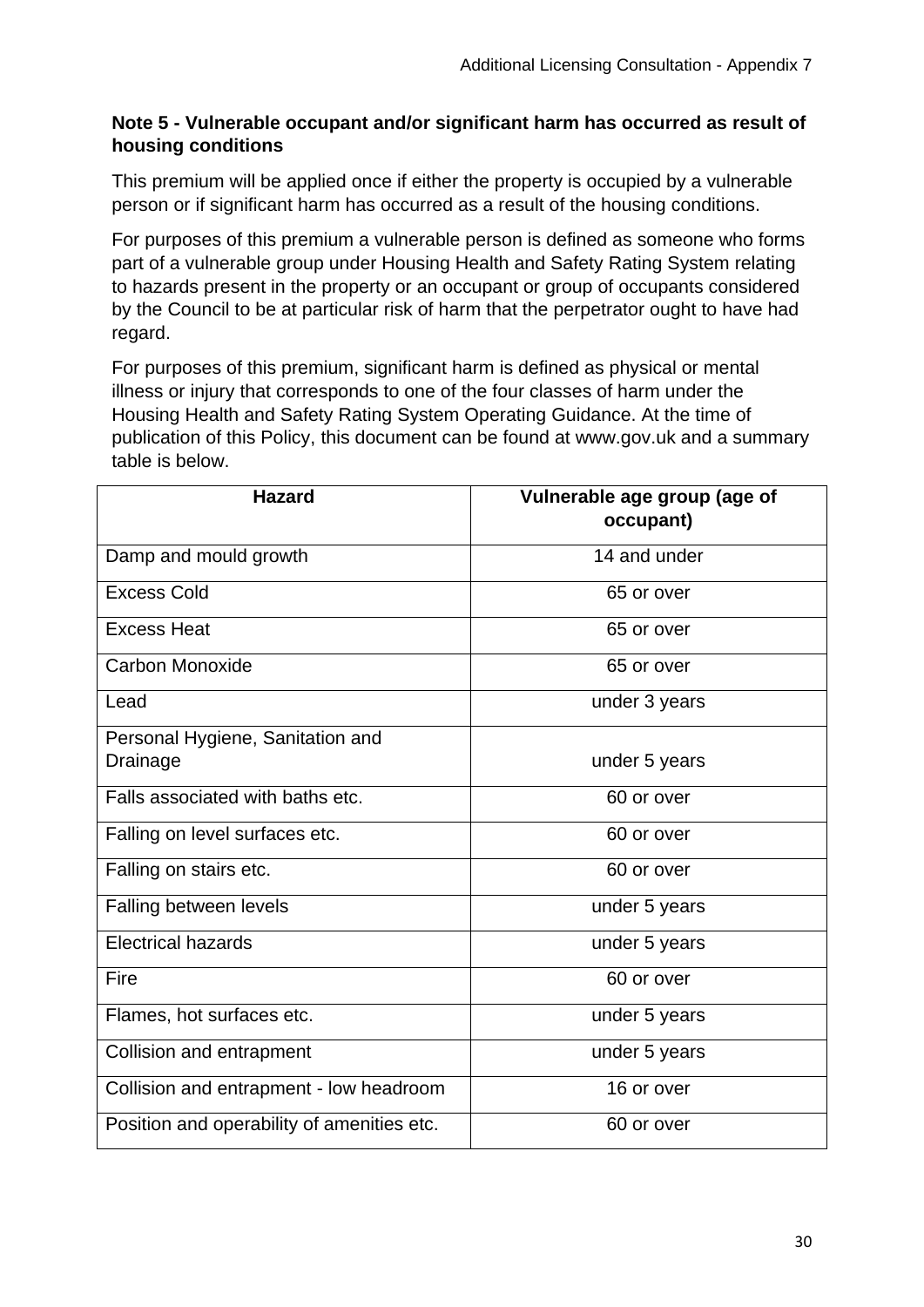## **Note 6 - Perpetrator demonstrates Income to be less than £450/week**

This premium (acts as a reduction) will be applied after all other relevant premiums have been included and if applicable will reduce the overall financial penalty by up to 50%.

To be applicable, the person served by the Notice of Intent must provide sufficient documented evidence of their income to the Council. Where the property is managed by a company then they will need to provide evidence relating to the company income. The responsibility to do this rests with the person served with the notice.

The figure of £450 per week is to be calculated after omission of income tax and national insurance.

The Council reserves the right to request further information to support any financial claim by the person served with the Notice, and where this is incomplete or not sufficiently evidenced may determine that the premium / reduction in financial penalty should not be applied. This decision rests with the Council.

## **Note 7 - Previous history of non-compliance with these provisions**

This premium is applied where there has been a conviction or imposition of a financial penalty for the same type of offence in the previous four (4) years. The Council will take into account any such convictions or financial penalties irrespective of the locality to which the offence relates.

#### **Note 8 – Acts or omissions demonstrating high culpability**

This premium will be applied where, the person to which the financial penalty applies, acted in the opinion of the Council in a reckless or deliberate manner in not complying with the statutory notice or previous relevant formal advice. This premium may also be added where the Council considers that the person / company has also sought to mislead the Council in the exercise of its statutory duties.

| A. Failure to comply with an Improvement Notice - Housing Act 2004                | (Section 30) |                 |
|-----------------------------------------------------------------------------------|--------------|-----------------|
| 1st offence                                                                       | (note 1)     | £5,000          |
| 2nd subsequent offence by same person/company                                     | (note 2)     | £15,000         |
| Subsequent offences by same person/company                                        | (note 7)     | £25,000         |
|                                                                                   |              |                 |
| <b>Premiums</b>                                                                   |              |                 |
| The following additional charges will be added to the charges above. All relevant |              |                 |
| charges will be applied i.e. more than one premium can be applied if relevant.    |              |                 |
| Acts or omissions demonstrating high culpability                                  | (note 8)     | $+£2,500$       |
| Housing portfolio of 10 or more units of accommodation                            | (note 3)     | $+£2,500$       |
| Multiple Category 1 or high Category 2 Hazards                                    | (note 4)     | $+£2,500$       |
| Vulnerable occupant and/or significant harm occurred as result of housing         | $+£2,500$    |                 |
| conditions<br>(note 5)                                                            |              |                 |
| Perpetrator demonstrates to the satisfaction of the Council that their            |              | -50% of overall |
| income is less than £450 per week                                                 | (note 6)     | charge          |

#### **Tables of Civil Penalty Notice – Financial Level of Notices to be applied**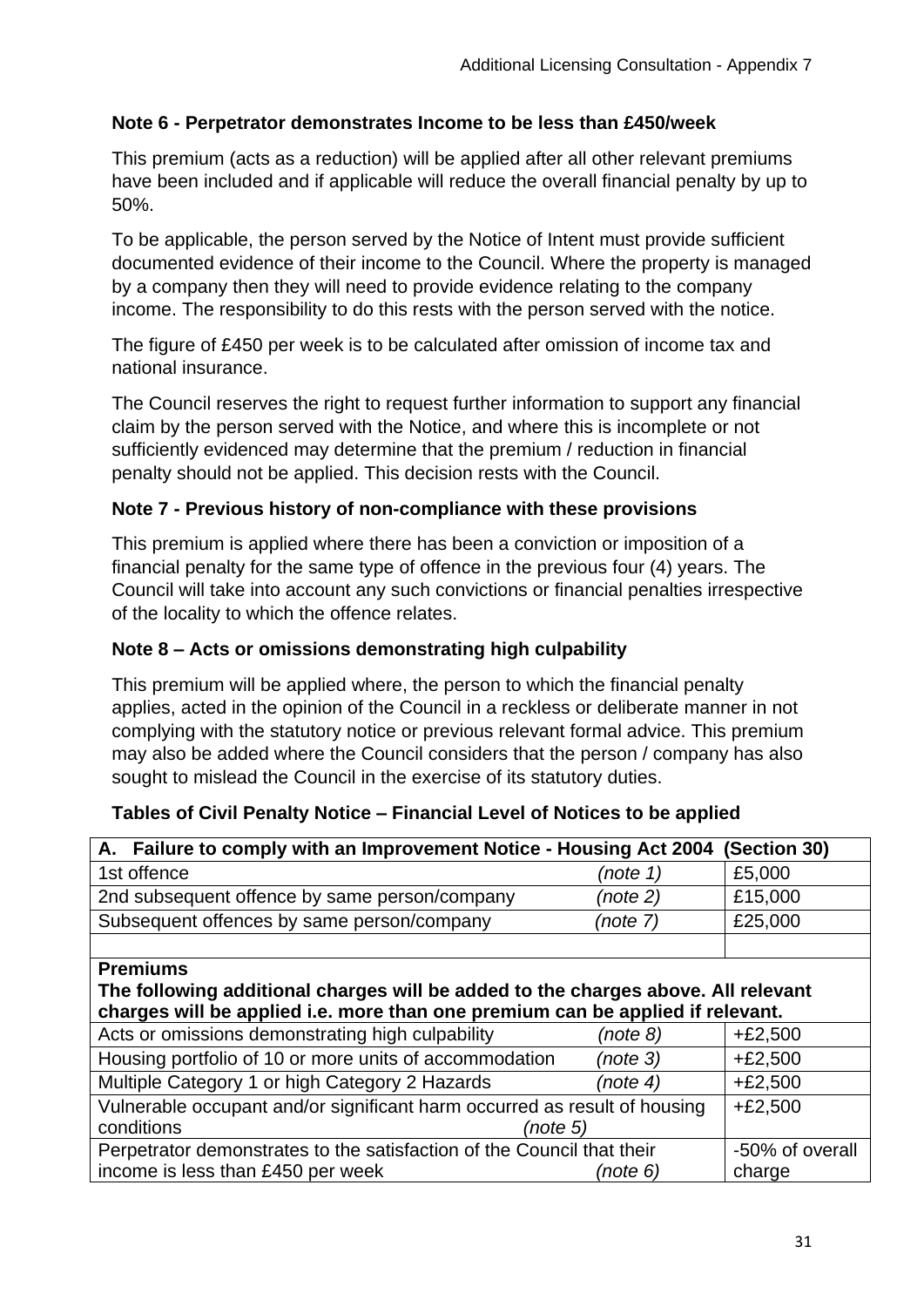| <b>B.</b> Offences in relation to licensing of Houses in Multiple Occupation (HMOs) under Part 2 of<br>the Housing Act 2004 (Section 72) |            |                 |  |  |
|------------------------------------------------------------------------------------------------------------------------------------------|------------|-----------------|--|--|
| <b>Failure to obtain Property Licence (section 72(1))</b>                                                                                | (note 1)   | £10,000         |  |  |
| 2nd subsequent offence by same person/company                                                                                            | and<br>any | £30,000         |  |  |
| subsequent offences                                                                                                                      | (note      |                 |  |  |
| 2)                                                                                                                                       |            |                 |  |  |
| <b>Premiums</b>                                                                                                                          |            |                 |  |  |
| The following additional charges will be added to the charges above. All relevant                                                        |            |                 |  |  |
| charges will be applied i.e. more than one premium can be applied if relevant.                                                           |            |                 |  |  |
| Acts or omissions demonstrating high culpability                                                                                         | (note 8)   | $+£2,500$       |  |  |
| Housing portfolio of 10 or more units of accommodation                                                                                   | (note 3)   | $+£2,500$       |  |  |
| Vulnerable occupant and/or significant harm occurred as result of                                                                        |            | $+£2,500$       |  |  |
| housing conditions                                                                                                                       | (note 5)   |                 |  |  |
| Perpetrator demonstrates to the satisfaction of the Council that their                                                                   |            | -50% of overall |  |  |
| income is less than £450 per week                                                                                                        | (note      | charge          |  |  |
| 6)                                                                                                                                       |            |                 |  |  |
|                                                                                                                                          |            |                 |  |  |

| C. Breach of Licence conditions under Part 2 and 3 of the Housing<br>Act 2004 (Section 72(2) and (3)) | £5,000 per licence<br>breach |
|-------------------------------------------------------------------------------------------------------|------------------------------|
| <b>Premiums</b>                                                                                       |                              |
| The following additional charges will be added to the charges above. All relevant                     |                              |
| charges will be applied.                                                                              |                              |
| Acts or omissions demonstrating high culpability<br>(note 8)                                          | $+£2,500$                    |
| Vulnerable occupant and/or significant harm occurred as result of                                     | $+£2,500$                    |
| housing conditions<br>(note 5)                                                                        |                              |
| Perpetrator demonstrates to the satisfaction of the Council that their                                | -50% of overall              |
| income is less than £450 per week<br>(note                                                            | charge                       |
| 6)                                                                                                    |                              |

# **D.** Offences in relation to licensing of HMOs under Part 3 of the Housing Act 2004 (Section 95)

| Failure to Licence (section 95(1))                                                | (note 1)  | £10,000        |
|-----------------------------------------------------------------------------------|-----------|----------------|
| 2nd subsequent offence by same person/company                                     | (note 2)  | £30,000        |
| <b>Premiums</b>                                                                   |           |                |
| The following additional charges will be added to the charges above. All relevant |           |                |
| charges will be applied.                                                          |           |                |
| Acts or omissions demonstrating high culpability                                  | (note 8)  | $+£2,500$      |
| Housing portfolio of 10 or more units of accommodation                            | (note 3)  | $+£2,500$      |
| Vulnerable occupant and/or significant harm occurred as result of housing         | $+£2,500$ |                |
| conditions<br>(note 5)                                                            |           |                |
| Perpetrator demonstrates Income to be less than £450 per week (note 6)            | $-50%$    |                |
| Breach of Licence conditions (Section 95(2)) -                                    |           | £5,000 Per     |
|                                                                                   |           | licence breach |
| Acts or omissions demonstrating high culpability                                  | (note 8)  | $+£2,500$      |
| Vulnerable occupant and/or significant harm occurred as result of housing         | $+£2,500$ |                |
| conditions<br>(note 5)                                                            |           |                |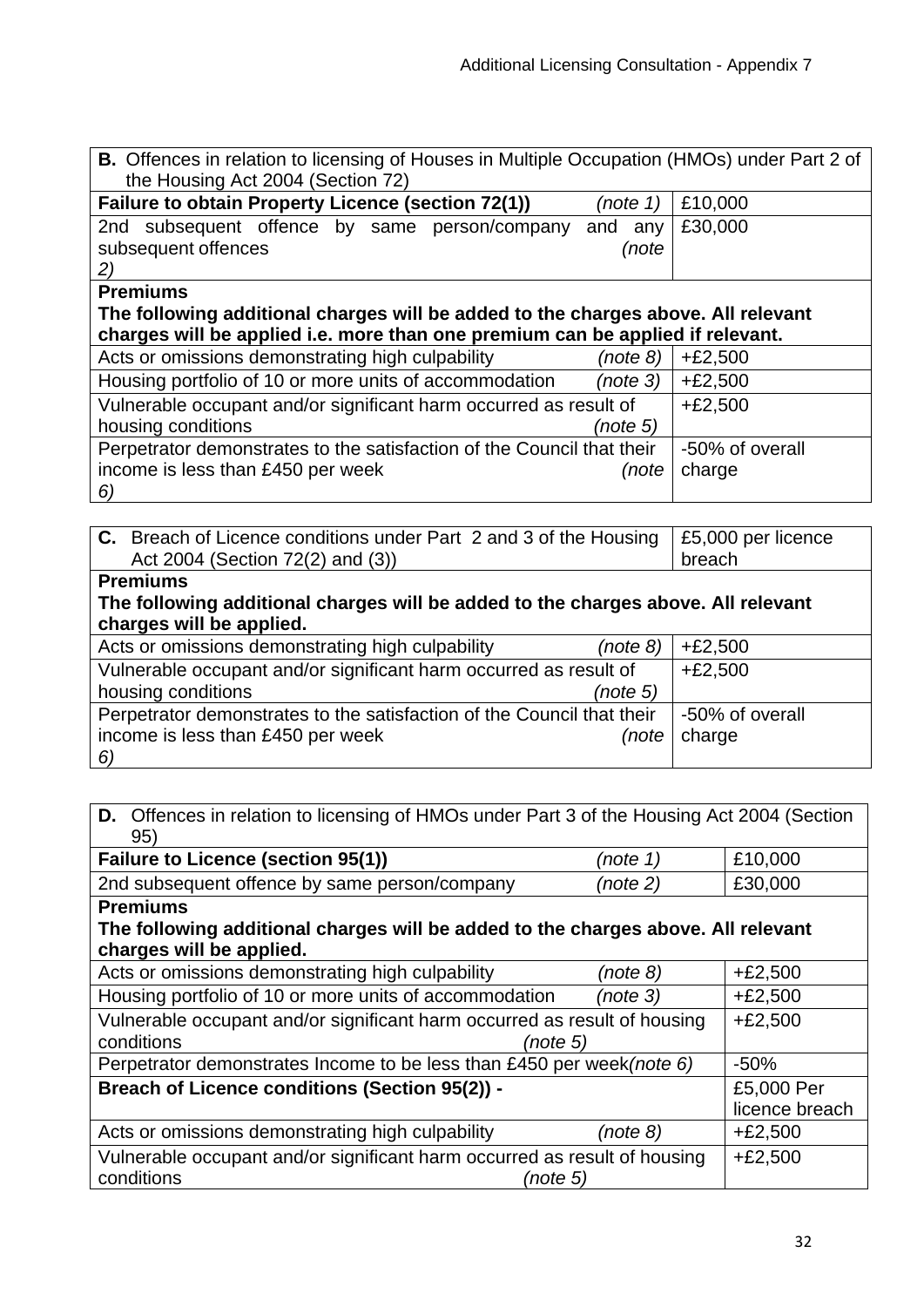| Perpetrator demonstrates to the satisfaction of the Council that their |  | -50% of overall |        |
|------------------------------------------------------------------------|--|-----------------|--------|
| income is less than £450 per week                                      |  | (note 6)        | charge |

| <b>E.</b> Offences of contravention of an overcrowding notice Housing Act 2004 (section 139) |                 |         |  |
|----------------------------------------------------------------------------------------------|-----------------|---------|--|
| 1st relevant offence                                                                         | (note 1)        | £5,000  |  |
| 2nd subsequent offence by same person/company                                                | (note 2)        | £15,000 |  |
| Subsequent offences by same person/company<br>(note 7)                                       |                 | £30,000 |  |
| Premiums (use all that apply)                                                                |                 |         |  |
| Acts or omissions demonstrating high culpability                                             | (note 8)        | £2,500  |  |
| Vulnerable occupant and/or significant harm occurred as result of                            | £2,500          |         |  |
| overcrowding                                                                                 | (note 3)        |         |  |
| Perpetrator demonstrates to the satisfaction of the Council that their                       | -50% of overall |         |  |
| income is less than £450 per week                                                            | (note 6)        | charge  |  |

| <b>F.</b> Offences of failure to comply with management regulations in respect of Houses in<br>Multiple Occupation (HMOs) under the Housing Act 2004 (Section 234) |                 |            |  |
|--------------------------------------------------------------------------------------------------------------------------------------------------------------------|-----------------|------------|--|
| 1 <sup>st</sup> relevant offences                                                                                                                                  | (note 1)        | £1,000 per |  |
|                                                                                                                                                                    |                 | offence    |  |
| Second subsequent offences by same person/company for the same                                                                                                     | £3,000 per      |            |  |
| offence                                                                                                                                                            | offence         |            |  |
| All subsequent offences by same person/company for the same offence                                                                                                | £5,000 per      |            |  |
|                                                                                                                                                                    |                 | offence    |  |
| Premiums (use all that apply)                                                                                                                                      |                 |            |  |
| Acts or omissions demonstrating high culpability                                                                                                                   | (note 8)        | $+£2,500$  |  |
| Housing portfolio of 10 or more units of accommodation                                                                                                             | (note 3)        | $+£2,500$  |  |
| Vulnerable occupant and/or significant harm occurred as result of housing                                                                                          |                 | $+£2,500$  |  |
| conditions<br>(note 5)                                                                                                                                             |                 |            |  |
| Perpetrator demonstrates to the satisfaction of the Council that their                                                                                             | -50% of overall |            |  |
| income is less than £450 per week                                                                                                                                  | (note 6)        | charge     |  |

**G.** Offences of breaches under the Electrical Safety Standards in the Private Rented Sector (England) Regulations 2020.

|             | <b>Relevant Offences</b><br>Note that the maximum fine per breach is £30,000                                                                                                         | <b>Relevant</b><br><b>Regulation</b> | <b>Fine</b><br><b>Amount</b> |
|-------------|--------------------------------------------------------------------------------------------------------------------------------------------------------------------------------------|--------------------------------------|------------------------------|
|             | Failure to obtain a report from the person conducting an<br>inspection and test, which gives the results of the inspection and<br>test and the date of the next inspection and test; | (3)(a)                               | £5,000                       |
| $2^{\circ}$ | Failure to supply a copy of that report to each existing tenant of<br>the residential premises within 28 days of the inspection and<br>test;                                         | (3)(b)                               | £3,000                       |
| 3           | Failure to supply a copy of that report to the local housing<br>authority within 7 days of receiving a request in writing for it from<br>that authority;                             | (3)(c)                               | £2,500                       |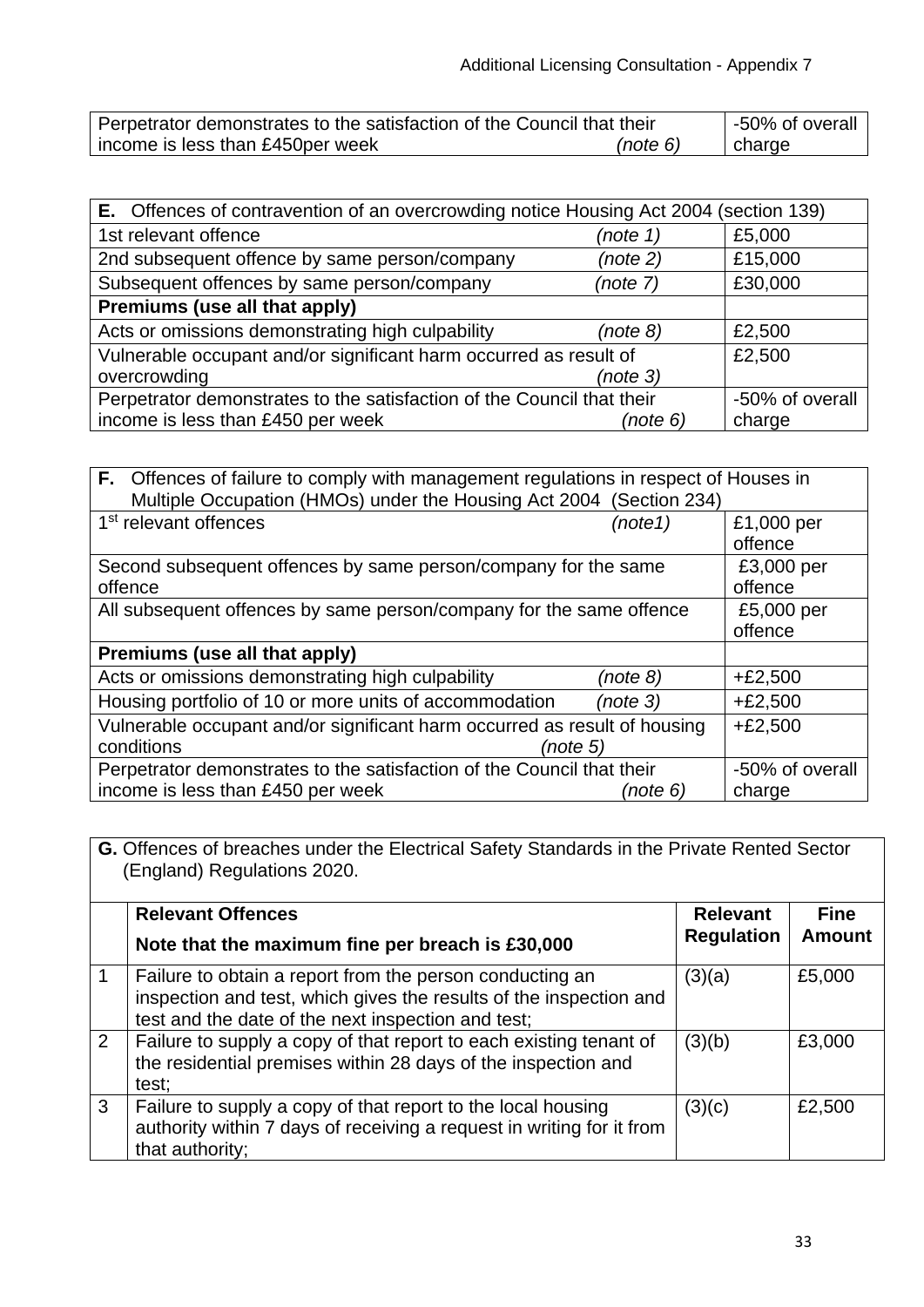| $\overline{4}$                                                                 | Failure to retain a copy of that report until the next inspection                                                            | (3)(d)                 | £1,000 |  |  |
|--------------------------------------------------------------------------------|------------------------------------------------------------------------------------------------------------------------------|------------------------|--------|--|--|
|                                                                                | and test is due and supply a copy to the person carrying out the                                                             |                        |        |  |  |
|                                                                                | next inspection and test;                                                                                                    |                        |        |  |  |
| 5                                                                              | Failure to supply a copy of the most recent report to-                                                                       | (3)(e)                 | £3,000 |  |  |
|                                                                                | i) any new tenant of the specified tenancy to which the report                                                               |                        |        |  |  |
|                                                                                | relates before that tenant occupies those premises; and                                                                      |                        |        |  |  |
|                                                                                | ii) any prospective tenant within 28 days of receiving a request                                                             |                        |        |  |  |
|                                                                                | in writing for it from that prospective tenant.                                                                              |                        |        |  |  |
| 6                                                                              | Failure to ensure that further investigative or remedial work is                                                             | (4)                    | £2,500 |  |  |
|                                                                                | carried out by a qualified person within-<br>(a) 28 days; or                                                                 |                        |        |  |  |
|                                                                                | (b) the period specified in the report if less than 28 days                                                                  |                        |        |  |  |
| $\overline{7}$                                                                 | Failure to obtain written confirmation from a qualified person that                                                          | (5)(a)                 | £2,500 |  |  |
|                                                                                | the required further investigative or remedial work has been                                                                 |                        |        |  |  |
|                                                                                | carried out and that-                                                                                                        |                        |        |  |  |
|                                                                                | (i) the electrical safety standards are met; or                                                                              |                        |        |  |  |
|                                                                                | (ii) further investigative or remedial work is required;                                                                     |                        |        |  |  |
| 8                                                                              | Failure to supply written confirmation, together with a copy of the                                                          | (5)(b)                 | £1,000 |  |  |
|                                                                                | report under sub-paragraph (3)(a) which required the further                                                                 |                        |        |  |  |
|                                                                                | investigative or remedial work to each existing tenant of the                                                                |                        |        |  |  |
|                                                                                | residential premises within 28 days of completion of the further                                                             |                        |        |  |  |
|                                                                                | investigative or remedial work; and                                                                                          |                        |        |  |  |
| 9                                                                              | Failure to supply that written confirmation, together with a copy                                                            | (5)(c)                 | £1,000 |  |  |
|                                                                                | of the report under sub-paragraph (3)(a) which required the                                                                  |                        |        |  |  |
|                                                                                | further investigative or remedial work to the local housing                                                                  |                        |        |  |  |
|                                                                                | authority within 28 days of completion of the further investigative                                                          |                        |        |  |  |
|                                                                                | or remedial work.                                                                                                            |                        |        |  |  |
| 10                                                                             | Failure to follow due process in respect of that further<br>investigative or remedial work. Where further investigative work | (6)                    | £1,000 |  |  |
|                                                                                | is carried out in accordance with paragraph (4) and the outcome                                                              |                        |        |  |  |
|                                                                                | of that further investigative work is that further investigative or                                                          |                        |        |  |  |
|                                                                                | remedial work is required, the private landlord must repeat the                                                              |                        |        |  |  |
|                                                                                | steps in paragraphs $(4)$ , $(5a)$ , $(5b)$ and $(5)(c)$ .                                                                   |                        |        |  |  |
|                                                                                |                                                                                                                              |                        |        |  |  |
|                                                                                | <b>Premiums for offences under G</b>                                                                                         |                        |        |  |  |
|                                                                                | The following additional charges will be added to the charges above. All relevant                                            |                        |        |  |  |
| charges will be applied i.e. more than one premium can be applied if relevant. |                                                                                                                              |                        |        |  |  |
|                                                                                | Acts or omissions demonstrating high culpability<br>(note 8)                                                                 | $+£2,500$              |        |  |  |
| Housing portfolio of 10 or more units of accommodation<br>(note 3)             |                                                                                                                              | $+£2,500$              |        |  |  |
| Vulnerable occupant and/or significant harm occurred as result of              |                                                                                                                              | $+£2,500$              |        |  |  |
| housing conditions<br>(note 5)                                                 |                                                                                                                              |                        |        |  |  |
|                                                                                | Perpetrator demonstrates to the satisfaction of the Council that their                                                       | -50% of overall charge |        |  |  |
|                                                                                | income is less than £450 per week<br>(note 6)                                                                                |                        |        |  |  |

**Section A**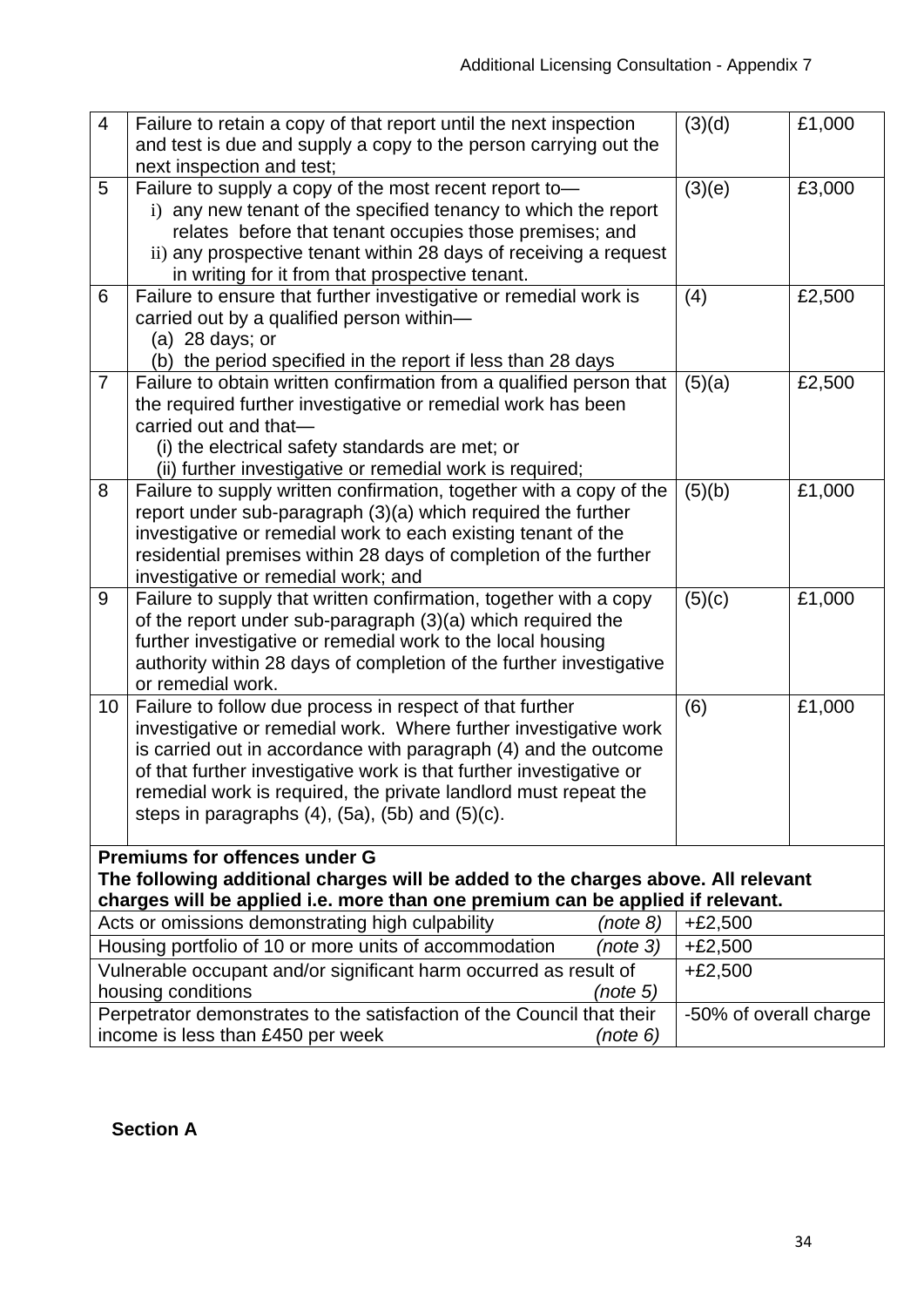## **Mitigating factors that may be considered by the council and may reduce the level of a final penalty notice.**

The council in considering written representation against Civil Penalty Notices will consider the information provided, if any, by the landlord (including from their agent). Where the council is satisfied that this provides mitigation in line with one or more of the following, the council may reduce the fine levied by a rate as stated by this policy.

The decision to apply a 'Mitigating reduction' in Final Penalty Notice fine rests with the council. The council's decision will be based on the landlord's written statement and any accompanying documents provided by them. It is their duty to provide their full evidence in support of their representation and not for the council to seek it out on their behalf.

**1.** Steps already taken to mitigate the offence(s) (up to 25% reduction in fine)

This will include but not be limited to:

- Submission of valid HMO licence application including making the relevant fee. Where an incomplete and or invalid or partial application is made this will not be considered sufficient to provide mitigation (25% reduction in fine).
- Completion of all (not part only) remedial works that were required under the Improvement or Remedial Notice:
	- o Outside the Improvement or Remedial Notice specified period but within the Notice of Intent Period (15% reduction in fine). This is only applicable where all the specified improvement works have been completed to the satisfaction of the council including providing certificates where relevant. The onus is on the landlord to enable the inspection of completed works within the relevant Intention Notice period of 28 days.
	- o Outside the Improvement or Remedial Notice specified period and outside the Notice of Intent Period (10% reduction in fine) but before the Final Notice is issued. This is only applicable where all the specified improvement works have been completed to the satisfaction of the council and relevant certificates provided. The onus is on the landlord to enable inspection of completed works within relevant times.
- **2.** Full written acceptance of guilt for the offence(s) (10% reduction in fine)

This is only applicable where landlord accepts guilt (in writing) for all offences that have been listed within the Notice of Intention by writing to the council as part of their representation.

**3.** Written evidence from the landlord showing that the breach of the statutory requirements was by virtue of an omission and or an extenuating circumstance (up to 10% reduction in fine)

An example would be where the council has advised a landlord of their duty to apply for an HMO licence and the landlord has been unable to apply within a reasonable time period due to them having a serious and documented medical condition (evidenced by a medical practitioner).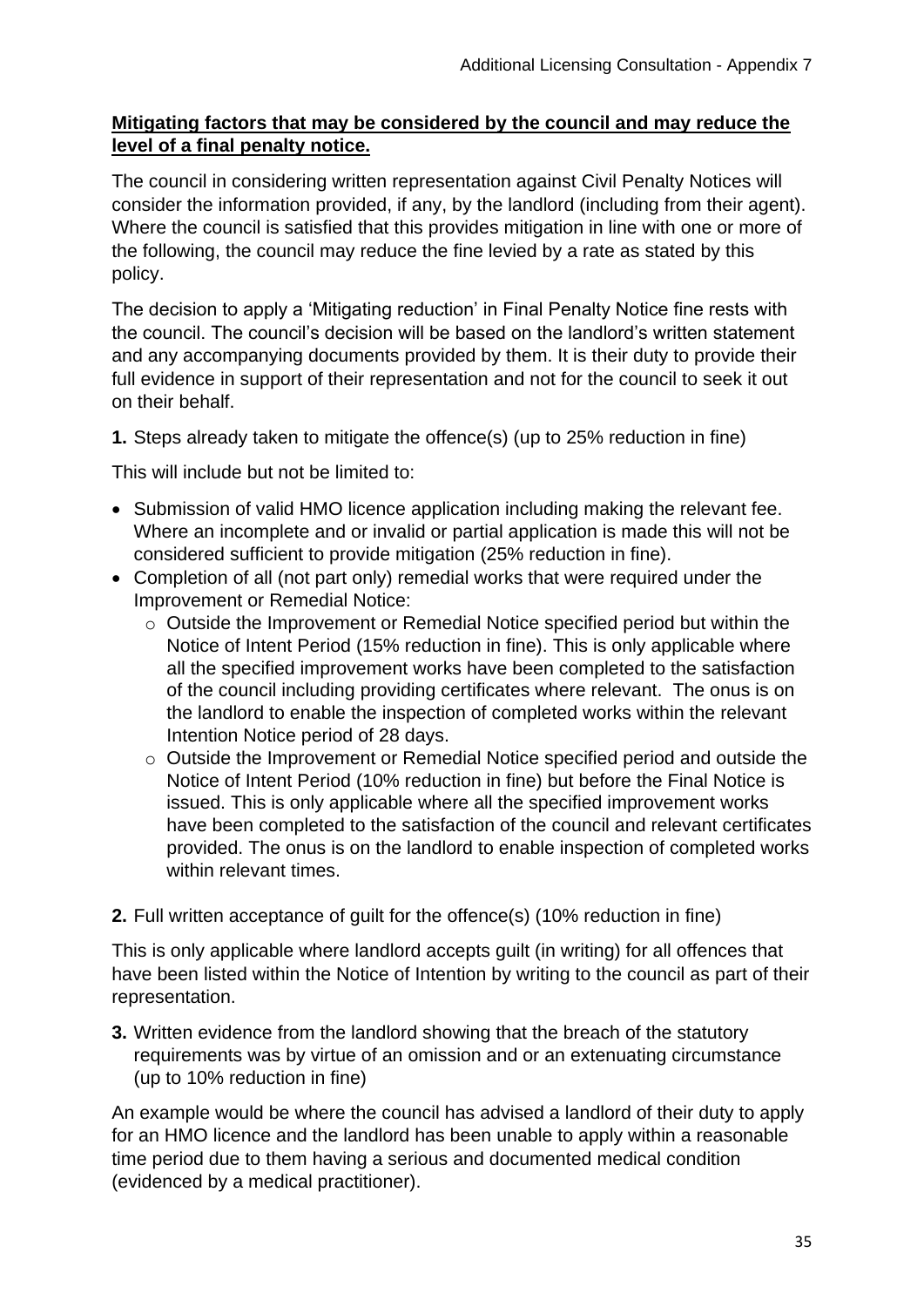4. Any further factor that the council considers to be sufficiently mitigating nature that is not covered above or within the culpability and harm factors. (10% reduction in fine)

## **Other situations**

The council is aware that in some situations the landlord and their contractors may not be able to undertake the necessary repairs within the specified period of the Improvement or Remedial Notice as a result of a circumstance beyond their normal control. This may for example, be due to the tenant not giving access to them or their contractors to provide estimates for or to undertake the specified works. The council will only accept this as a mitigation where the landlord has given the tenant the required 24 hours' notice of their intention in writing but the tenant has failed to give them access. In most instances, one unsuccessful attempt will not be considered as mitigation. In these and other circumstances, the landlord must provide the council with sufficient evidence for consideration. The council in these cases may choose to:

- Extend the time for the landlord to secure compliance or
- Either not issue or suspend the issue of a Final Notice (therefore levy no fine at the time) or
- If the council is not satisfied with the evidence, they will ordinarily continue to issue the Final notice.

It is the landlord's responsibility to provide evidence of why they have been unable to undertake the works. Statement(s) to this effect must be signed by the respondent and or their contractor. Respondents may wish to submit copies of letters / emails sent by them to their tenant seeking appropriate access to undertake the works and any responses from their tenant to the same.

## **Section B**

## **Minimum fine**

The decision to manage private rented properties (which is ultimately a business decision) is a choice and landlords who are unable to do this appropriately themselves are able to appoint suitably qualified and registered agents to manage their properties on their behalf.

Civil penalties are issued where the council considers that an offence has occurred. A guiding principle in the level of fine that is used by the council is that,

*The civil penalty will be fair and proportionate but in all circumstances will act as a deterrent and remove any gain as a result of the offence(s).*

For this reason the council has set minimum fine levels as listed in **Table 1** below:

| Table 1: Minimum Fines for first offences after considering mitigating | <b>Minimum</b> |
|------------------------------------------------------------------------|----------------|
| factor(s)                                                              | Rate           |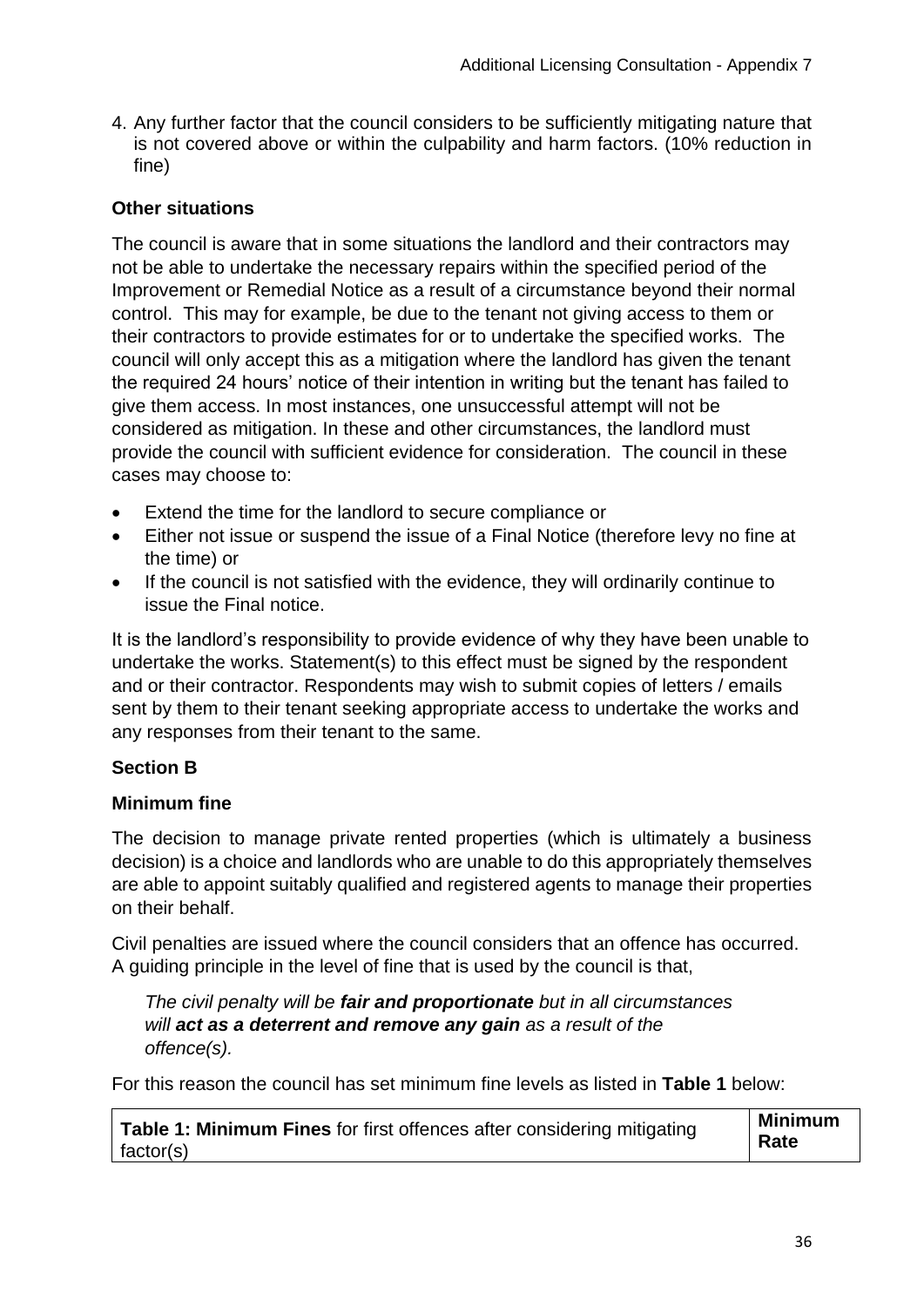| Failure to comply with an Improvement Notice - Housing Act 2004 (Section<br>30). Normal penalty £5,000                         | £2,500   |
|--------------------------------------------------------------------------------------------------------------------------------|----------|
| Offences in relation to licensing of Houses in Multiple Occupation (HMOs)<br>under Part 2 of the Housing Act 2004 (Section 72) | £5,000   |
| Failure to obtain Property Licence (section 72(1))<br>Normal penalty £10,000                                                   |          |
| Breach of Licence conditions under Part 2 and 3 of the Housing Act 2004<br>(Section 72(2) and (3)) Normal penalty £5,000       | £2,500   |
| Offences in relation to licensing of HMOs under Part 2 and Part 3 of the<br>Housing Act 2004 (Section 95)                      |          |
| Failure to Licence (section 95(1)) Normal penalty £10,000                                                                      | £5,000   |
| Breach of Licence conditions (Section 95(2)) Normal penalty £5,000                                                             | £2,500   |
| Offences of contravention of an overcrowding notice Housing Act 2004<br>(section 139)<br>Normal penalty £5,000                 | £2,500   |
| Offences for failure to comply with management regulations in respect of                                                       | £500 per |
| Houses in Multiple Occupation (HMOs) under the Housing Act 2004                                                                | offence  |
| (Section 234) Normal penalty £1,000 per offence                                                                                |          |
| Offences of breaches under the Electrical Safety Standards in the Private<br>Rented Sector (England) Regulations 2020          | £1,000   |

Whilst mitigating factors may be considered and agreed by the council (see section A) these will not in any situation (individually or combined) reduce a civil penalty fine below the minimum fine level shown in Table 1 above.

## **Section C**

## **Early Settlement of Final Penalty Notice Fine / Invoice**

The council offers a 25% discount for prompt payment of fines / invoices relating to Housing legislation and Electrical Safety Regulations.

Final penalty notices are accompanied by invoices from the Council. If a person served with a final penalty fine makes a payment to the council as follows, the remaining 'balance' of fine will be 'written off' i.e. not sought. All conditions must be complied with:

- The payment must be made electronically (BACs only) within 30 days of the fine and invoice being issued;
- The payment must be to a total of 75% (rounded to the nearest whole pound) of the fine / invoice.

## **Section D**

#### **Calculation of total reduction in fine due to mitigation and early payment**

The council will add all relevant mitigation discounts together and then deduct the resultant percentage from the original fine level.

#### As an example,

The council advises a landlord that a fine of £10,000 is proposed under a Notice of Intent for a landlord who fails to licence a licensable HMO where no premiums are applicable.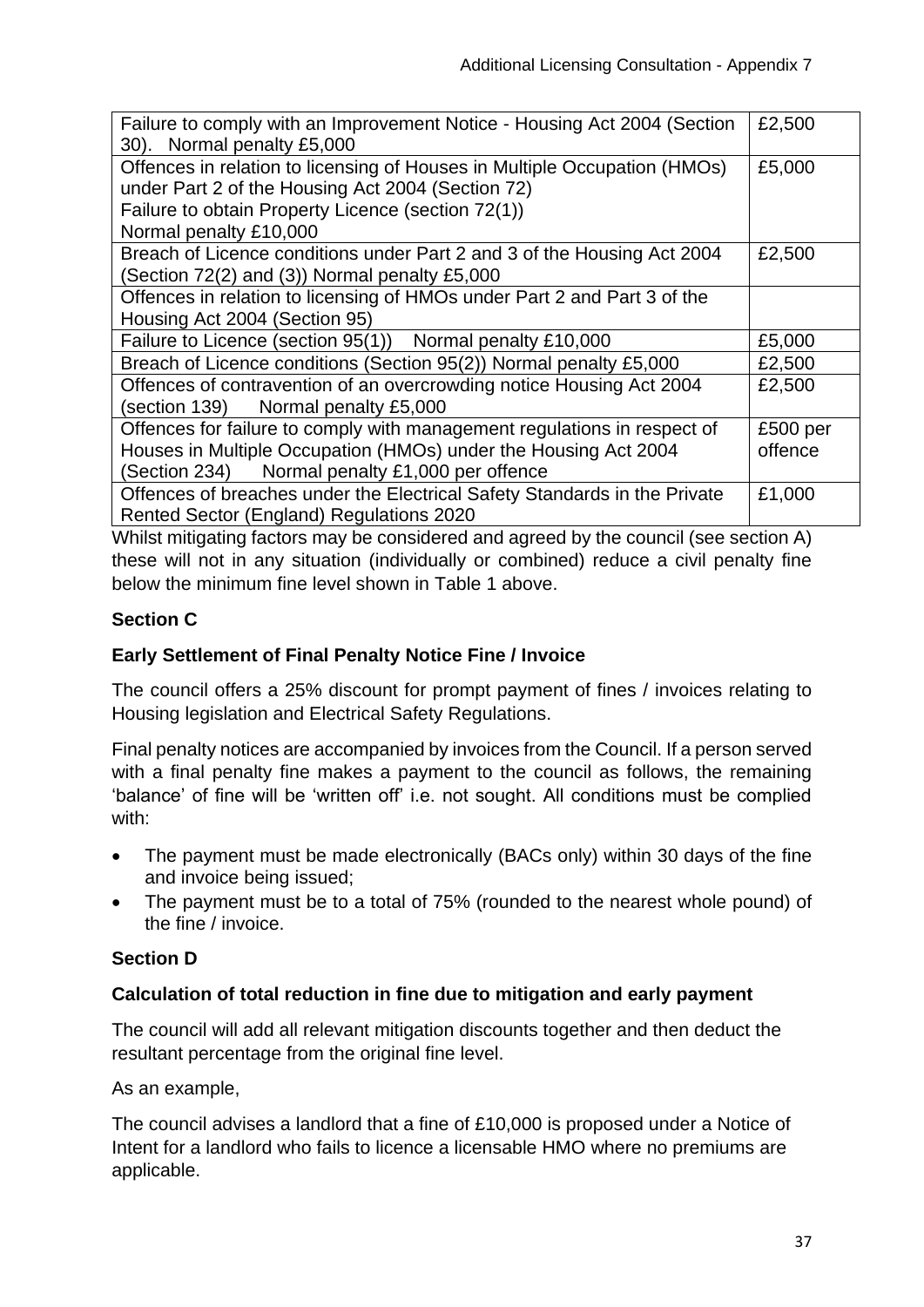The landlord makes written representation as follows:

- **A)** Mitigation of action submits a valid HMO application with relevant fee within the representation period of 28 days of service of the Notice of Intent.
- **B)** Makes a written statement that they admit their guilt and the offence of not previously securing a HMO licence

The council duly considers the above and applies mitigation reductions as follows:

For A) 25% and B) 10% the council applies this in total as a 35% reduction in the final civil penalty notice. The final civil penalty notice is issued at £6,500 rather than the original £10,000. As this is above the minimum fine level (Table 1) it is considered appropriate.

The landlord makes payment in line with the council's early payment reduction initiative (i.e. electronically within 30 days of the notice) and therefore makes a payment of £4,875 (i.e. 75% of the £6,500). Therefore by making a prompt payment, they have reduced their fine below the normal minimum fine level for this type of offence.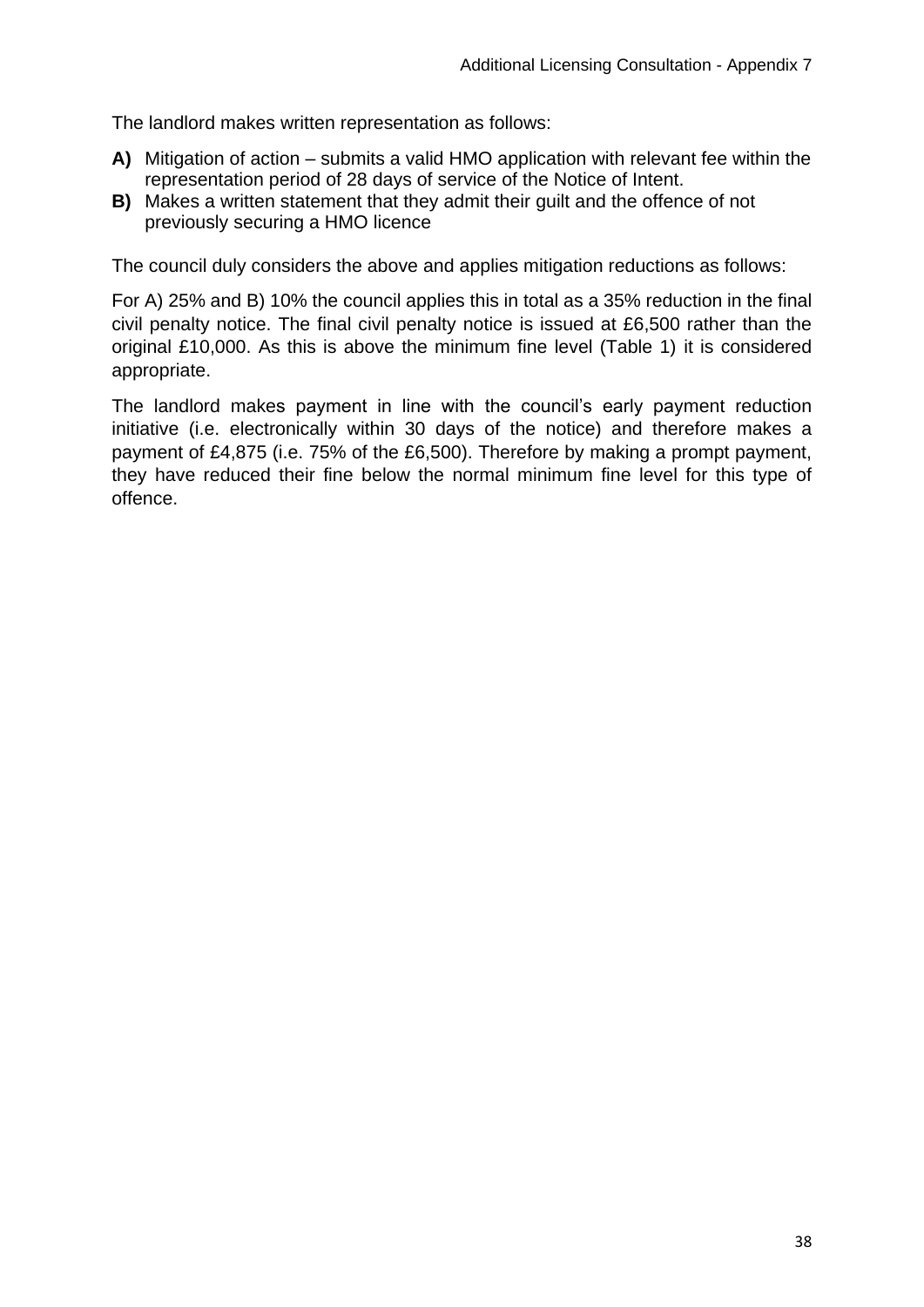## Appendix 2

# **The Smoke and Carbon Monoxide Alarm (England) Regulations 2015**

# **Statement of principles for determining financial penalties**

## **Introduction**

This statement sets out the principles that Portsmouth City Council (the Council) will apply in exercising its powers to require a relevant landlord to pay a financial penalty.

## **Purpose of the Statement of Principles**

The Council is required under these Regulations to prepare and publish a statement of principles and it must follow this guide when deciding on the amount of a penalty charge.

The Council may revise its statement of principles at any time, but where it does so, it must publish a revised statement.

When deciding on the amount for the penalty charge, the Council will have regard to the statement of principles published at the time when the breach in question occurred.

## **The legal framework**

The powers come from the Smoke and Carbon Monoxide Alarm (England) Regulations 2015 (the Regulations), being a Statutory Instrument (2015 No 1693) which came into force on 1 October 2015.

The Regulations place a duty on landlords, which include freeholders or leaseholders who have created a tenancy, lease, licence, sub-lease or sub-licence.

The Regulations exclude registered providers of social housing. The duty requires that landlords ensure that:

- a smoke alarm is installed on each storey of premises where there is living accommodation

- a carbon monoxide alarm is installed in any room of premises used as living accommodation, which contained a solid fuel burning appliance. AND for tenancies starting from 1 October 2015

- that checks are made by the landlord, or someone acting on his behalf, that the alarm (s) is/are in proper working order on the day the tenancy starts.

Where the Council has reasonable grounds to believe that a landlord is in breach of one or more of the above duties, the Council must serve a remedial notice on the landlord. The remedial notice is a notice served under Regulation 5 of these Regulations.

If the landlord, then fails to take the remedial action specified in the notice within specified timescale, the Council can require a landlord to pay a penalty charge. The power to charge a penalty arises from Regulation 8 of these Regulations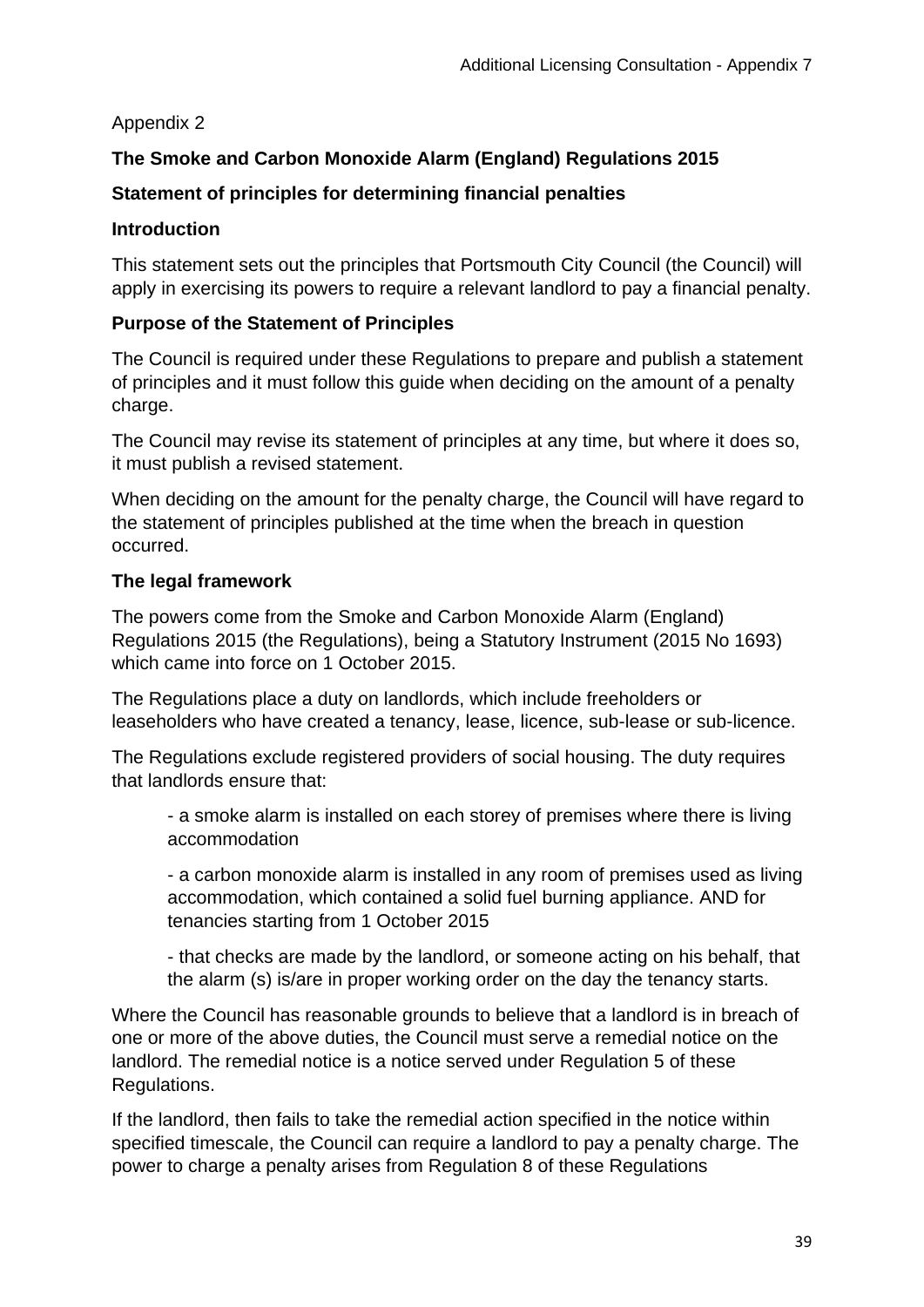A landlord will not be considered to be in breach of their duty to comply with the remedial notice, if they can demonstrate they have taken all reasonable steps, other than legal proceedings to comply. This can be done by making written representations to the Council at the address given at the bottom of this document within 28 days of when the remedial notice is served.

Portsmouth City Council will impose a penalty charge where it is satisfied, on the balance of probabilities, that the landlord has not complied with the action specified in the remedial notice within the required timescale.

## **The purpose of imposing a financial penalty**

The primary purpose of the Council's exercise of its regulatory powers is to protect the occupants' safety within a dwelling in the event of a fire. The primary aims of financial penalties will be to:

- ensure landlords take proper responsibility for their properties
- eliminate any financial gain or benefit from non-compliance with the regulations.
- be proportionate to the nature of the breach of the regulations and the potential harm outcomes.
- aim to deter future non-compliance.
- reimburse the costs incurred by the Council in undertaking work in default.
- Lower the risk to tenant's health and safety

#### **Criteria for the imposition of a financial penalty**

A failure to comply with the requirements of a remedial notice allows the Council to require payment of a penalty charge.

In considering the imposition of a penalty, the authority will look at the evidence concerning the breach of the requirement of the notice. This could be obtained from a property inspection, or from information provided by the tenant or agent that no remedial action had been undertaken.

For example, landlords can demonstrate compliance with the Regulations by supplying dated photographs of alarms, together with installation records or confirmation by the tenant that a system is in proper working order.

Landlords need to take steps to demonstrate that they have met the testing at the start of the tenancy requirements. Examples of how this can be achieved are by tenants signing an inventory form and that they were tested and were in working order at the start of the tenancy. Tenancy agreements can specify the frequency that a tenant should test the alarm to ensure it is in proper working order.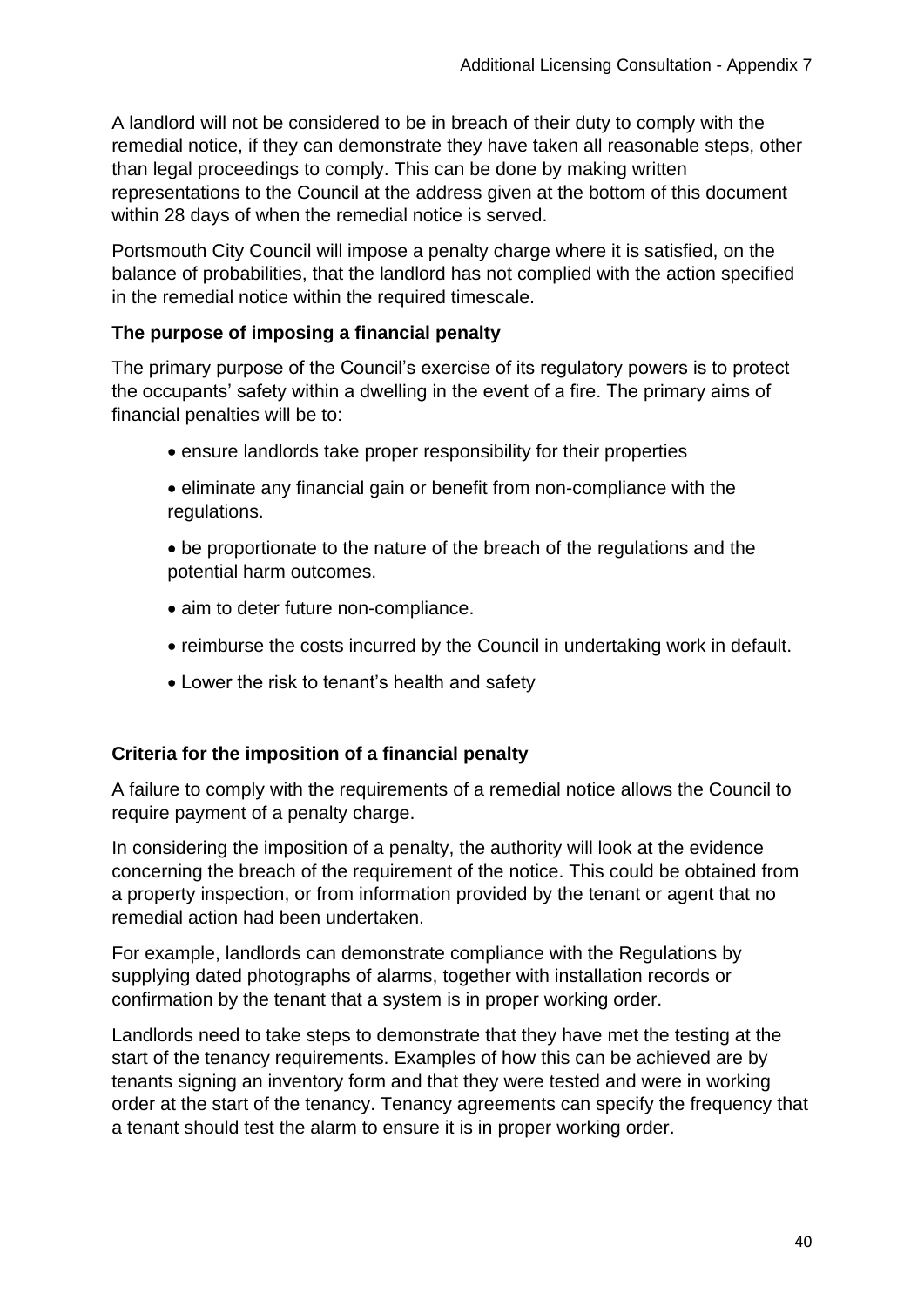In deciding whether it would be appropriate to impose a penalty, the authority will take full account of the particular facts and circumstances of the breach under consideration.

A financial penalty charge will be considered appropriate if the Council is satisfied, on the balance of probabilities that the landlord who had been served with remedial notice under Regulation 5 had failed to take the remedial action specified in the notice within the time period specified.

#### **Principles for determining the amount of a financial penalty**

Any penalty charge should be set at a level which is proportionate to the risk posed by non-compliance with the requirements of the legislation and which will deter noncompliance. It should also cover the costs incurred by the Council in administering and implementing the legislation.

Fire and Carbon Monoxide are two of the 29 hazards prescribed by the Housing Health and Safety Rating System and often result in death and serious injury. In the case of fire, the absence of working smoke alarms in residential premises is a significant factor in producing worse outcomes.

This is particularly so at night, as without the early warning they provide, a small fire can develop unnoticed rapidly to the stage where smoke and fumes block escape routes or render a sleeping occupant unconscious. Working smoke alarms alert occupiers to a fire at an early stage before it prevents physical escape to safety.

Carbon Monoxide is a colourless, odourless and extremely toxic gas. At high concentrations it can cause unconsciousness and death. At lower concentrations it causes a range of symptoms from headaches, dizziness, weakness, nausea, confusion, and disorientation, to fatigue, all symptoms which are sometimes confused with influenza and sometimes with depression. For all these reasons Carbon Monoxide is often dubbed "the silent killer". Open fires and solid fuel appliances can be a significant source of Carbon Monoxide. Carbon Monoxide alarms alert occupiers to the presence of the gas at an early stage before its effects become serious.

The provision of smoke detectors and carbon monoxide alarms does not place an excessive burden on a landlord. The cost of the alarms is low and in many cases they can be self-installed without the need for a professional contractor. The impact on occupiers, damage to property and financial costs resulting from a fire or Carbon Monoxide poisoning event are far out of proportion to the cost of installing alarms.

For these reasons, an effective incentive to comply with these Regulations is fully justified.

It is understood that the imposition of the maximum potential fixed penalty charge, being £5,000 under the regulations, can present an excessive financial burden but this is balanced against the risk, the low cost of compliance and the fact that all reasonable opportunity will have been given to comply prior to any penalty charge being levied. A recipient of a fixed penalty charge has a right of appeal.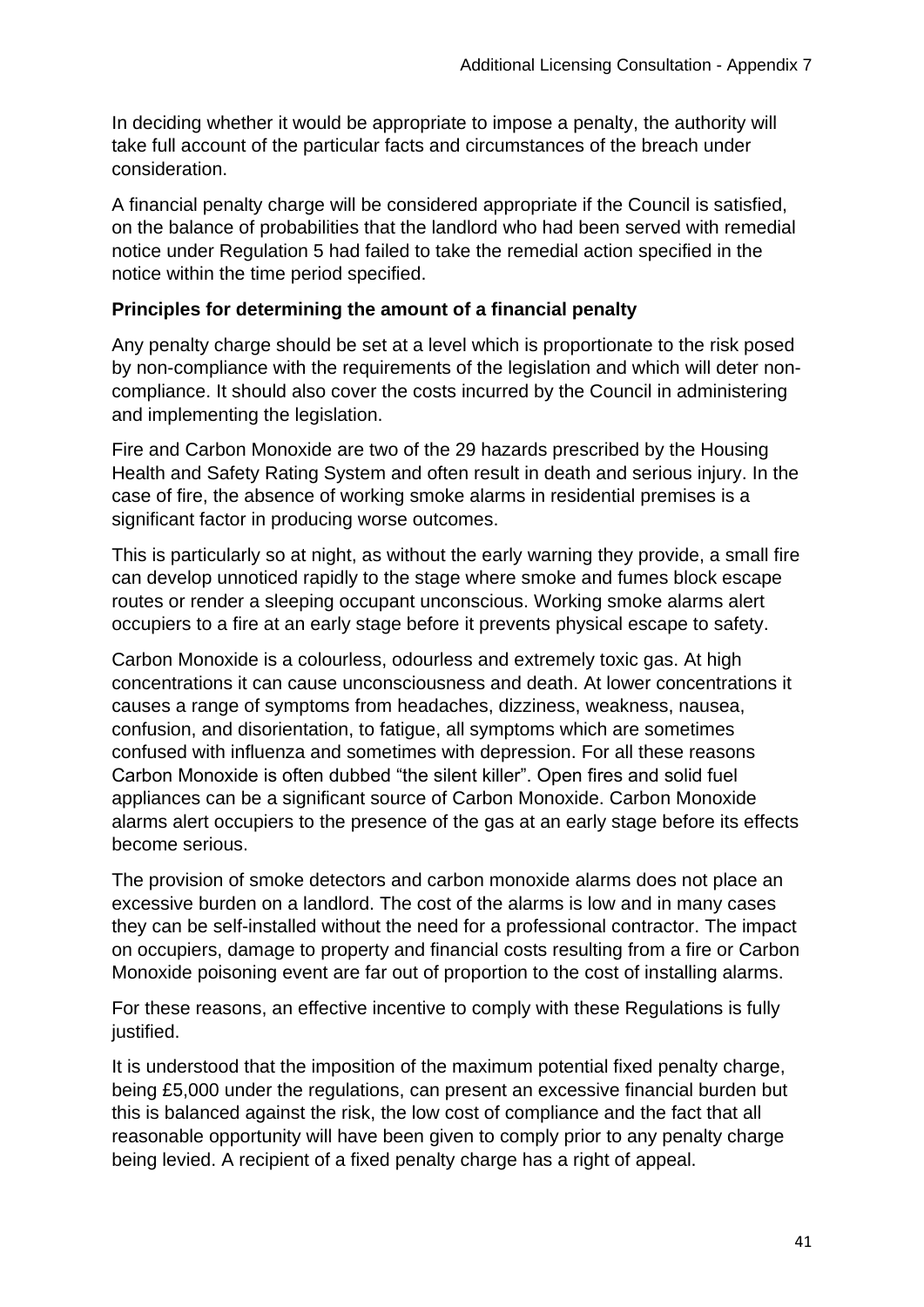For these reasons a penalty charge of £5,000 is set for non-compliance with a Remedial Notice. A reduction of 50% will apply in respect of a person / company who has not previously received a penalty charge under this legislation and payment is received within 14 days of service of the penalty charge notice. There is no reduction for early payment offered to a person / company who has previously received a penalty charge under this legislation.

The Council may exercise discretion and reduce the penalty charge if there are extenuating circumstances following a request for a review made by the landlord in writing.

This discretion will not apply when:

1. The person / company served on has obstructed the Authority in the carrying out of its duties; and / or

2. The person / company has previously received a penalty charge under this legislation;

The regulations state that the period for payment of the penalty charge must not be less than 28 days.

The sums received by the Council under the penalty charge will offset any remedial works undertaken by the Council and the balance may be used by the authority for any of its functions.

#### **Procedural matters**

The Regulations impose a number of procedural steps which must be taken before the Council can impose a requirement on a landlord to pay a penalty charge.

When the Council is satisfied that the landlord has failed to comply with the requirements of the remedial notice, all penalty charge notices will be served within 6 weeks.

A penalty charge notice will state:

- The reasons for imposing the penalty charge
- The premises to which the penalty charge relates
- The number and type of prescribed alarms (if any) which an authorised person has installed at the premises
- The amount of the penalty charge
- That the landlord is required, within a period specified in the notice:
	- To pay the penalty charge, or<br>- To give written notice to the lo
	- To give written notice to the local housing authority requesting a review the penalty charge notice
- How payment of the penalty charge must be made
- Contact details of the person to whom the request for a review and representations should be sent, (including any email address).

Where a review is requested within 29 days from when the penalty charge notice is served, the council will consider any representations made by the landlord. All representations are to be sent to the address at the bottom of this document. The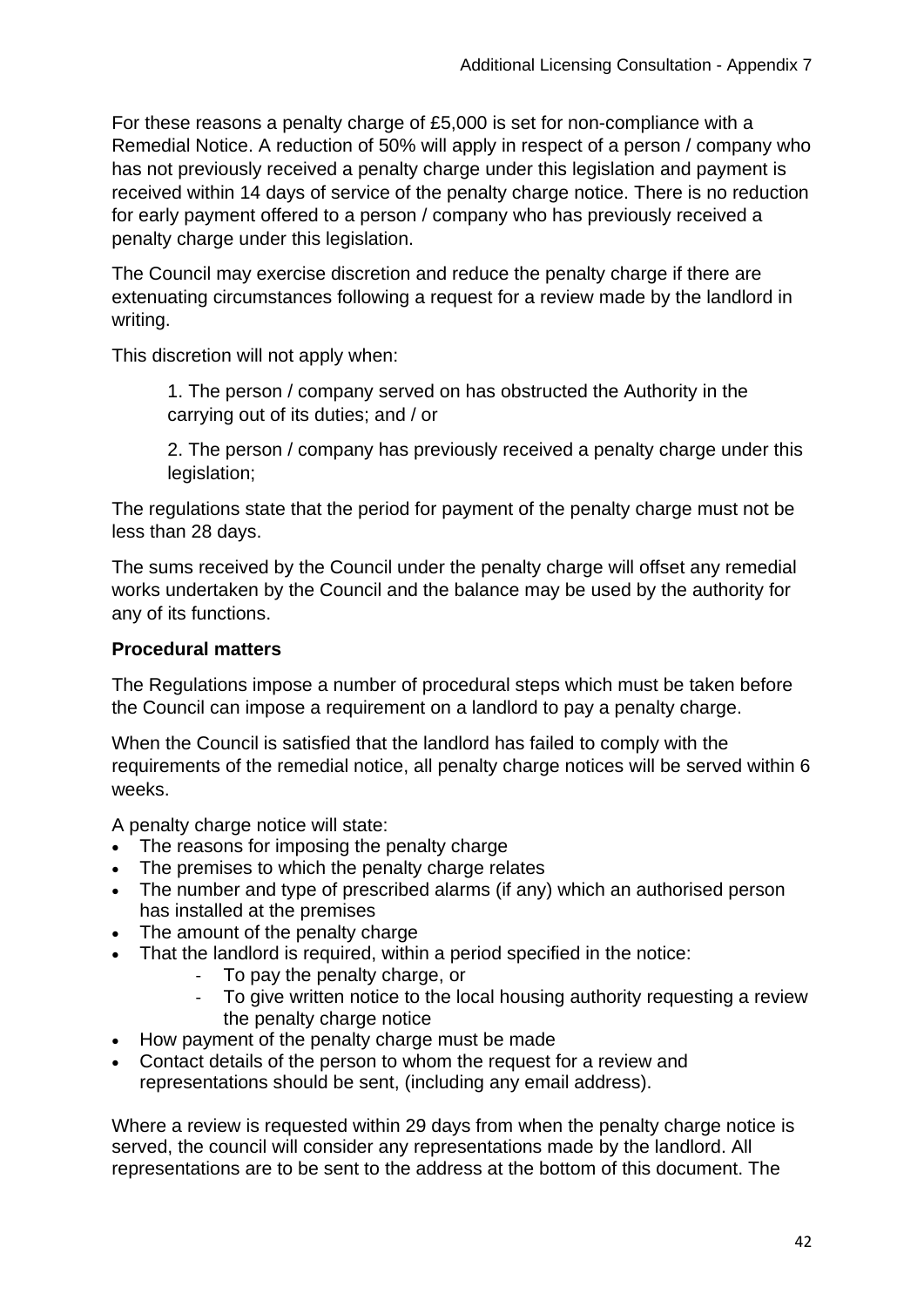Council will notify the landlord of its decision by notice, which will be either to confirm, vary or withdraw the penalty charge notice.

A landlord who has requested a review of a penalty charge notice and has been served with a notice confirming or varying the penalty charge notice, may appeal to the First tier Tribunal against the Council's decision. Appeals should be made within 28 days from the notice served of the Council's decision on review.

If the penalty charge notice is not paid, then recovery of the penalty charge will by an order of the court and proceedings for recovery will commence after 30 days from the date when the penalty charge notice is served.

However, in cases where a landlord has requested a review of the penalty charge notice, recovery will not commence until after 29 days from the date of the notice served giving the Council's decision to vary or confirm the penalty charge notice. Where landlords do make an appeal to the First-tier Tribunal, recovery will commence after 29 days from when the appeal is finally determined or withdrawn.

## **Remedial Action taken in default of the landlord**

Where the Council is satisfied that a landlord has not complied with a specification described in the remedial notice in the required timescale and consent is given by the occupier, the Council will arrange for remedial works to be undertaken in default of the landlord. This work in default will be undertaken within 28 days of the Council being satisfied of the breach. In these circumstances, battery operated alarms will be installed as a quick and immediate response.

Smoke Alarms – In order to comply with these Regulations, smoke alarms will be installed at every storey of residential accommodation. This may provide only a temporary solution as the property may be high risk because of:

- its mode of occupancy such as a house in multiple occupation or building converted into one or more flats,
- having an unsafe internal layout where fire escape routes pass through a living rooms or kitchens, or

- is 3 or more storeys high.

A full fire risk assessment will subsequently be undertaken, with regards to Portsmouth City Council Fire Safety Protocol and LACORS Housing - fire safety guidance. This will consider the adequacy of the type and coverage of the smoke alarm system, fire escape routes including escape windows and fire separation measures such as fire doors and protected walls and ceilings. Any further works required to address serious fire safety hazards in residential property, that are not undertaken though informal agreement, will be enforced using the Housing Act 2004, in accordance with the Council's Enforcement Policy.

Carbon Monoxide Alarms – In order to comply with these Regulations, a carbon monoxide alarm will be installed in every room containing a solid fuel combusting appliance.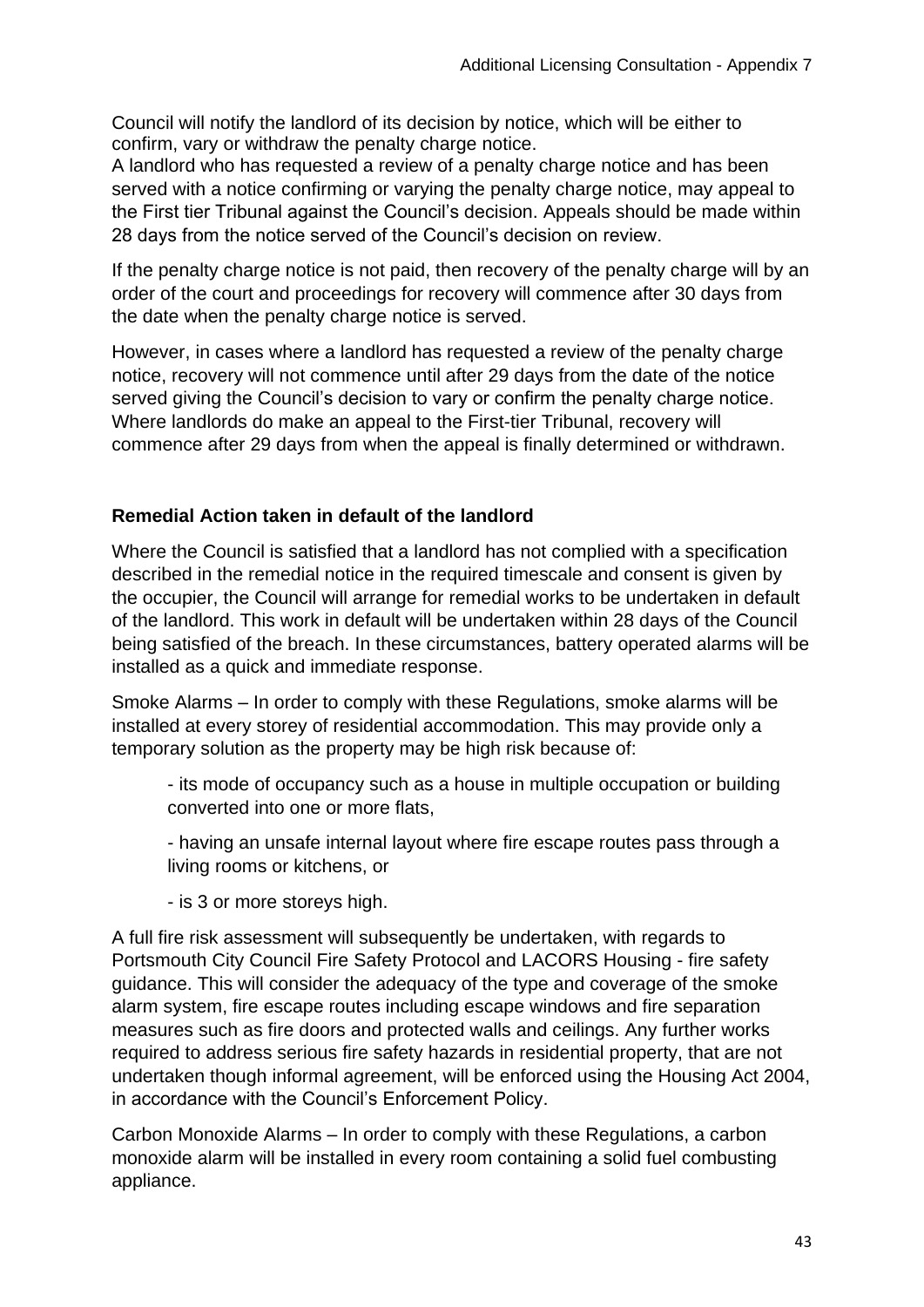All communications for requests for review or representations made against the Remedial Notice (regulation 5) or the Penalty Charge Notice (regulation 8) are to be in writing, the details of who and where to send this will be detailed on the notice.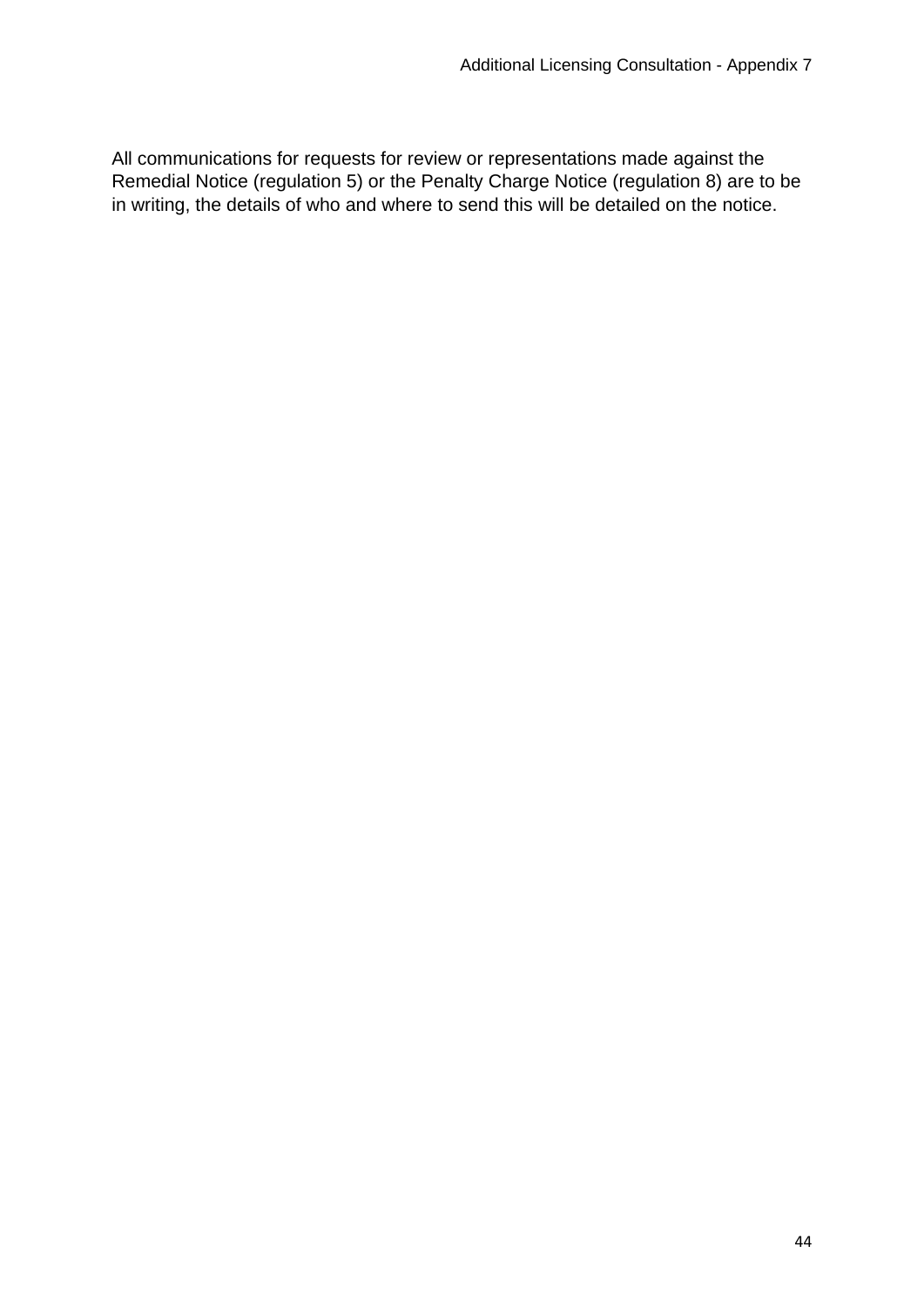## Appendix 3

## **Typical legislation used by this enforcement policy:**

#### Housing Act 2004

Under the Housing Act 2004 Part 1, local housing authorities are able to assess housing conditions for specific hazards. It looks at the effect that deficiencies in the home can have on the health and safety of occupants and visitors by using a risk assessment approach called the Housing Health and Safety Rating System (HHSRS). There are a range of enforcement powers under the Housing Act 2004 which the Council will consider in its decision making process when Hazards are identified. See Appendix 4.

#### Local Government (Miscellaneous Provisions) Act 1976

This act enables the Council to re-connect or prevent the disconnection of gas, electricity or water supply in tenanted properties. These powers will be used in exceptional circumstances when all other negotiation has failed. These powers will only be used where the tenant is not responsible for the payment of the bill.

#### Local Government (Miscellaneous Provisions) Act 1976

This act enables the Council to obtain information about the interest in land. The notice is used to determine who owns, manages, and occupies a dwelling. The information must be provided within 14 days of service of the document. Failure to provide the information may result in the Council bringing a prosecution. On summary conviction the Magistrates Court can fine the relevant person.

## Local Government (Miscellaneous Provisions) Act 1982

This act enables the Council to board up unsecure empty properties. The Council will attempt to contact the owner to carry out the work. If the property remains unsecure the Council may serve a notice giving the owner 48 hours to make the property secure. If the property remains unsecure after this the Council may carry out the work and recharge its costs. A local authority need not to give any such notice if it is necessary to undertake works immediately or owner/occupier cannot be reasonably traced.

## Public Health Act 1961

This act enables the Council to require owners / occupiers to unblock or repair toilets. If negotiation fails the Council may serve a notice requiring the toilet to be unblocked within 7 days. After which the Council may carry out the work and re-charge its costs. If the toilet requires repair the Council may serve a notice requiring the toilet to be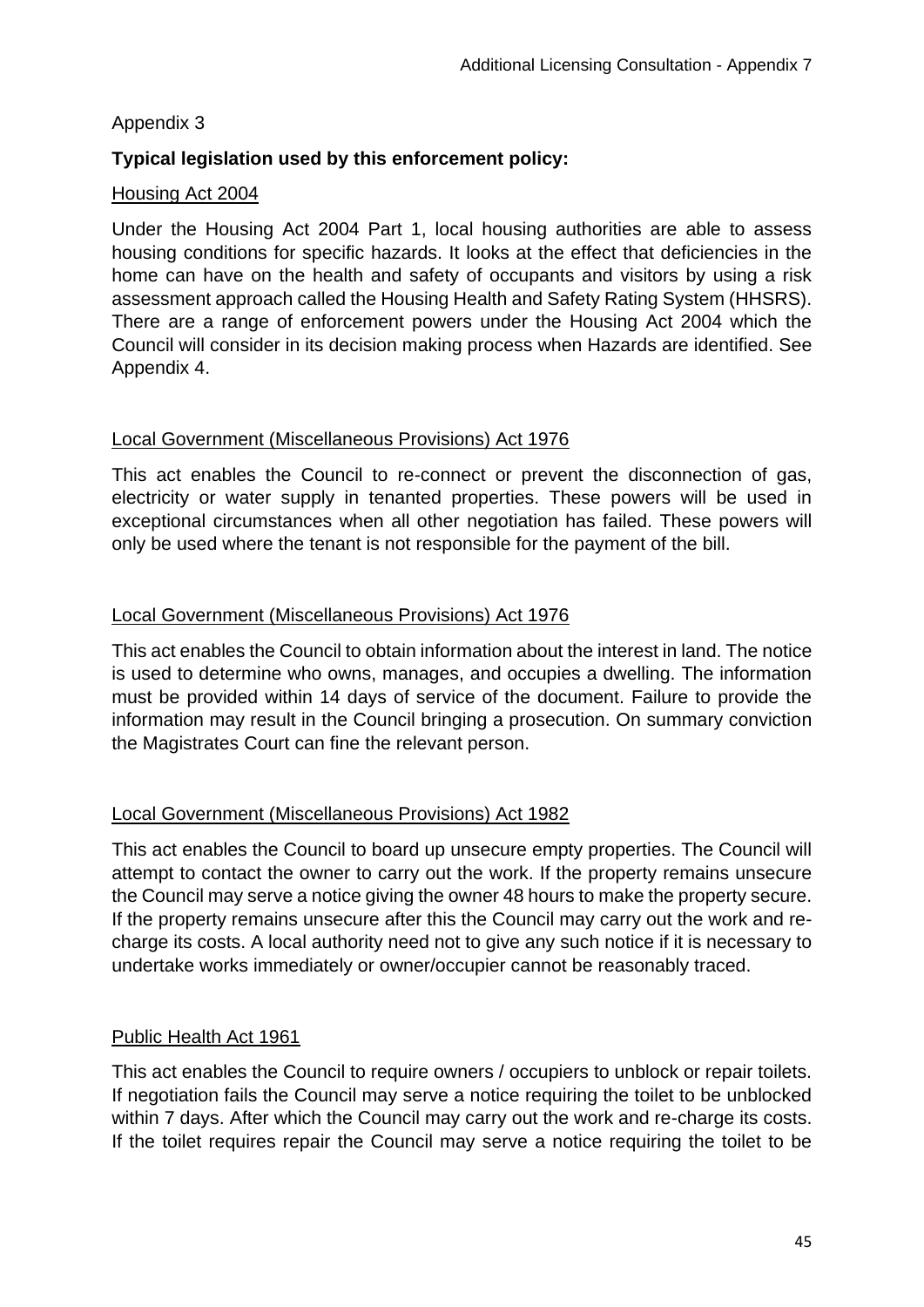repaired within 14 days. After which the Council may carry out the work and re-charge its costs.

#### Environmental Protection Act 1990

This act enables the Council to deal with premises that are deemed to be a nuisance/prejudicial to health. Prejudicial to health is defined as injurious or likely to cause injury to health.

#### Building Act 1984

Section 59 of the Building Act 1984 allows by notice the Council to require owners to provide new, repair, or upgrade existing: drains, guttering, cesspools, sewers, drains, soil pipes, and rainwater pipes etc. The Council must give the owner of the property reasonable time to carry out the work. If the owner fails to carry out the work the Council may carry out the work itself and prosecute.

#### Smoke and Carbon Monoxide Alarm Regulations 2015

The Council has a duty to serve a remedial notice (within 21 days of having reasonable grounds to believe that a breach of the landlord's duty has occurred) on a private landlord if there is no smoke alarm fitted on each storey of the premises on which there is a room used wholly or partly as living accommodation. The Council has a duty to serve a remedial notice (within 21 days of having reasonable grounds to believe that a breach of the landlord's duty has occurred) on a private landlord if there is not a carbon monoxide alarm fitted in any room of the premises which is used wholly or partly as living accommodation and contains a solid fuel burning combustion appliance. The notice will require the landlord to take action within 28 days.

#### The Electrical Standards in the Private Rented Sector (England) Regulations 2020

From 1 July 2020, all new private tenancies in England will need to ensure that electrical installations are inspected and tested by a qualified person before the tenancy begins. The landlord will then need to ensure that the installation is inspected and tested at least every five years – and more often if the most recent safety report requires it.

For existing tenancies, an electrical safety test will need to be carried out by 1 April 2021, with regular tests following this as outlined above.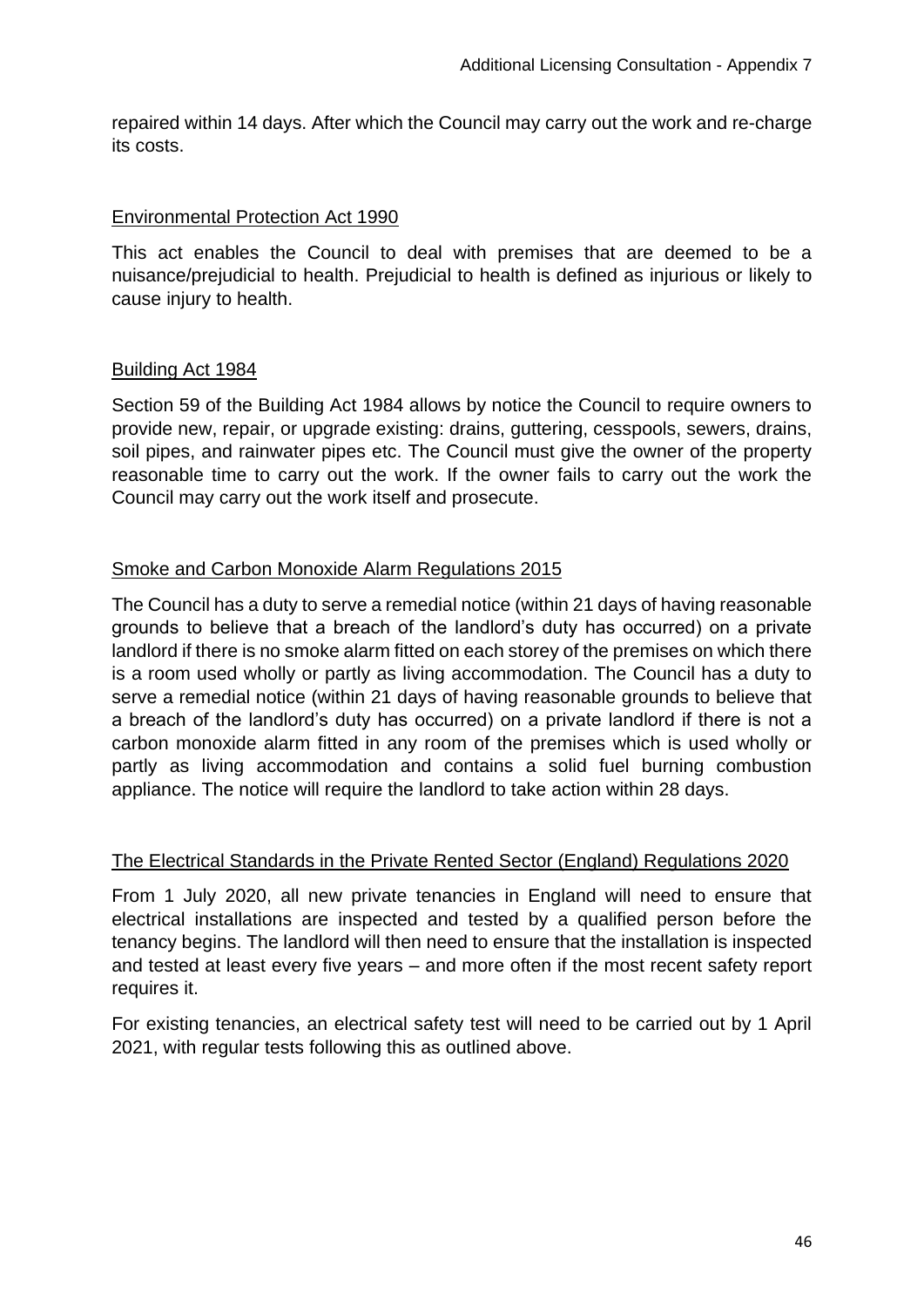## **Other legislation:**

- Anti-social Behaviour, Crime and Policing Act 2014
- Caravan Sites Act 1968
- Caravan Sites and Control of Development Act 1960
- Deregulation Act 2015
- Energy Act 2013
- Enterprise and Regulatory Reform Act 2013
- Highways Act 1980
- Home Energy Conservation Act 1995
- Housing Act 1985, 1996 and 2004
- Housing and Planning Act 2016
- Housing Grants, Construction and Regeneration Act 1996
- Local Government and Housing Act 1989
- Local Government Act 2003
- Mobile Homes Act 2013
- Noise Act 1996
- Prevention of Damages by Pest Act 1949
- Protection from Eviction Act 1977
- Public Health Acts 1936
- Regulatory Reform (Housing Assistance) Order 2002
- Sustainable Energy Act 2003
- Town and Country Planning Act 1990

Including Regulations and Orders made under the Act.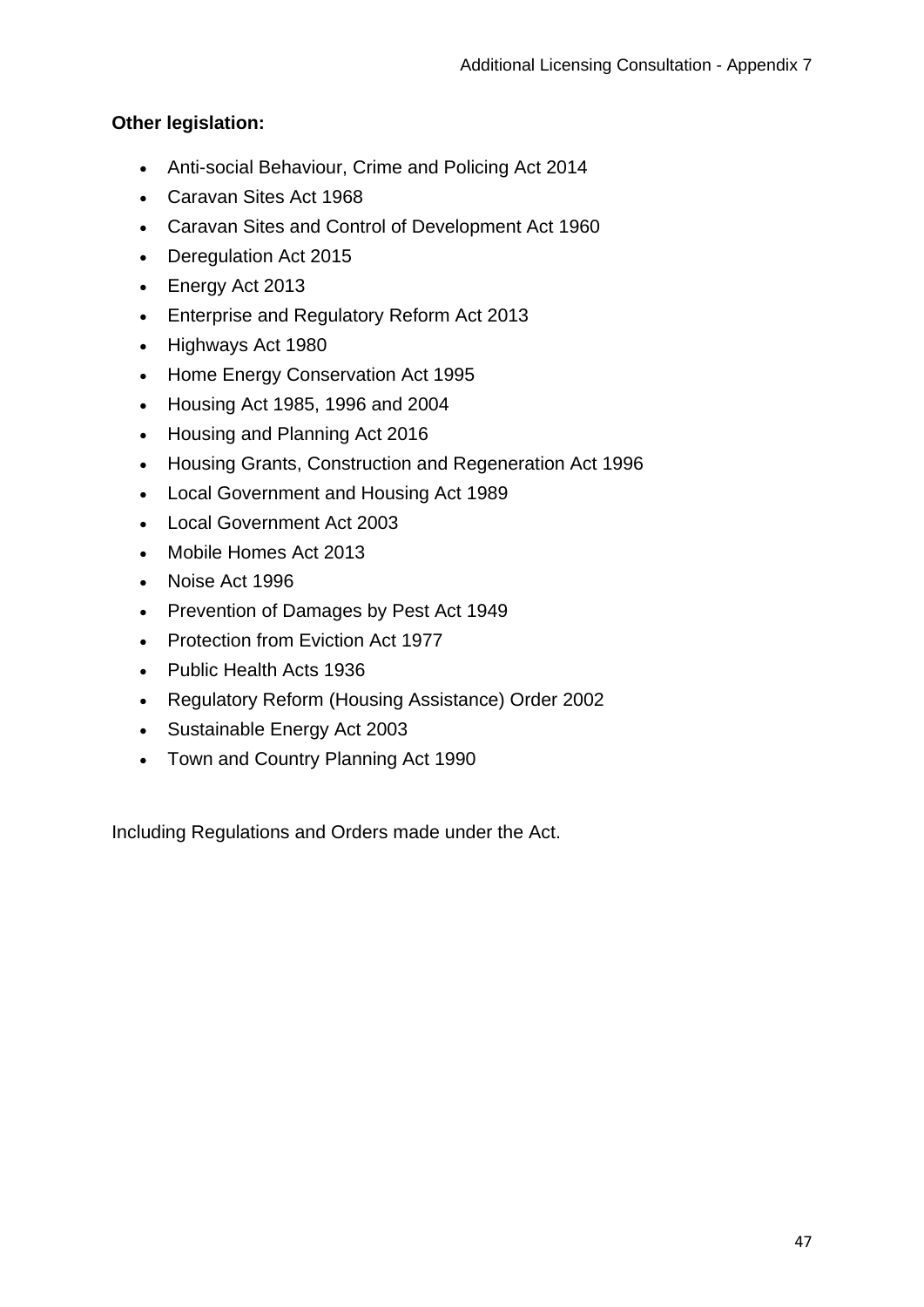Appendix 4

The Housing Health and Safety Rating System (HHSRS)

Under the Housing Act 2004, local housing authorities are able to assess housing conditions for specific hazards. It looks at the effect that deficiencies in the home can have on the health and safety of occupants and visitors by using a risk assessment approach called the Housing Health and Safety Rating System (HHSRS). The aim of individual risk assessment is to reduce or eliminate hazards to health and safety in domestic accommodation. Potentially there are 29 hazards and each hazard is assessed separately and rated according to how serious the likelihood of harm.

The 29 Hazards:

The assessment process is not just a question of examining defects to a property, but it comprises risk assessment, probable outcomes and the resulting effects on the occupiers' health, safety and welfare.

Two key tests are applied:

- The likelihood of an occurrence (such as an accident or ill health) as a direct result of this deficiency in the house;
- The likely outcomes in terms of injury or ill health (physical and mental) arising from the deficiency.

The final score is divided into bands ranging from  $A - J$ . Councils have a duty to take action to remedy hazards which fall into bands A – C. These are termed Category 1 hazards.

Category 2 hazards are also subject to enforcement powers by Councils. Each case is individual and the appropriate enforcement action will be chosen which reflects the circumstances concerned.

The Act also provides a range of enforcement tools:-

**Improvement Notices** – section 11 is used for category 1 hazards, section 12 is used for category 2 hazards. An improvement notice should be used where reasonable remedial works can be carried out to reduce the hazard sufficiently.

**Prohibition Orders** – section 20 for category 1 hazards and section 21 for category 2 hazards. This order may prohibit the use of part or all of premises for some or all purposes or for occupation by a particular number or description of people. An order may be appropriate where conditions present a risk but remedial action is not possible because of cost or other reason. It may also be used to limit the number of persons occupying the dwelling, or prohibit the use of the dwelling by specific groups. In an HMO it can be used to prohibit the use of specified dwelling units.